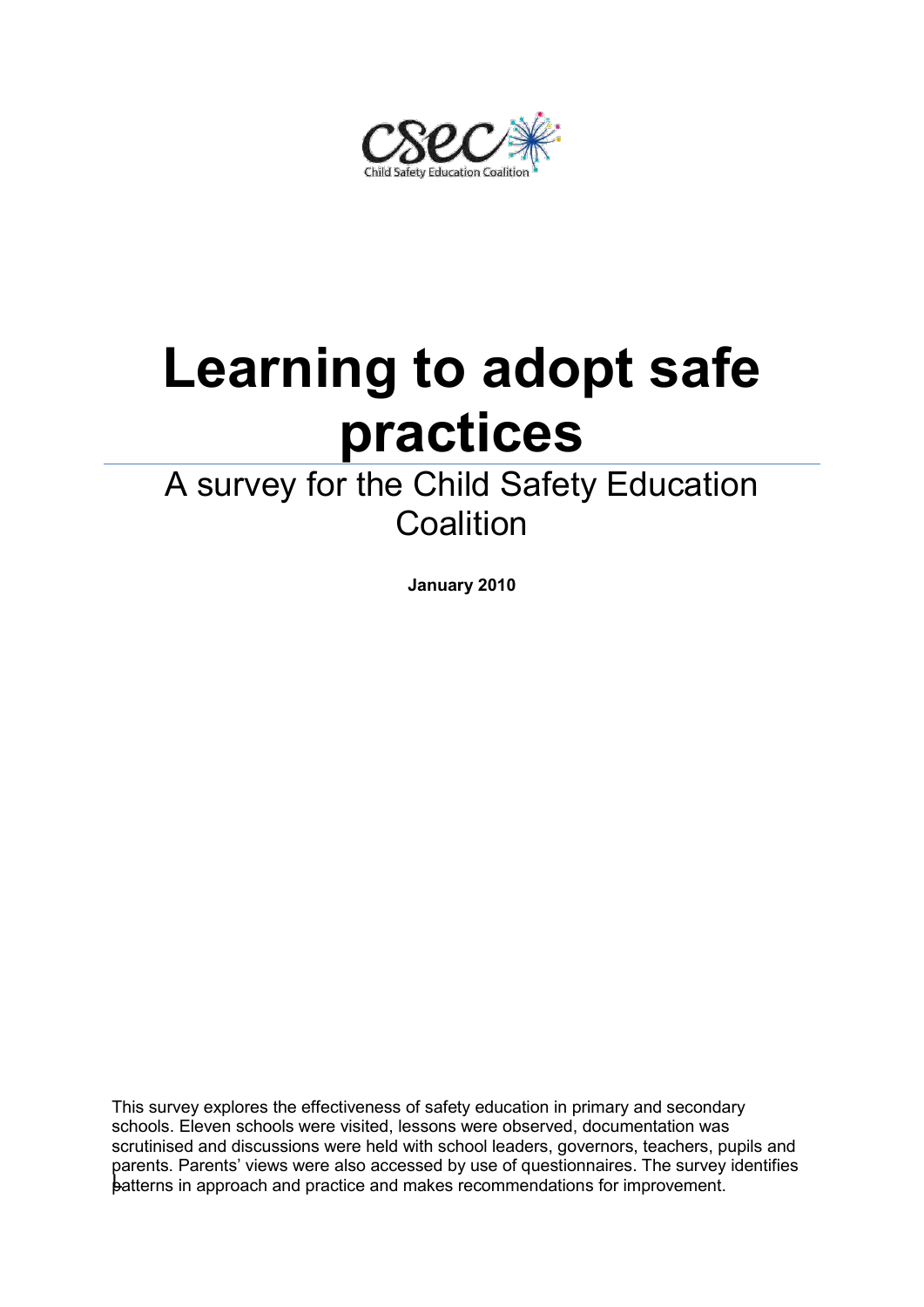# **Table of Contents**

| THE REPORT |  |
|------------|--|
|            |  |
|            |  |
|            |  |
|            |  |
|            |  |
|            |  |
|            |  |
|            |  |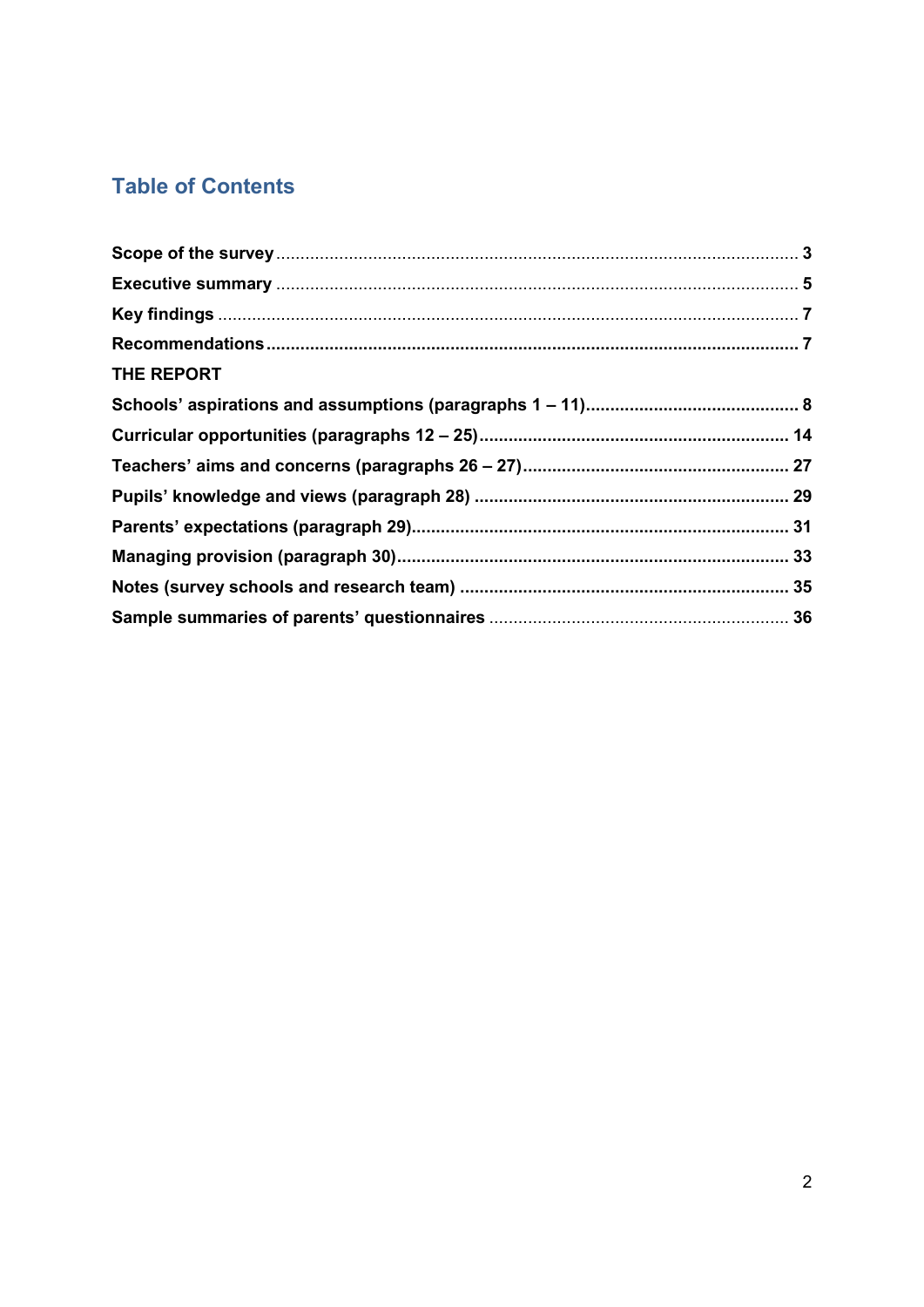#### **Scope of the survey**

This survey explores the effectiveness of safety education in primary and secondary schools. It was carried out on behalf of the Child Safety Education Coalition (CSEC). The coalition, hosted by the Royal Society for the Prevention of Accidents (RoSPA) has membership from more than 100 organisations concerned with safety education. The work is supported by the Department for Education. CSEC works to reduce unintended injury to children and young people through practical safety education. Further information on CSEC can be obtained at [www.csec.org.uk.](http://www.csec.org.uk/)

Eleven schools were visited, five primary and six secondary. One of the schools is currently judged outstanding by Ofsted; four are good and six satisfactory. Four of the schools have improved strongly since being judged by Ofsted to be inadequate a few years ago. The schools are located from North Shields to Cumbria, Reading and Scunthorpe and are in six local authorities. Two pairs of schools are only a mile or two apart, but serve communities that are different in nature. The sample includes one selective secondary school and five church schools. The schools serve communities with both above and below average entitlement to free school meals, and with both above and below average numbers of minority ethnic pupils. The schools are listed at the end of this report, together with their Unique Reference Number (URN). Details of the schools" contexts and overall effectiveness can be obtained by entering the URN in the search facility on the Ofsted website [www.ofsted.gov.uk.](http://www.ofsted.gov.uk/)

One day visits were made to schools by researchers who were formerly members of Her Majesty"s Inspectorate, or senior leaders in schools. On occasions they were joined by RoSPA staff. The research team is listed at the end of this report. Discussions were held with headteachers and often with other senior leaders. At each school there were meetings with two or three teachers.

Researchers met representatives of governing bodies and parents. Parents' views were accessed by questionnaires and in the great majority of cases, a substantial number of returns was obtained (summaries from three schools are appended at the end of this report).

The researchers met with groups of pupils. In primary schools this was usually a Year 2 and a Year 6 group; in secondary schools it was usually a Year 8 and a Year 11 group. Discussions with pupils were sometimes coupled with questionnaires or other writing tasks to tease out knowledge and views. On each visit, three or four lessons were observed. On some visits, the off-loading of pupils from cars at the school gate and pupils" playground activities were observed.

Researchers considered relevant school documentation and looked over display and other examples of pupils' work. There were discussions with headteachers at the end of visits and formal letters were sent to schools summarising impressions.

Researchers" notes, questionnaire returns and letters to schools form the evidence base for this report. Throughout the report, boxed text gives examples from this material.

The sample of schools was small, but reasonably balanced and representative. Researchers talked with more than 50 school staff and more than 150 pupils. About 40 lessons were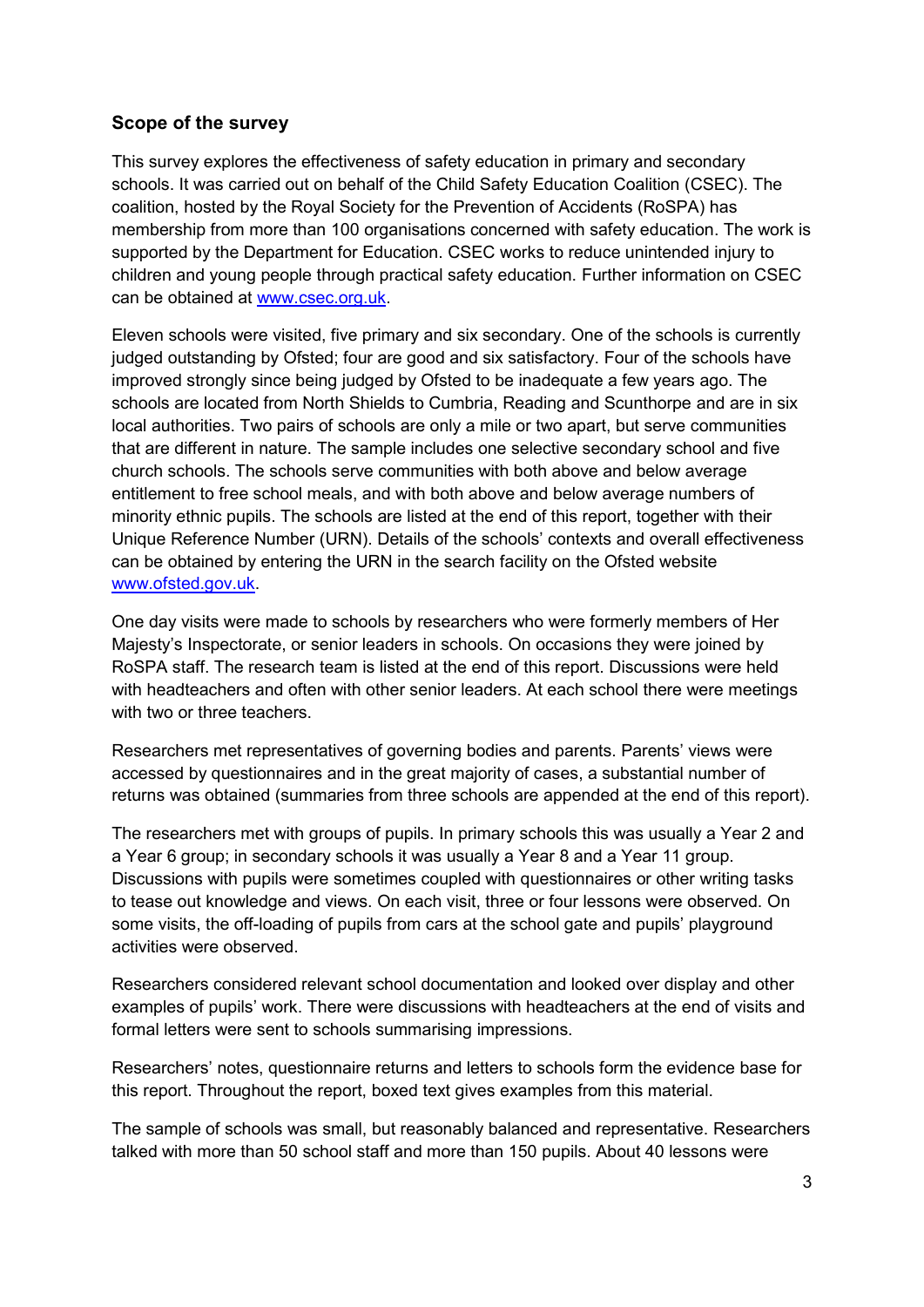seen. Questionnaires were returned by 202 parents: the numerical patterns and comments are much the same from school to school. Overall, there was a good deal of similarity between findings by different researchers at different schools.

On the basis of this evidence, the report sets out a description of how things stand and makes recommendations.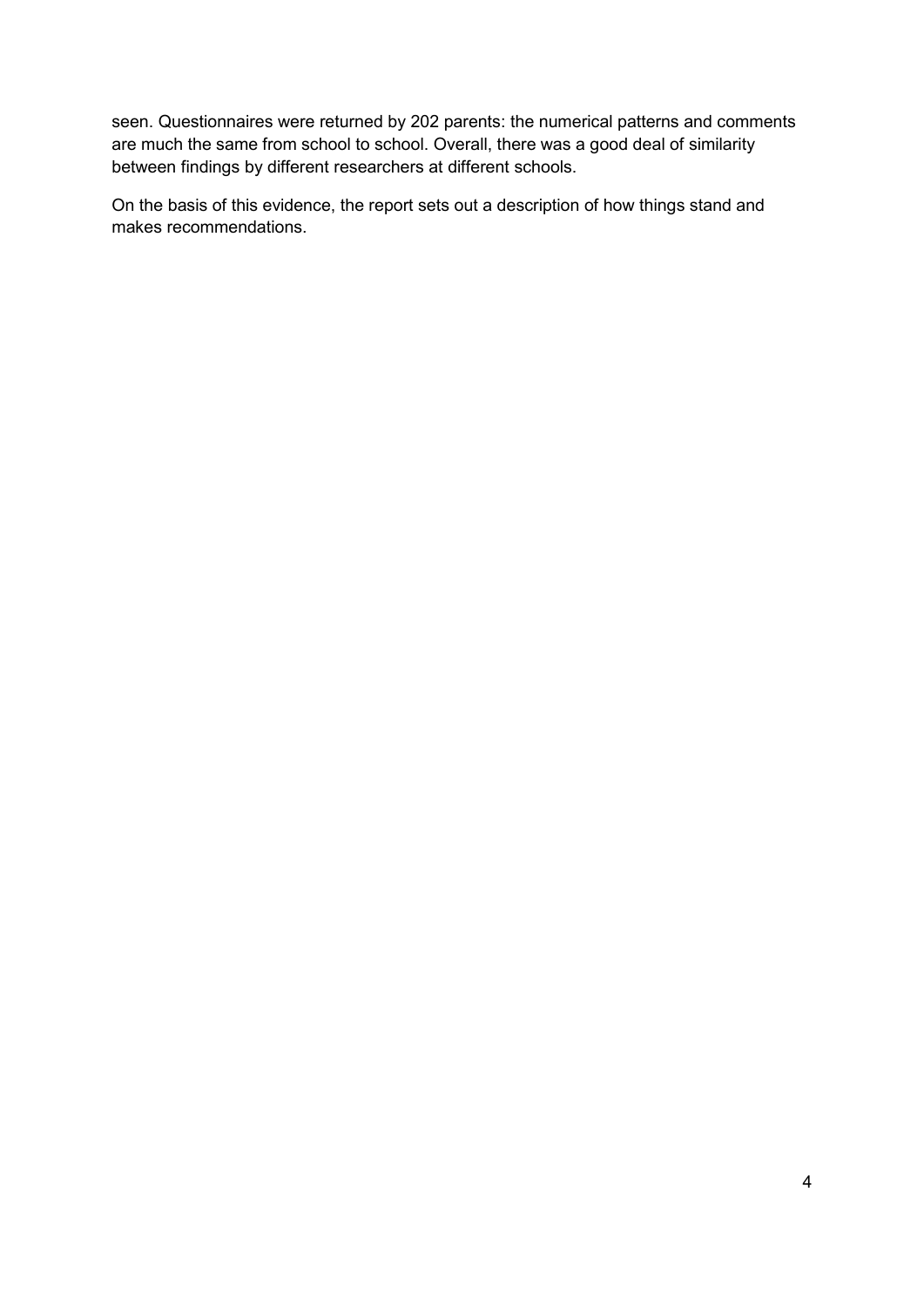### **Executive summary**

Schools are keen to keep pupils safe and to help them learn how to look after themselves. This intention often carries strong commitment. Despite weaknesses in clarity of vision, policy and the management of provision, there are many instances of good practice and inspirational teaching in safety education, some of which are presented as cameos in this report. There are also many instances of missed opportunities. However, no unsafe practice was seen.

Though school leaders and governors expect staff to lead worthwhile practical activities, sometimes they could do more to clarify what is expected and assure staff of support if all professional protocols have been adhered to. Schools sense an increasing focus on keeping pupils safe and perceive some parents to be over protective. Some headteachers, governors and teachers note an increasingly censorious climate with regard to practical learning opportunities and the possibility of mishaps in school or under the care of the school.

Some schools overestimate parents" concern for a totally accident free environment. There is some uncertainty about "what is allowed". The response to the changing culture sometimes varies even within schools. There is some increase in risk aversion among teachers, particularly with regard to practical work in science and outdoor pursuits. Some will use a video rather than do an interesting practical science experiment; some are reluctant to take initiative in leading outdoor activities. Meanwhile, some experienced staff who have done particular practical activities for years continue with what they know is worthwhile and are confident is reasonably safe.

Despite occasional anxieties, schools generally give good attention to how to adopt safe practices in many practical curriculum activities. Pupils learn how to deal safely with things that are hot, sharp or corrosive; they learn how to avoid injury to themselves and others in PE. However, though pupils "know better" they still make "careless mistakes" in these situations. Pupils value the advice they receive in curriculum contexts. The extent to which they remember specific points and build up generic skills varies. It is similar to cognitive and experiential learning in other matters. The more able pupils tend to retain and link information well. Increased opportunities to apply and extend skills consolidate and develop them.

Personal and social education gives an introduction to weighing up dangers and dealing with them that is generally appropriate to pupils" ages and experience. Road safety is addressed thoroughly in primary schools, but pupils" (and parents") behaviour in traffic at the school gate sometimes raises concerns about the application of learning. Opportunity to discuss threats on the street and peer pressure is welcomed by pupils. However, there remains anxiety about threatening situations out of school related to potentially violent individuals or groups. Some schools could be doing more to build greater confidence about this and at an earlier age. Primary schools try to cultivate sensible attitudes to unknown people and those from whom to seek help if lost. However, a few pupils are overly suspicious of those they do not know. There is currently strong emphasis on internet safety. This is often at the behest of parents. These initiatives sometimes convey the impression that the risks of chat lines and websites are greater than they are.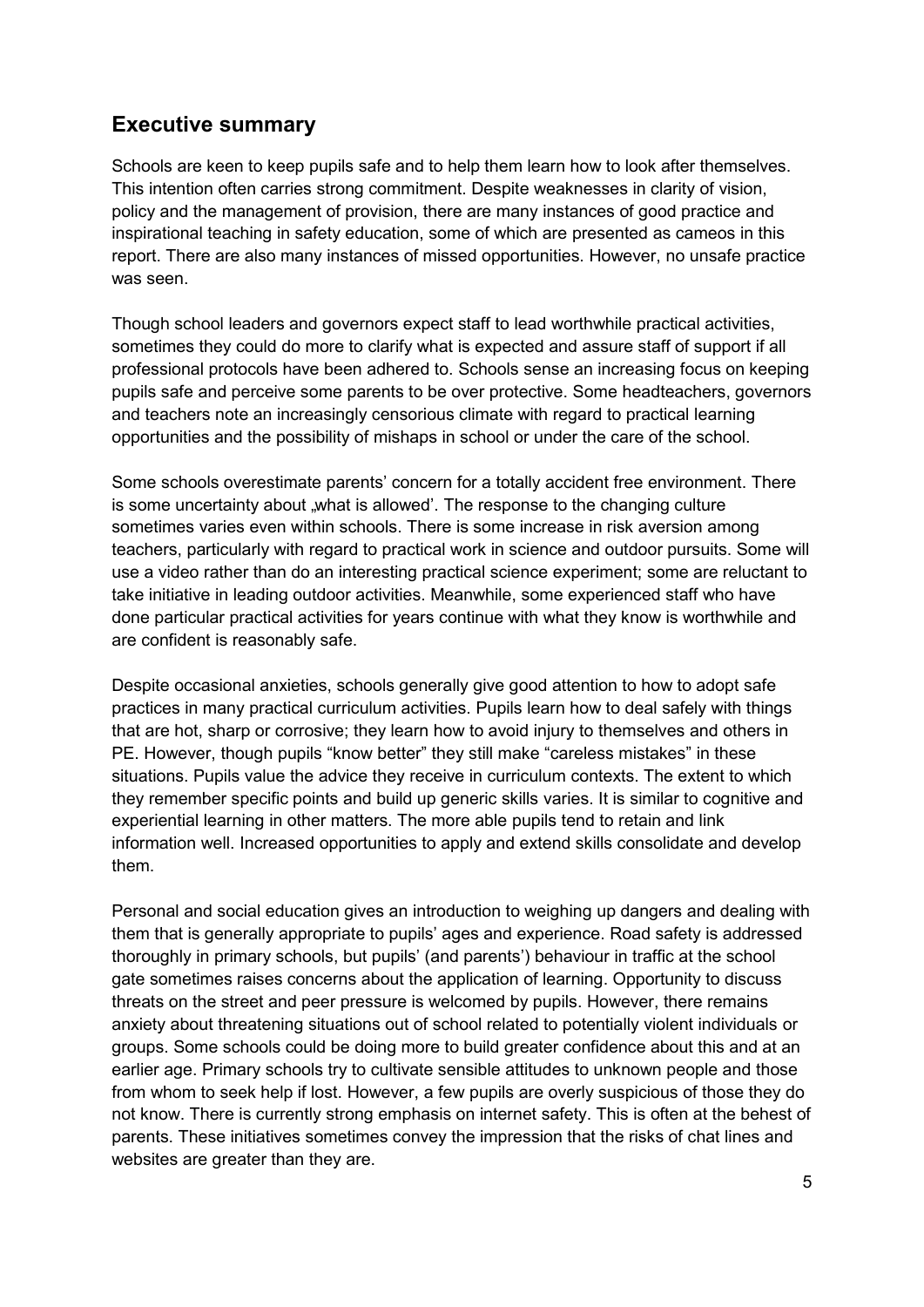The extent to which teachers take the opportunity to mention everyday safety issues as they go through syllabuses varies from teacher to teacher. For instance, storage of flammable materials or dealing with a cut finger may or may not chance to be considered. There is a mixture of impressive practice and missed opportunity. Even where points seem to have been mentioned in passing, pupils are sometimes left confused – for example, thinking that they might put water on a chip pan fire. National curriculum programmes of study and examination syllabuses do not take enough opportunity to express an expectation that general safety issues will be covered alongside syllabus content (gas leaks in the home; factors involved when jumping into water etc). Therefore, what pupils learn about keeping safe in such real life scenarios is uncertain.

Parents recognise that learning to adopt safe practices is a responsibility that they share with schools and that contexts will develop according to pupils" ages. However while they expect a wide range of specific safety issues to be dealt with in school, they are unclear about what exactly schools do cover. Issues such as stranger danger, internet safety and road safety tend to be very high on parents' lists of "wants". Other matters such as water safety are more variable and more likely to be a concern if, for example, the school is near the sea. Some parents consider some activities that youngsters might get up to (such as climbing trees) as simply reckless and feel that they should not be dealt with at all. Primary schools often keep parents informed of some of the things being taught that relate to safety. However, in the main, schools do not do enough to keep parents in the picture about what specific issues are dealt with or the overall intention of developing generic safety skills appropriate to age and circumstances.

Pupils" experience of practical activities and opportunities to learn safety messages that are on the periphery of syllabuses and programmes of study can be quite variable, even within the same school, as they learn from different teachers. There is rarely an overview that ensures coherence and progression. Safety education is often ad hoc and a matter of chance, and more so in secondary than in primary schools. There are no strategies for quality assurance. Schools should clarify overall intentions and give guidance on what is to be covered by whom and when. The effectiveness of learning should be monitored and evaluated. There is a need for better leadership of safety education. School leaders generally agree.

There are no major differences in the quality of safety education that point to issues of location, catchment area or overall school quality. However, safety education tends to be more secure where other priorities for leadership and management have been well resolved.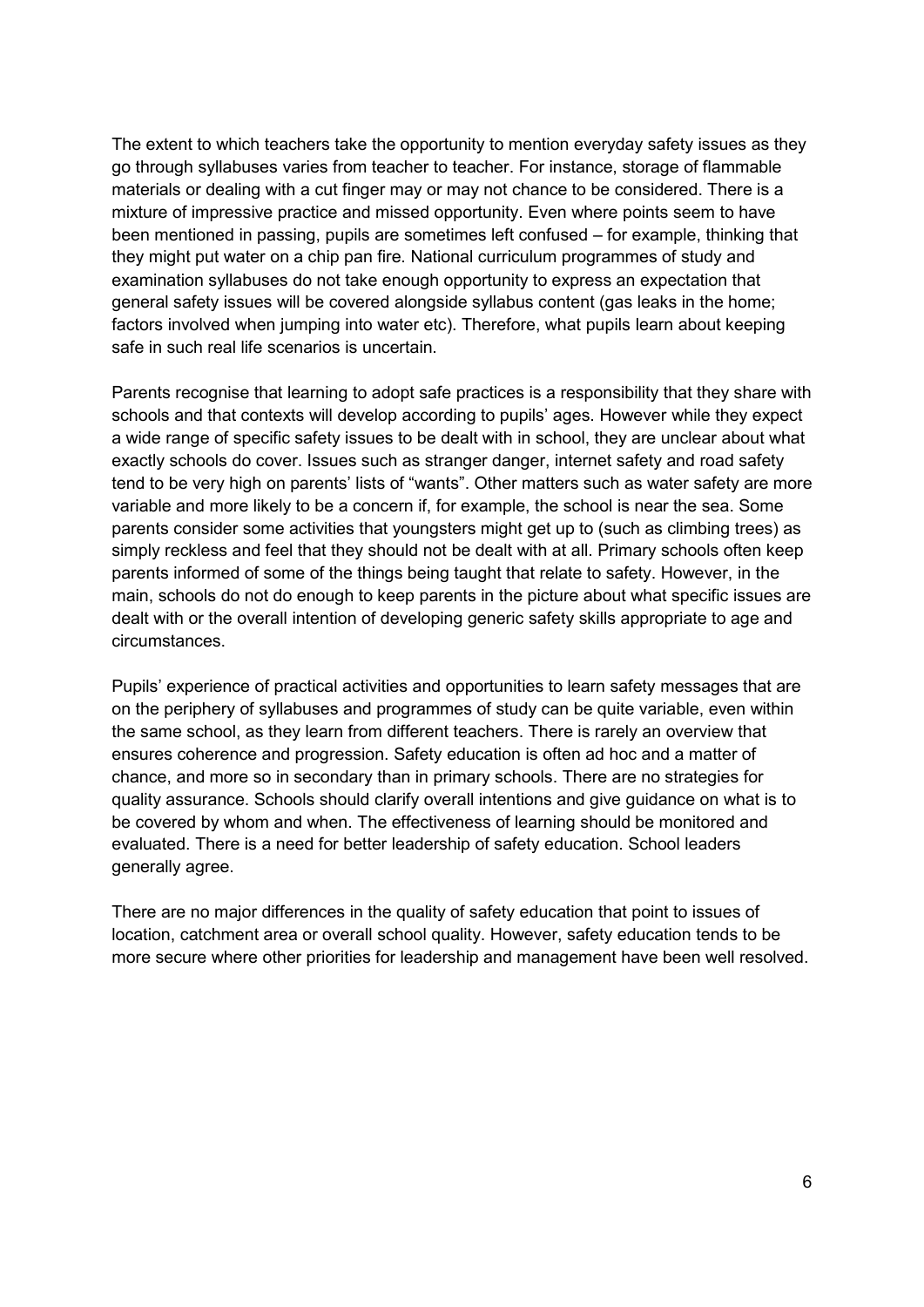#### **Key findings**

- Schools have a strong commitment to the aims of keeping pupils safe and helping them to learn how to adopt safe practices.
- There is considerable good practice and most pupils acquire good knowledge and habits.
- There is some concern among school staff about repercussions should things go wrong during practical activities and this can limit pupils" opportunities. The issue is sometimes overstated and more could be done to alleviate concerns.
- Schools' objectives with regard to facilitating practical learning opportunities while keeping pupils as safe as necessary are not clarified sufficiently.
- What pupils learn about the practices of staying safe, whether they learn it, when they learn it, how well they learn it, and whether their experience has coherence and progression are left largely to chance. There is an absence of clear leadership and robust management.
- Parents want the best for their children. Most have a balanced view on the need for practical learning that occasionally involves bumps and bruises. They expect schools to give extensive input on safety education, but are unclear what is actually covered. Schools have insufficient dialogue with parents on this.

#### **Recommendations**

- With the support of local authorities, schools should clarify their policies for safety education and practical opportunities for pupils to learn how to adopt safe practices. Staff should be assured of support when all professional protocols have been complied with. Professional associations could help in this.
- Schools should make clear who has leadership responsibility for safety education.
- Schools should have plans for coverage of specific knowledge and skills to ensure coherence and progression. Assessment of learning and quality assurance of teaching should be considered a requirement for schools to demonstrate that they have met expectations with this aspect of the Every Child Matters agenda.
- Schools should liaise more closely with parents to establish better partnerships on the joint responsibilities for safety education. Parents should be informed of what a school does, when and why.
- Appropriate governmental organisations, including OFQUAL, and the qualification awarding bodies, should take steps to raise the profile and impact of safety education requirements, where appropriate, in programmes of study and examination qualifications.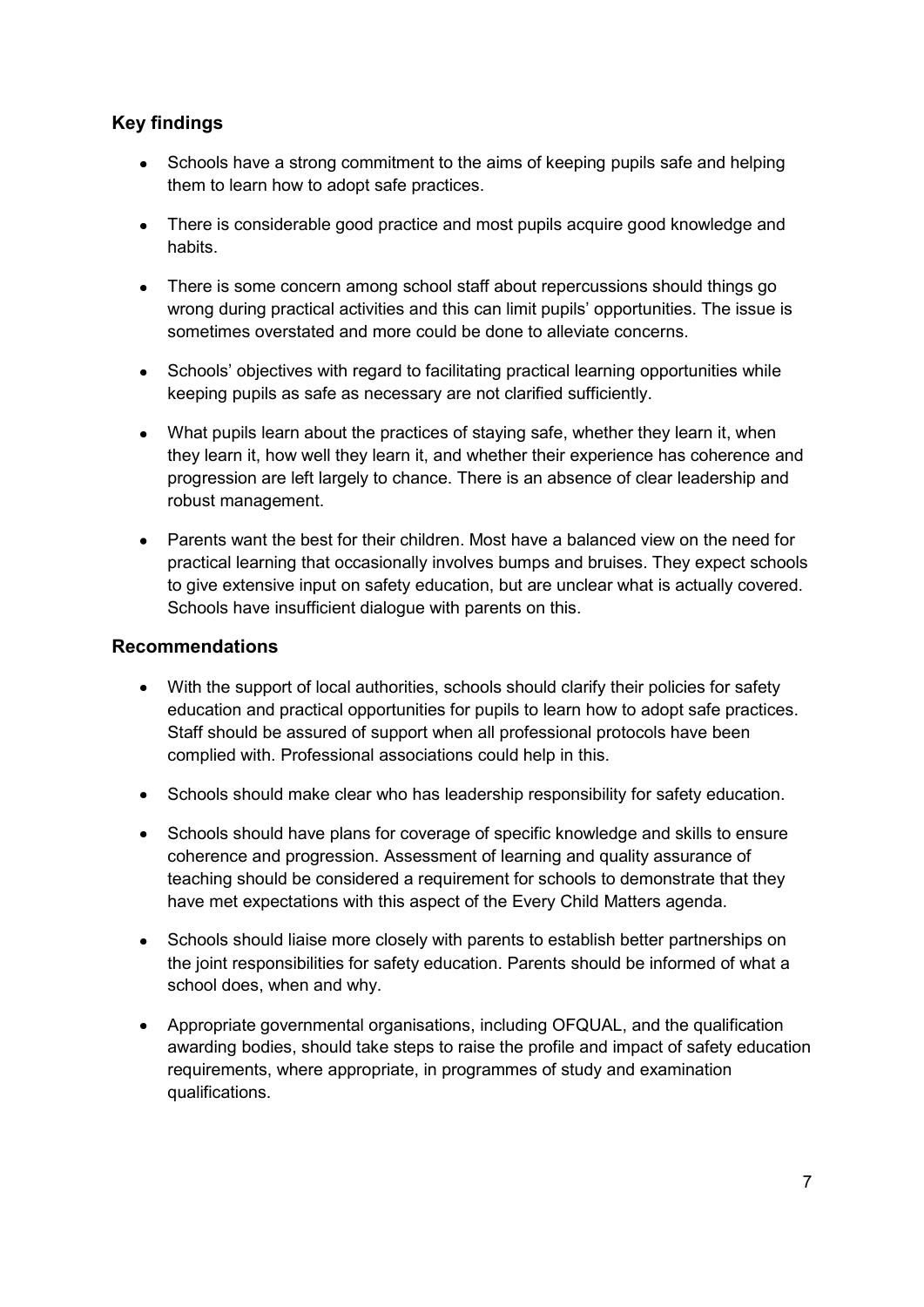# **THE REPORT**

#### **Schools' aspirations and assumptions**

1. Schools take pride in their arrangements for pupils" safety. Schools readily acknowledge the importance of safety education and the key objective of learning to adopt safe practices. In most schools, the collective starting point is determined by the belief that children and young people should experience practical opportunities that challenge them, and consequently help them to learn effectively about potential hazards, elements of risk and how to stay safe. One primary school has a policy document which states:

*We need to safeguard pupils from real risks whilst giving them the freedom to make decisions, extend their physical skills and experiment within limits.* 

This school is clear in its aspiration to keep pupils as safe as necessary while facilitating worthwhile practical learning opportunities. That may not always be compatible with keeping them as safe as possible – which could be accomplished by aborting all activities that have an element of risk. Such balanced views are usually consistent amongst school leaders, governors and staff – at least as general aspirations.

2. In the main, there is a robust approach, at all levels, to practical opportunities for learning how to act safely. In many primary schools, canoeing, hill walking, archery and a host of other practical activities flourish, with teachers encouraged in these activities by headteachers who appreciate the value of such learning. With this approach, the current litigious climate does not prevent staff taking pupils off site to learn about issues such as road safety, "stranger danger", internet safety and how to play safely in parks. This point of view is also evident in secondary schools, though there can be variations between staff. The balanced perspective and sensible confidence of effective adult role models communicates itself to pupils. They are keen to learn how to take stock of the world around them and how to take care of themselves and one another. Where safety education is strong, pupils themselves have an aspiration to adopt safe practices.

...there are encouraging signs in this school that pupils are not made fearful by the focus on keeping safe. At the end of a description on how to ride a bike safely, one pupil added: "enjoy your riding". Several pupils gave descriptions of learning from minor accidents about what not to do in the future, such as: riding a scooter too fast; not being careful closing a car door; not holding on to a bike"s handle bars. Some make delightful reading: "I learned not to walk on walls holding heavy bags"; "...not to play out in silly shoes". The pupils' questionnaire and discussions highlighted the pride pupils feel when they have successfully helped someone else.

3. By default, practice is often closer to keeping pupils as safe as possible rather than as safe as necessary. Primary schools sometimes consider that parents are over protective of their children. For instance, though families are encouraged to send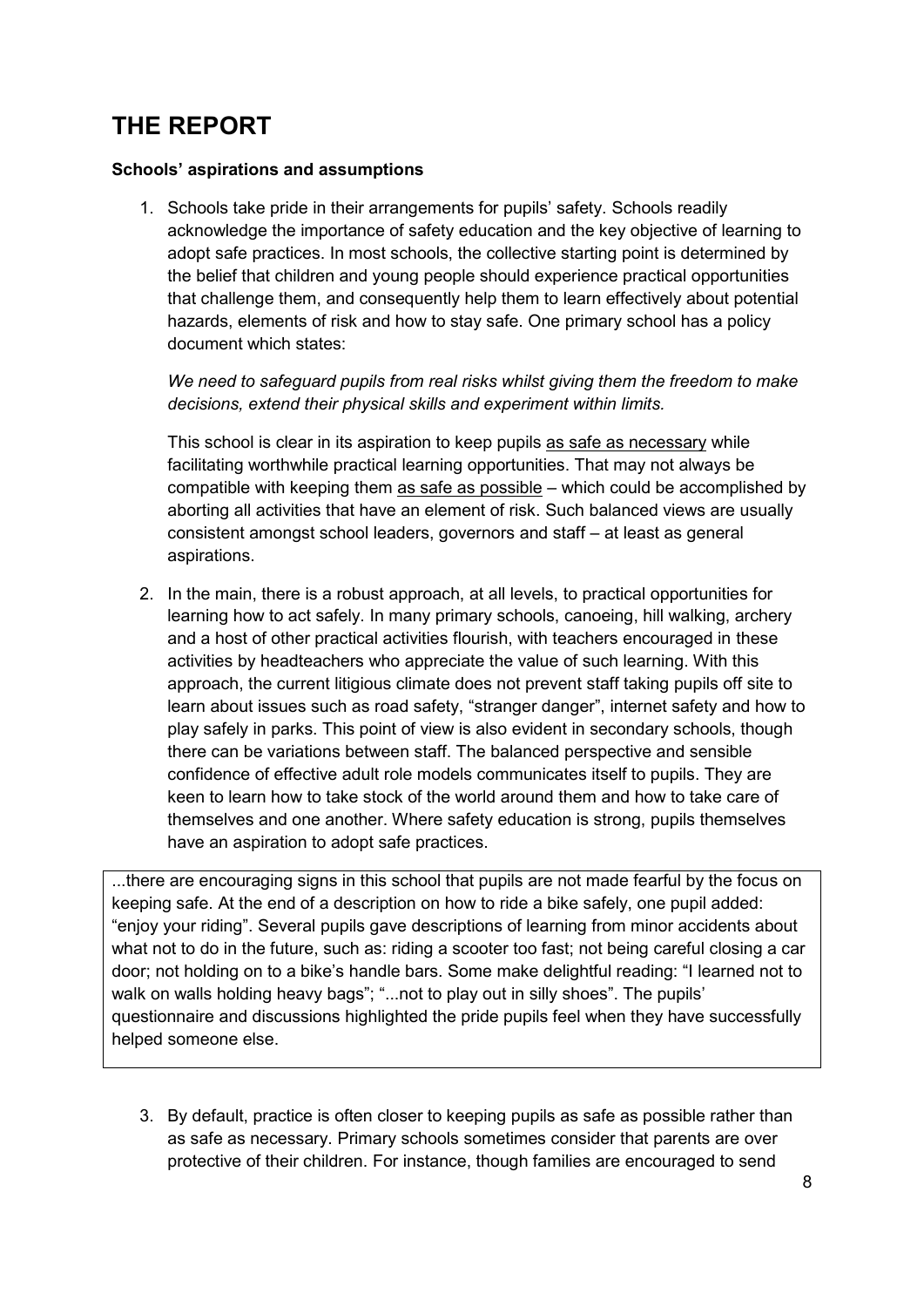nine and ten year olds to school on foot or by bicycle, some parents persist in driving the short distance "to keep them safe". Many parents clamour for support with protection of children when using the internet. In some secondary schools, some parents say their children, particularly daughters, are not allowed out by themselves under the age of fifteen. The extent to which such attitudes prevail varies with the culture of the communities that a school serves and there is variation within ethnic groups. However, schools assume that parents would feel there had been a breach of trust if a child had an accident while in the school"s care. Many schools are constrained by assuming that parents expect the school environment and school activities to be as safe as possible. In secondary schools, senior staff and governors are mindful of high profile instances where serious mishaps with practical activities in school or on trips have led to severe recrimination. Schools conscientiously strive to meet what they perceive to be the expectations of their communities, and assume that mishaps would have damaging consequences for the school. While recognising the importance of safety education and practical opportunities to learn about risks, schools often feel obliged to attach yet higher priority to keeping pupils 100 per cent safe while in school or under the supervision of school staff.

#### At one secondary school

The vice-chair of governors said: "We may be going over the top with health and safety in this country", and went on to say that many activities that were common practice in schools, and that provided worthwhile learning, are not now being done because teachers are concerned about repercussions should things go wrong.

#### At another secondary school

A governor with many decades on the board recollects when risk taking was more widely condoned and facilitated. For instance, he remembers the open air pool with high level diving board which was a great attraction in the town. He says "...got to learn through exposure to appreciate the danger" and says there is a "fine line" between providing worthwhile learning opportunities and avoiding mishaps.

#### At a third secondary school

Governors see their role as ensuring that statutory requirements are in place, implemented appropriately and monitored. A governor says that too much concern about risk can reduce educational opportunities. There is a need to get the balance right, to develop independence and self esteem by increasing trust as students move through the school.

4. Though the national Every Child Matters Agenda places on schools a requirement to enable pupils to learn how to adopt safe practices, schools rarely have a policy for safety education. Elements of policy may be embedded in policy documents for the teaching of different subjects or for the organisation of out of school activities. There is an assumption that pupils will be guided about use of scissors or Bunsen burners as and when the need arises. There is also an assumption that advice about standing back from fireworks, not eating leaves and berries and not rushing down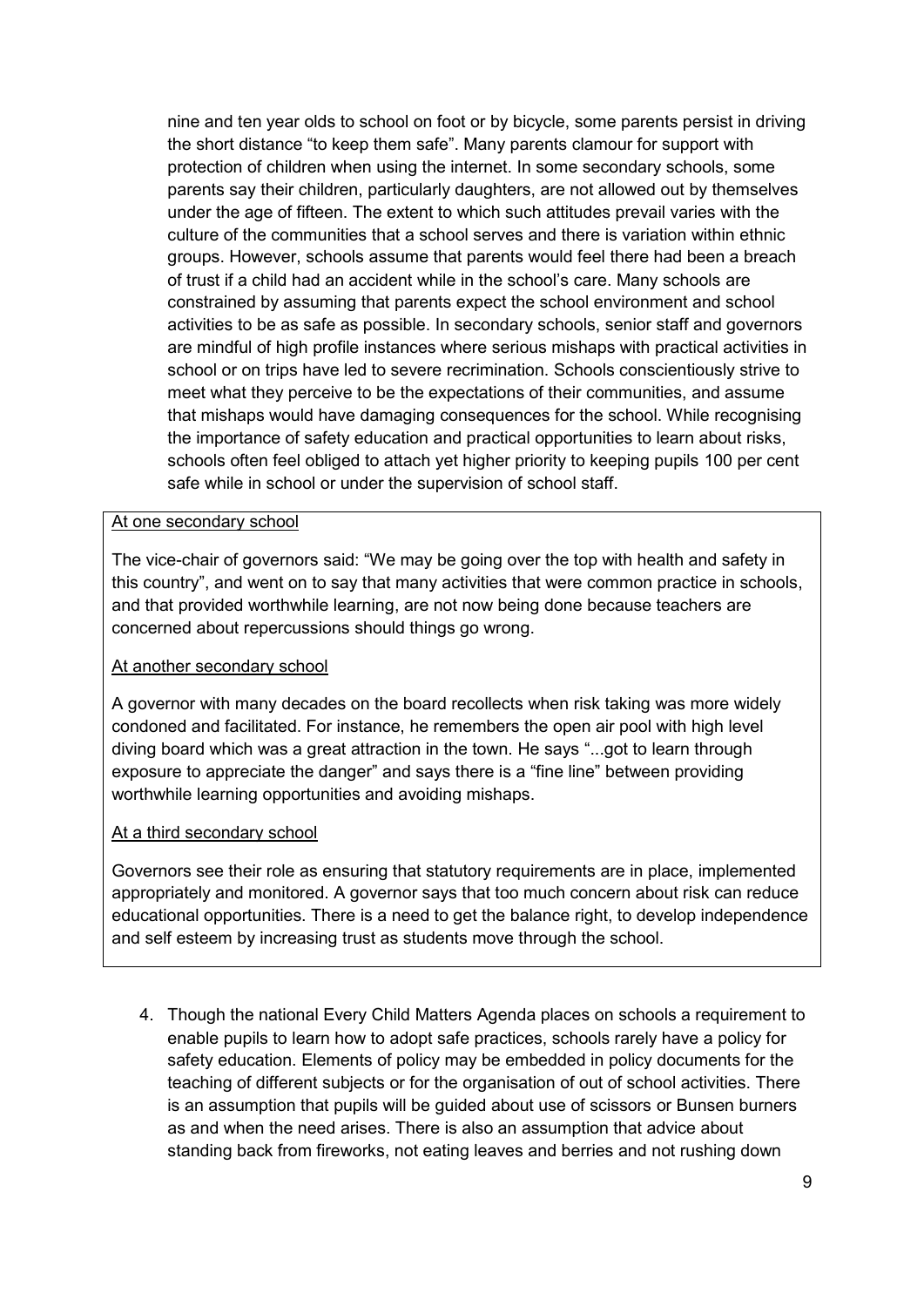stairs will be given by class or subject teachers at appropriate junctures dictated by common sense. What happens when, is rarely set out in writing, either specifically or in broad terms, in primary or secondary schools. Subject policy documentation sometimes makes passing reference to learning how to keep safe. For instance, one primary school has a PE policy which encourages practice such that "children are safety conscious from an early age". Senior staff have a better impression of what is going on in primary than in secondary schools, with the routines of checking teachers" weekly planning that are established in primary practice. Documentation is more likely to cover a "do-and-don"t" list for staff in order to maintain a safe environment – for example, the school"s storage of flammable materials, but not when science lessons cover storage and handling of flammable materials in the household. Many schools are meticulous in marking the edge of steps in an eye catching colour as a result of risk assessments; when a Year 9 boy was asked why the edges of steps were bright yellow, he replied: "Haven't a clue".

...this secondary headteacher said that the school meets requirements for health and safety but that safety education lacks coherence. Risk assessments are in place for generic things and are produced for specific trips. Science provides the basics of lab safety in Year 7, but thereafter bits and pieces are provided, not necessarily in a systematic way.

5. Health and safety documentation and safety rules can be thorough, but this does not necessarily mean that safety education is strong. Local authorities and schools are often meticulous in ensuring that health and safety checks and requirements are in order. Local Authority guidance and standard risk assessments sometimes fill more than one lever arch file. They give much admirable advice – for instance exactly how pupils should position themselves should there be a possibility of lightning. But it is unclear to what extent such detail has been assimilated by staff, still less conveyed to and understood by pupils. In fact, schools generally recognise, in principle, that risk assessments should be dynamic and involve pupils directly, and should not simply be fabrications to meet statutory requirements. This is often the case with outdoor expeditions, such as scrambling along a river bed at a primary school – which proved invaluable when a youngster momentarily slipped beneath the water. In best practice, staff discuss risk assessments with pupils who have medical or other personal difficulties and thereby manage to make alternative inclusive provision for affected individuals, for example, for those with asthma on a trip to see farm animals or when sulphur is being burned in the lab. Parents of pupils with limited physical capacity praise PE staff for their efforts to accommodate the needs and openness to discussion of practical possibilities, so that the pupil is not simply excluded because of risk. The wearing of goggles in practical science is best accepted by pupils when the nature of the risk is clearly shared. A blanket ruling that goggles will be worn even when the work in hand seems little different from what goes on in a kitchen at home courts complacency. One school had a very helpful "Licence to Cook" which took students through competences in hygiene and the handling of knives and hot things in order to "qualify". Some documentation, rules and protocols may help to absolve those in the chain of command from blame should things go wrong. However, it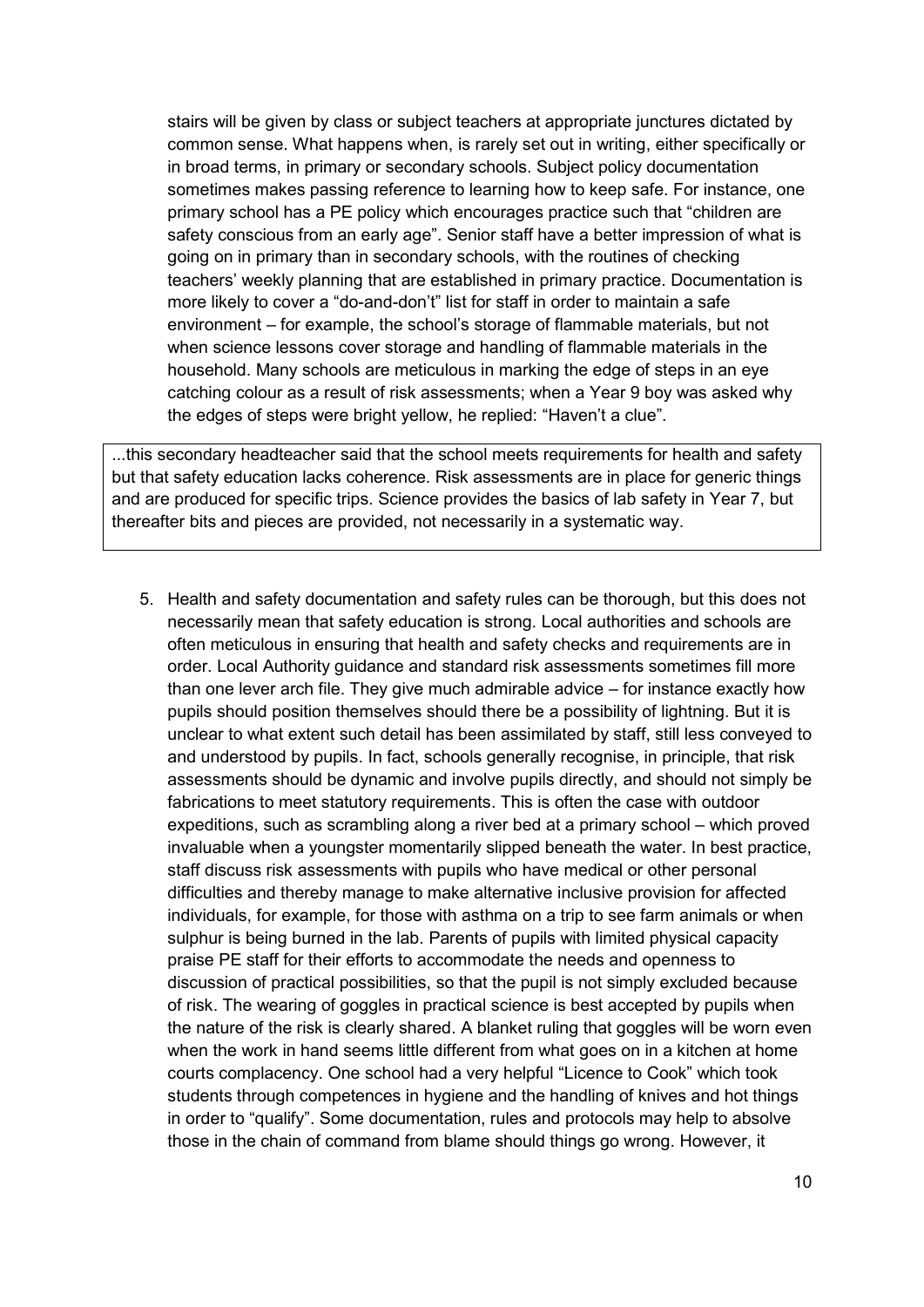cannot be assumed that they ensure safety or teach pupils how to watch out for themselves and one another. It depends on how learners are included in the matter.

6. Governors take seriously their duty of care, particularly with the health and safety issues of buildings. They generally delegate responsibility appropriately to the headteacher and largely assume that a correct professional line will be taken, but expect to be consulted on new initiatives that have safety and welfare implications, such as trips that include an overnight stay. Where individual governors have a background in, for example, medical work or the scouting movement, their expertise and enthusiasm is often put to the service of the school. Such input can be very productive in confirming a reasonable and realistic stance on the notion of keeping pupils as safe as necessary rather than as safe as possible, for instance on trips out of school. Governors everywhere agree that there is a fine line on deciding how far to expose children to risks. It is common for a governor to be on the school's premises/ health and safety committee. Some governors investigate for themselves how things stand, for instance by analysis of accidents and first aid, looking for trends and the need for training or site development. Some governors engage with pupils on these responsibilities, and come to see issues through the eyes of a young person. Where governors involve themselves in this way, they are likely to be better placed to act as "critical friends" to the school in developing policy.

#### One primary school

This governor attends some school council meetings. He has great confidence in pupils" ability to identify hazards if given clear guidance. For example, they spot items like broken gutters, blocked drains and slippery paths, and take pride in reporting them "officially" to him.

#### Another primary school

A governor who is a health service professional analyses accidents and first aid to infants, juniors and staff on a termly basis and with use of a severity scale. Over the year, 664 incidents are recorded and analysed (vastly more than in the official returns to the local authority). The severity scale is defined and all severe accidents are described individually (fall on steps, rugby accident etc., though more detail on the location of and reason for the accident would be helpful). Infants had predominantly minor accidents peaking in the winter months; juniors had some more severe accidents, peaking in the summer months.

7. Personal, Social and Health Education (PSHE), sometimes allied with Citizenship, is variable in the extent and timeliness with which it meets pupils" needs. There are instances of inspired practice where pupils" anxieties are teased out and well addressed. Some schools respond to local situations, such as high teen pregnancy rates by well focused input to relevant aspects of relationships and assertiveness. Pupils are often full of praise for the helpfulness of PSHE in airing issues and building confidence in dealing with tricky situations. However, they commonly express remaining anxieties, particularly about how to conduct oneself with potential trouble on the streets. Some boys and girls aged 12 said they commonly go for a whole day into a nearby vibrant entertainment town with a notoriously high teenage pregnancy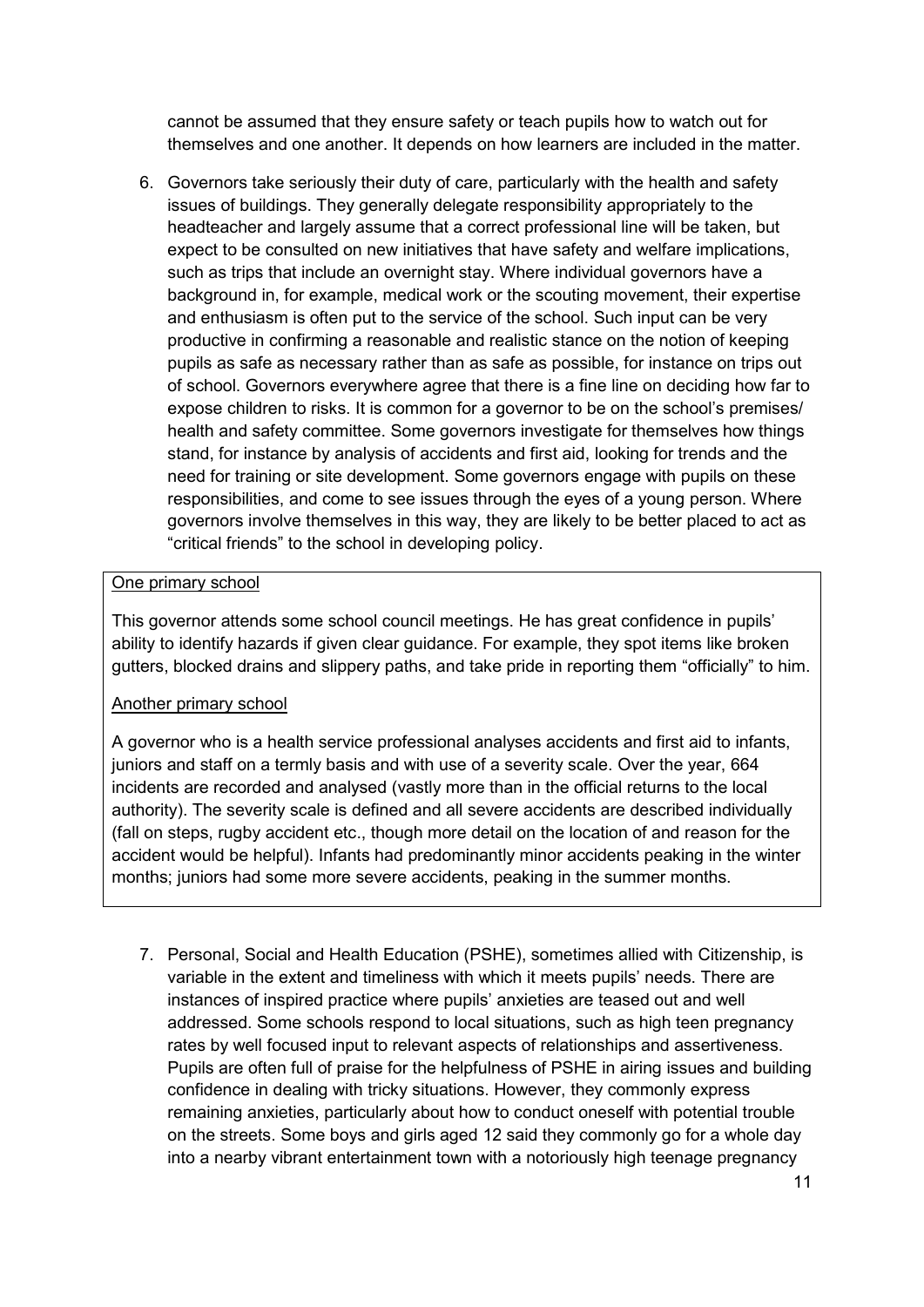rate. They give a convincing impression of being able to look after themselves. However, so far, sex education and discussion about how to cope with threatening behaviour on the streets has not featured in school provision. As in most schools, these things come later in the PSHE programme. It cannot be assumed that normal provision is the best provision for pupils in all contexts and circumstances.

Year 8 pupils told intriguing stories about what they come across when "mooching about" in the big town for hours on end with their friends. Most (especially girls) use a mobile phone to keep in touch with home, hourly if there is an issue. They know to be wary of younger drunk people. They would go back or look preoccupied and pretend to be "doing stuff" (texting, looking in a shop window etc). They say "...you just know what to do", or "...Mum says to do that". They seem pretty street wise. As experiences are on a par with what is normal in Year 10, maybe some personal and social education could be moved forward to meet their needs? Some of these pupils are on the special needs register and have been having literacy support in the PSHE lesson time.

8. Secondary schools often make the obvious connection between pupils" attitudes and predisposition to unsafe behaviours that put pupils themselves and those around them at risk. In best practice, pastoral staff and other agencies with whom schools maintain close liaison devote enormous efforts to getting alongside boys and girls and talking them though a bad patch in their growing up or in their relationships. Schools aspire to head off trouble at the pass. In many cases, this includes close partnership with families and adaptation of the curriculum so that pupils like what they do, rather than doing what they like and on the periphery of teachers' and the school's control. This approach is often a key strength of schools that have pulled through from Ofsted categories of concern to providing an education that is satisfactory or better.

#### One secondary school

Senior staff are well informed of the drugs situation on the estate. Teenage pregnancies have come down from six to two last year and only one so far this year. PSHE is progressive and is adapted to take these things into account. The school"s own learning mentors take charge of the SEAL\* programme and give advice on class management. The school gives strong emphasis to defusing attitudes that lead to risky and challenging behaviour. The mentoring system involves university mentors; it raises aspirations and develops social skills. Counselling from different agencies goes well (links with community centre, community police and youth workers; good two-way links with the community team). Behaviour and attitudes around the school are clearly better than those described in the last Ofsted report.

(\*Social and Emotional Aspects of Leaning; curriculum materials promoted by the Department for Children, Schools and Families)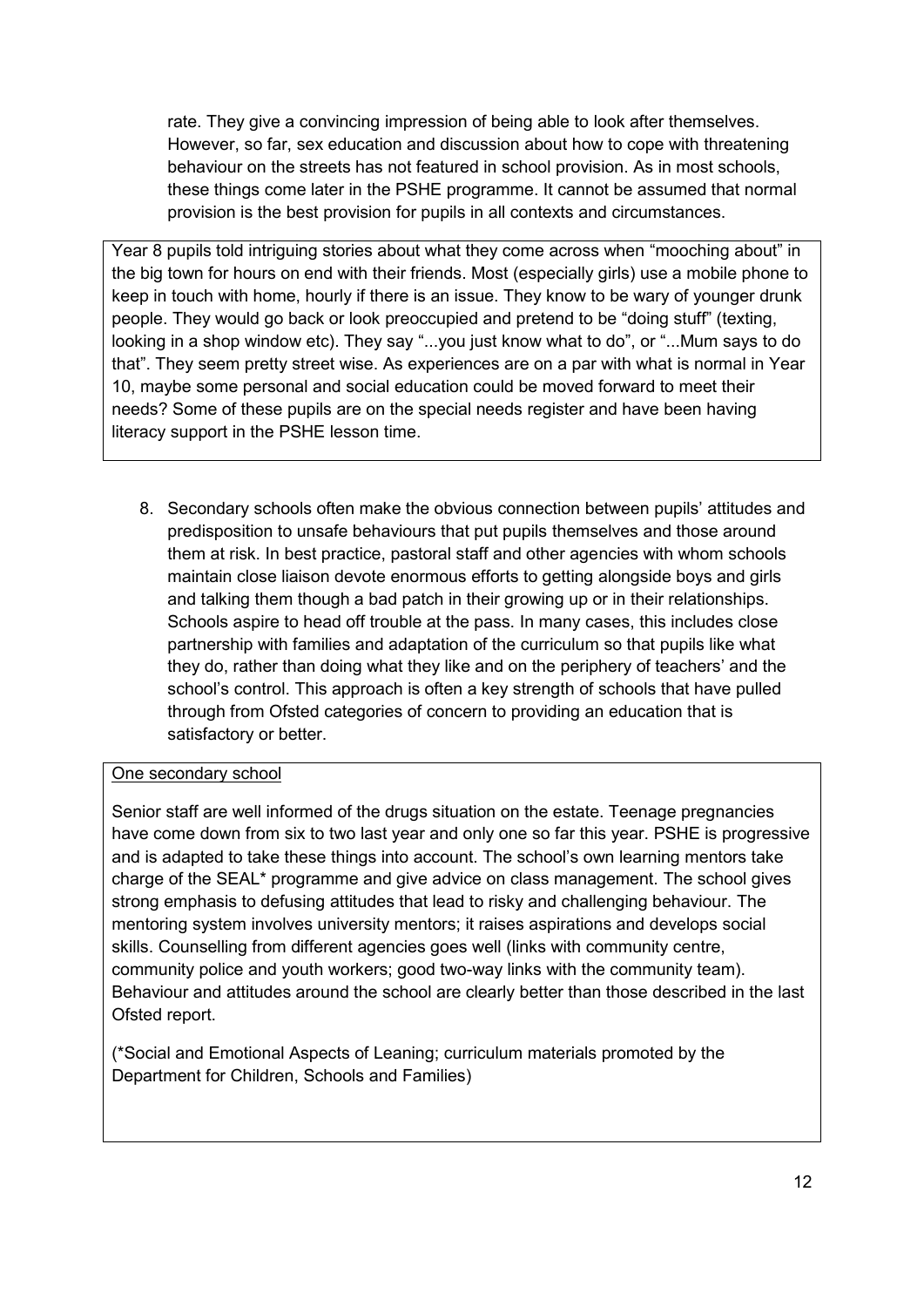#### Another secondary school

This is the green room. It is a place where pupils can go if they are unhappy. It is supervised by senior staff such as heads of year. The red room is where pupils go if they misbehave. That is somewhere else. Green room referrals often lead to contacts with home to sort out what is troubling the pupil. There is an extensive alternative curriculum in Key Stage 4 and pupils are in workplace learning at a range of placements that are carefully monitored by the school. These elements of provision make a significant contribution to pre-empting negative and dangerous behaviours.

- 9. Some primary schools realise that the usual approaches to teaching about safety, or with other matters, may not always have the desired effect on learning. From its own surveys of pupils" ideas about safety, one primary school seeks to shift children"s passive assumptions about things being safe: safe from intruders because there is a fence; safe from fire because there is a fire alarm; safe in crossing the road because on a zebra crossing. Another headteacher said that emphasis on "stranger danger" sits uneasily with the fact that most instances of abuse, sadly, involve adults who are known to the children and that wariness in all relationships in not sufficiently considered. In a community where young children of various ethnic backgrounds often play on the streets between terraced houses in heavy traffic, children are sometimes unaware of the dangers "because it is allowed by adults". A headteacher found that the positive aspect of having constant adult support in lessons for children with learning difficulties can have an inhibiting effect on children"s independence and self reliance. Primary teachers recognise that sophistication in children's concept of risk develops with age and maturity, as with all development. A bonus of increasing cultural diversity at one primary school was seen as gaining a wider perspective and therefore having choices on how to look after one"s self – from which the school can guide youngsters on sensible strategies.
- 10. One headteacher spoke of a "psycho-social perception of risk by parents". Parents have high levels of concern associated with various aspects of "stranger danger". Meanwhile there is daily substantial risk from poorly considered movement of parents" cars as children are dropped off or collected at the school gate. The school is tireless in remonstrating with parents about the risks they create, has already adapted school fences to alleviate the situation, and is working with the local authority to reorganise access to the school. Elsewhere, local authority documentation proposes to schools a risk rating defined as the product of the likely frequency of occurrence and likely severity of any incidents (risk rating = frequency x severity). Schools try hard to keep concern about risks in proper proportion and to carry pupils and parents with them in this.

The school has responded well to parents' needs for guidance about safe practice with the internet, and this is appreciated by both parents and pupils... In the main, arrival at the school by car (and by bike and scooter) is conducted safely. However, particularly with late arrivals at the main gate, a few cars come up the road with some speed, car doors are flung open and children dash across the road with more focus on getting into school quickly than on traffic.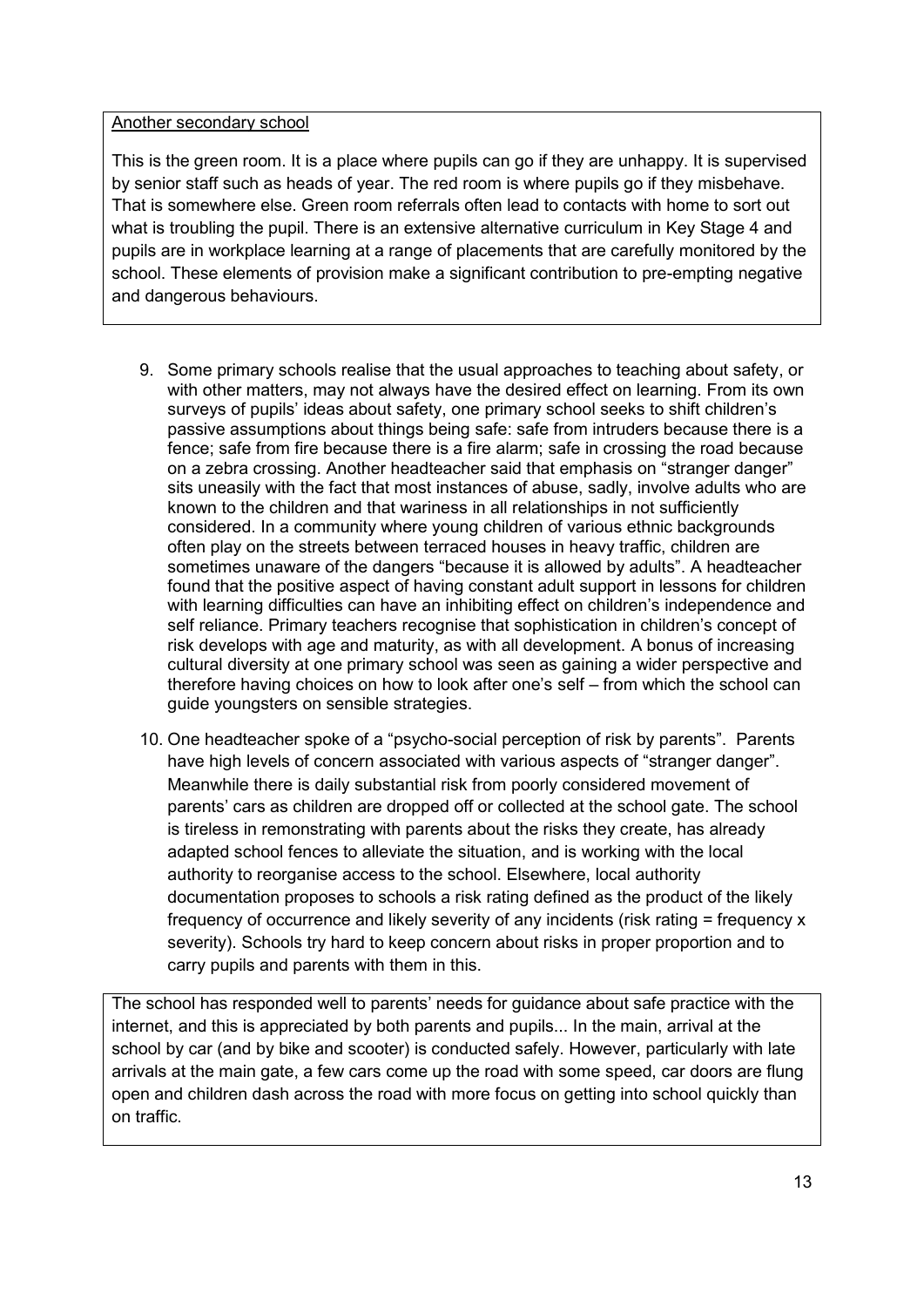11. Notwithstanding schools" worthy aspirations to help pupils learn how to look after themselves through practical opportunities, headteachers say teachers are often confused about what is permitted and tend to back off from risk. Headteachers say that practical safety education tends to be inhibited by anxiety about litigation and the "finger of blame" should things go wrong. They also say that opportunities are limited by costs and the hassles of adapting to new safety legislation such as obtaining CRB checks on parents who accompany trips. Headteachers have to take a candid view of a school"s priorities. The headteacher of one school that has rapidly risen from an Ofsted category of concern to satisfactory with many good features said that achievement and standards are much better, but not yet good enough, and until they are, that is the top priority. In another school, a good one, the top priority was keeping pupils safe while a major rebuilding of the school is underway around them. In some regards, safety education is most reflective and effective in schools where all other issues are already well settled.

#### **Curricular opportunities**

12. There are many instances of good practice and inspirational teaching in safety education, some of which are set out below. There are also many instances of missed opportunities. In primary schools there are usually elements of good practice woven across the curriculum with more discrete activities, such as those involving outside agencies. There are often excellent partnerships with the police, fire services, nurses, cycling proficiency officers and occasionally with coast guards. Subject schemes of work generally have progression and safety issues may be noted clearly. For instance with the science topic "ourselves", young children are likely to be taught about the importance of hand washing; when the topic is revisited with older children, knowledge of how lungs work leads to awareness of the consequences of lungs filled with water. Practical experience of tools is generally in stages with progression from tools unlikely to harm to those with a greater potential for harm; requiring more skill; knives are usually not used with young children. Primary headteachers have confidence in the strong teamwork of staff to ensure coherence in safety. In practice, this seems well founded. However, there is rarely a specific documented view of how the school sees pupils" progressive development in this "keeping safe". It is hard to see how the effectiveness of the provision could be monitored, or how teachers would know if they were using best practice.

In this primary school there is clearly good awareness of the need for safety education and intention to provide it. There are examples of effective partnerships (e.g. fire service) and the school is not afraid to give children challenging opportunities. There is good evidence of practical activities (they regularly take them off site). However, it all appears to happen by default. Such coherence as there is comes about because this is a well-established team that has well-embedded routines. There is no formalisation of a safety education curriculum and policies are inconsistent across subject areas. Therefore, new staff joining the school would not necessarily have clear guidance. The lack of policy and co-ordination also means that there are gaps in progress and it is difficult to audit and monitor what actually goes on and how effective it is. The headteacher realised this as we were talking!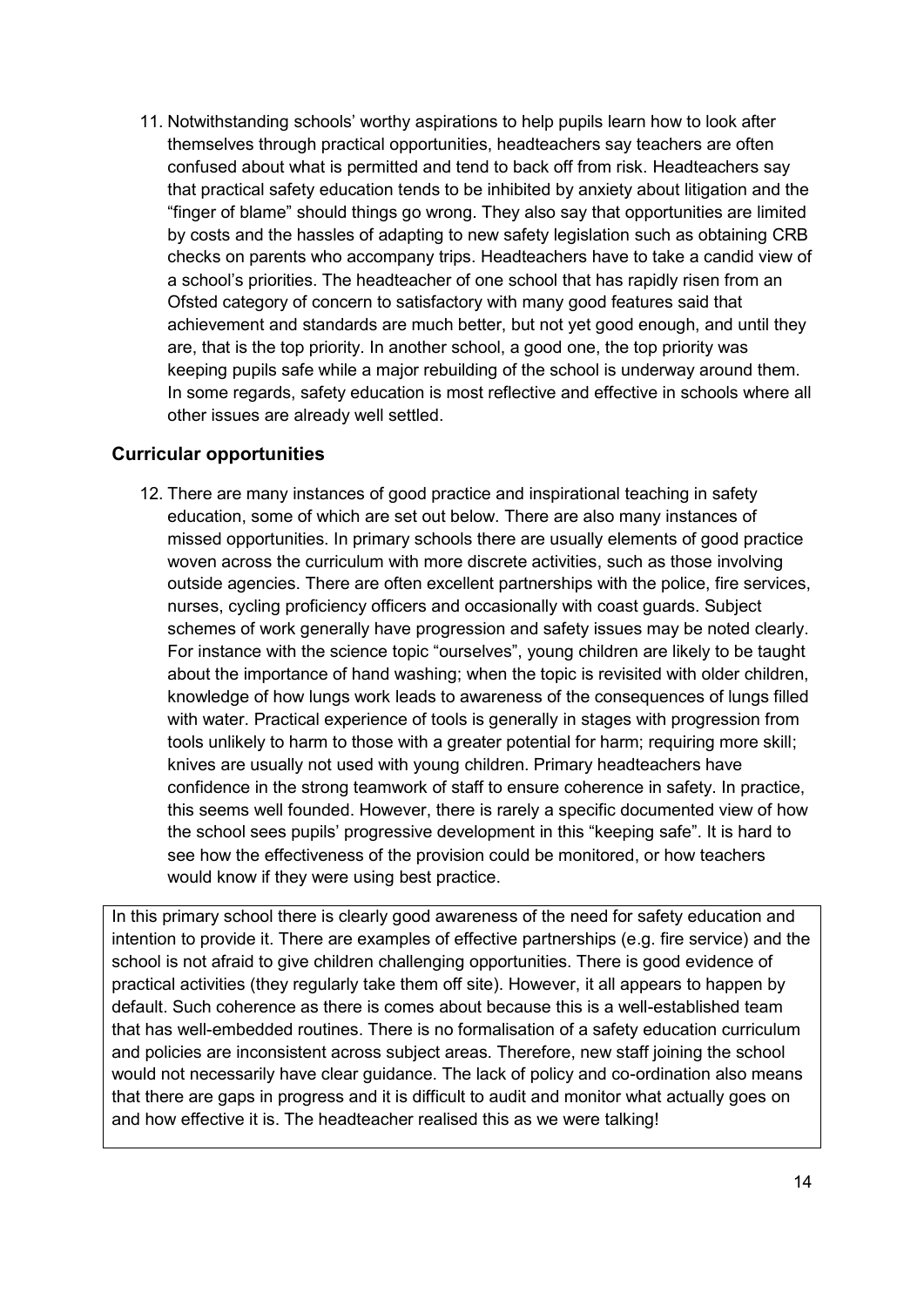13. From an early age, children are given good practical opportunities to learn by doing. Practical learning is often at its strongest in the early years, where children bring to their learning their experiences from home and elsewhere. They rapidly integrate what they see, hear and feel to make sense of their world and how to look after themselves in it. Learning is often most effective where staff take a courageous approach to "letting them have a go".

#### Reception class, September

- Pupils have only been in school a week. However, the hard play area is fully equipped with a "road" and "pavement", with markings, pedestrian crossing, lights etc. Pupils using wheeled toys are behaving as if it is a real road – stopping at the pedestrian crossing etc. These pupils have only had a few days in school, so it is likely that they have gained some of this knowledge elsewhere.
- The youngest pupils are effectively encouraged daily to learn about hazards and how to  $\bullet$ deal with them. They use substantial hammers and sharp nails, they use scissors and pins, and they tackle the playground tracks on their wheeled toys with great enthusiasm. Almost always they make the right decisions, taking account of adult guidance. Where they do not, there may be minor discomfort but the records of anything more serious are very rare.
	- 14. As the curriculum moves ahead through infant years, teachers take opportunities to ensure that youngsters have key self preservation skills. Understandably, children are predisposed to take a strong interest and teachers often make the learning fun.

#### Year 1, 26 children, PSHE: how to stay safe when we are out and about

Children are very engaged, sitting on the carpet and listening to a story of a little brown dog who gets lost in the park (puppet used to focus attention). Three clear learning objectives are on the white board relating to safety.

- Good questioning leads to thoughtful answers about rights and wrongs.
- Children are listening well because the teacher builds up the tension in the telling of the story.
- Children engage in quality discussion because the teacher then relates it to their own experiences of getting lost. Good links to feelings (scared, shocked).
- Teacher draws out good learning points in relation to children"s examples and  $\bullet$ reinforces the right actions by praise (e.g. "That was right, to shout for your Mum when you couldn't see her").
- Teacher extends the thinking by asking what else they could have done in that situation.
- Introduction of a game generates renewed excitement and police hats are produced. Children have to be able to say their own address when asked, but this is made even more fun by including silly addresses to be given by those who hold the Sponge Bob creatures!
- I questioned several children to check their understanding of what they were doing and why. This was good.
- Use of photographs on the interactive whiteboard (choose who you would ask for help if lost) reinforced the learning and kept the interest going by changing the focus.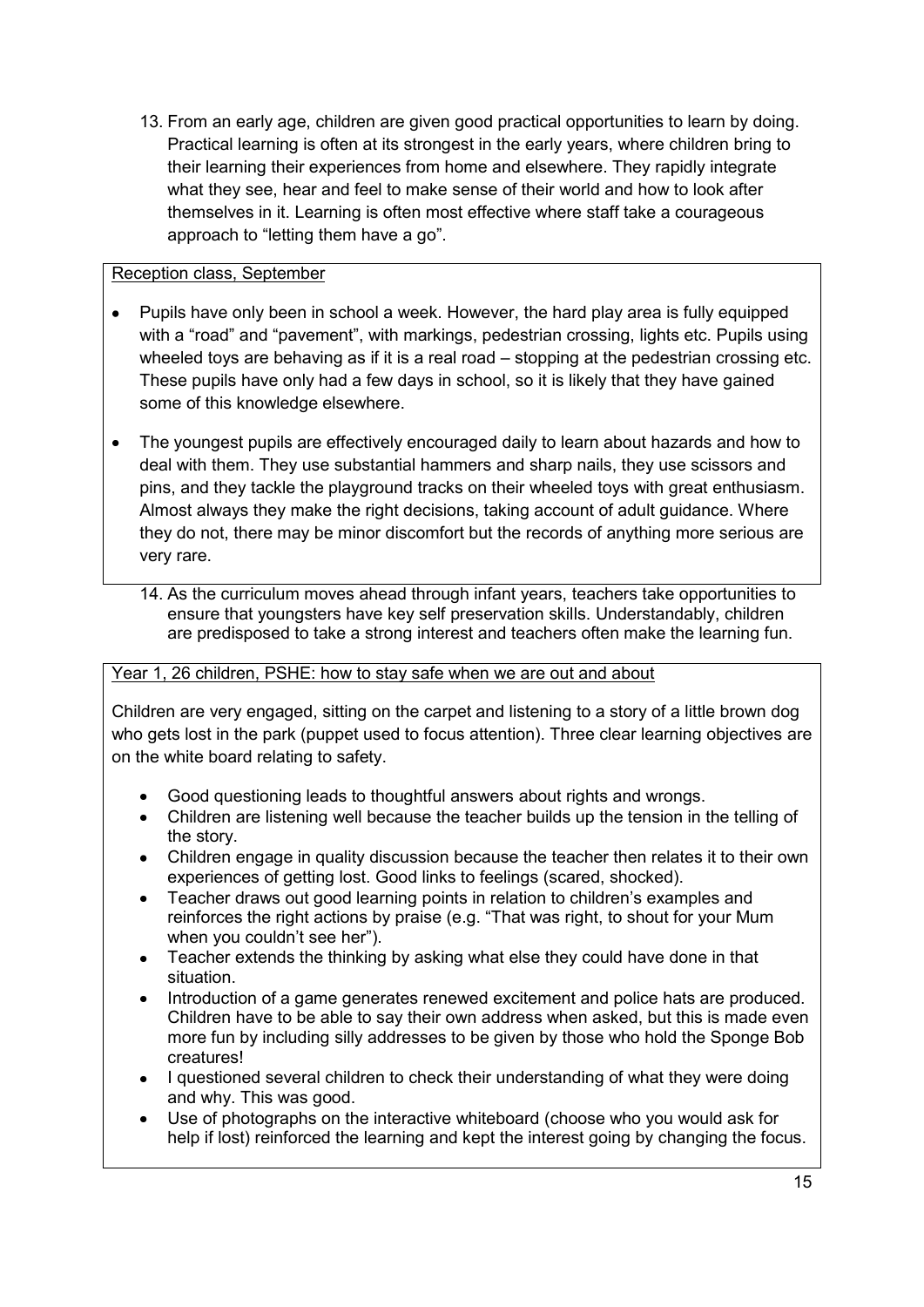Evaluation. The lesson had clear safety education learning objectives. There was good learning and understanding as a result of creative teaching and high expectations. A fun activity made it child friendly and relevant to their own experiences. Children were encouraged to identify and explain risks. Good use was made of resources to engage interest and extend the learning.

- 15. Though it might be axiomatic that pupils should learn keenly about things that directly affect their welfare, learning can be of variable quality. In a Year 1 class, work in children"s "My home" books was very good. Their own drawings indicated where potential dangers are in a room, and how safety can be increased by adding smoke alarms, fire guards and secure gates. They could talk knowledgeably about why these are necessary. However, teachers sometimes underestimate the learning that children have from home and expectations are not high enough to build significantly on what children already know. In a Year 2 lesson on medicines, many pupils were very knowledgeable, with regular references to guidance from family members such as "My Mum says Calpol is magic stuff but you still mustn"t take more than your Mum gives you"; "You can"t keep on taking medicines – that can make you worse not better"; "...never say you are poorly when you"re not because no one will take any notice when it's true". In this case, the good level of understanding from many pupils suggests that home guidance, or previous school input, appears to have been more effective than was expected when planning the lesson. In upper juniors or lower secondary, there is currently concern for input on using the internet safely. This is sometimes presented by computing firms; it sometimes includes training for parents; it is often supported by local authority guidelines. Some sessions emphasise "rules", such as using a safe filter to avoid risky pop-ups and not giving personal details or agreeing to a meeting with a chat-room encounter. Some training allows pupils to assess reality through role-play, or uses news stories as the basis of discussion about internet seduction: teachers agree that reality helps pupils to remember. Some training does not involve a practical element and youngsters" learning is not necessarily secure, nor are they necessarily convinced of the message. After one such session, eight pupils said they might still agree to meet someone from a chat room. As with teaching and learning in any other context, some lessons with a safety education focus are more successful than others.
- 16. Sometimes germs, hygiene or other safety issues are the essence of a lesson and part of the required national curriculum programme of study. However, safety education is often incidental to a primary school subject lesson. In a Year 2 science lesson on electric circuits, a pupil found out that: "Crocodile clips can bite; one bit my finger last week and blood came out; but they are all right if you clip them to your hair".

Year 6, 31 children, Science: how small organisms can cause illness or decay; considering conditions for feeding, growth and reproduction, and choosing means of fair testing for each. Second in a cluster of lessons.

A well conducted investigation (mould on bread). Initial discussion was well supported by questions from pupils and particularly provoking questions from the teacher. Challenging use of pupils" previous knowledge, such as "Why have I bought bread that is close to sell by date?" Pushed hard to check pupils" understanding of variables to encourage decision making in this unfamiliar circumstance.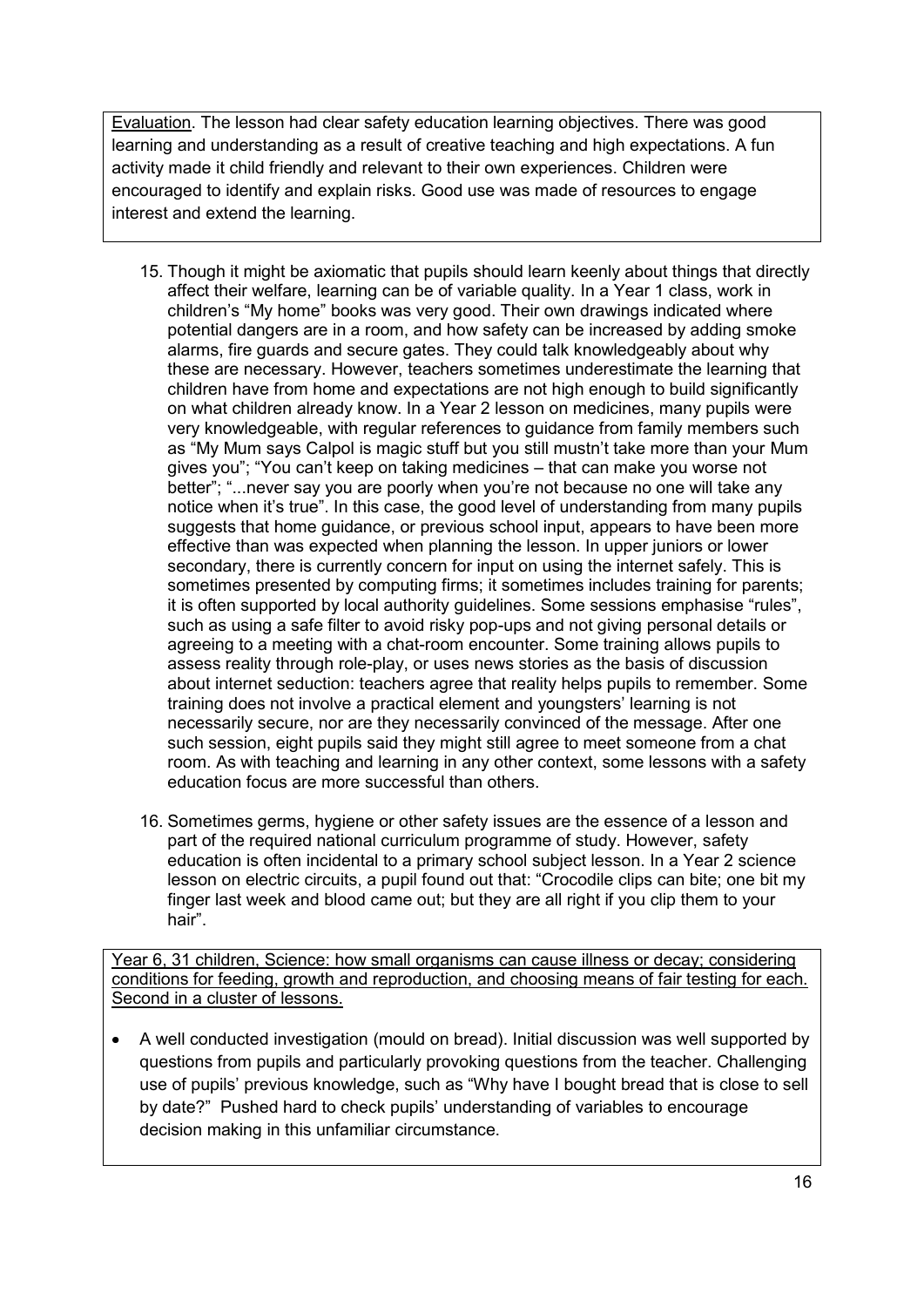- Strong emphasis on safety precautions prior to start of practical work not just rehearsal of "rules" but questions which led to pupils" coming to their sensible decisions collectively. The usual "care with knives' discussion gave a glimpse into how knowledgeable pupils were about knives in circumstances that are very unlikely to have been within their own experience.
- Pupils" knowledge of micro-organisms was elementary, but they were keen to learn  $\bullet$ more. As each group had to make decisions about how to explore safely the ideal conditions for growth or reproduction of organisms, the discussions on safe practices were encouraging – unprompted, pupils brought up issues such as breathing in harmful material; need to wash hands and equipment; marking plastic bags containing the mouldy bread with hazard warnings; keeping out of the way of younger children and animals; and the possibility of wearing protective gloves and masks if opening the bags. Here was good transfer of previous learning in and out of school, to the current challenge of keeping safe while successfully completing the task.
- Clear differences in the knowledge and speed of thinking of different pupils, but the opportunities for small groups to discuss ideas enabled all to gain – noticeable that the girls wanted to scribe as well as contribute ideas, explained by "we need to be sure what we have decided so we can work together".

Evaluation. Well planned learning with responsible behaviour by pupils led to good learning about the micro-organisms and safety. Pupils" discussions, between themselves and across the ability range, were very productive in sharing and refining ideas about safety, with a specific task to complete. There was good transfer of previous learning about safety from a range of sources. There was no plan to evaluate the most successful strategies for safety learning: this could usefully be added to the school"s assessment system.

17. Safety education can feature in any subject of the curriculum. Some teachers imaginatively integrate follow through from police, fire services or other protection agencies, or material available on the internet about, for instance, road safety, as the stimulus for lessons in mathematics, English, art or other subjects. In a nursery, the policeman came. After his departure, speaking and listening were taken forward: "He was a nice man"; "He told us not to run away" – and, as young children do not see police very often, to consolidate impressions of what a police officer looks like (and taking opportunity to improve manual dexterity), they painted him in yellow and black. Most subjects and "early learning goals" have potential as vehicles for safety education.

Year 5, 33 children, English: literacy lesson on comparing and contrasting the style of different texts using material from a visit by the road safety officer (RSO)

Children are very engaged because of good pace and the teacher is building on their previous learning through skilled questioning. The learning objective relates to literacy. Road safety is the theme and is what they will be writing about following a visit from the RSO. This appears to be reinforcing the key messages because they will be using the information in their own road safety campaign. However, the actual learning objective relating to what they are supposed to be learning about safety is not apparent. Pupils are able to talk about what to do on the roads, but are not asked why.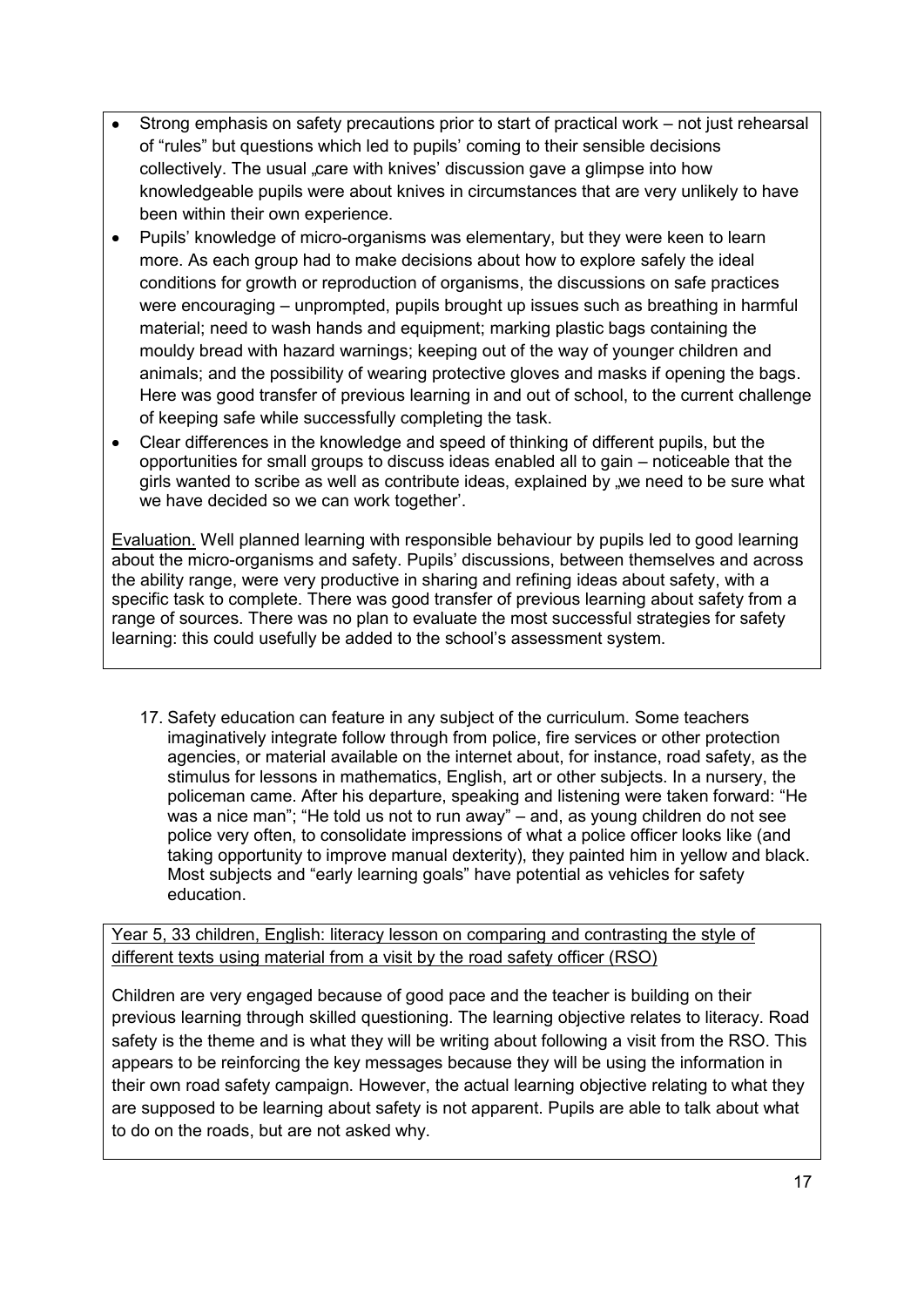- The playing of video footage (two safety advertisements) to compare and contrast  $\bullet$ (suitability for intended audience, message etc.) focuses attention effectively.
- A worksheet provides good prompts for their listening as they are asked to make  $\bullet$ notes while watching. This increases the learning.
- Excellent management of speaking and listening in pairs enables children to develop their thoughts and ideas. Clear signal at the end of this is effective in drawing their attention back to the teacher.
- Children are encouraged to share ideas.  $\bullet$
- Responses are good because the teacher has high expectations.  $\bullet$
- Good pace means that engagement does not falter.  $\bullet$
- The teacher draws out good learning points about literacy but not about safety.
- There is much talk about WHAT to do re safety but not about WHY (i.e.  $\bullet$ consequences).

Many of the 10 principles (*Principles of Safety Education – published and promoted by PSHE Association and RoSPA*) are followed, despite the lack of a safety objective. These were:

- Use of real life data (how many children are killed on the roads and how often)  $\bullet$
- Discussion
- Decision-making
- Cross-curricular approach
- Realistic resources (video)
- Partnership (with RSO).  $\bullet$

Evaluation. Outstanding teaching led to high level learning of literacy because of a range of interactive approaches, including ICT, and well-paced activities. The lesson included application of many of the principles of good safety education. Excellent discussion and management of oracy. Good use of partnership to extend learning and make cross-curricular links. An additional learning objective relating to safety would have further strengthened the lesson, although the use of road safety information in an interesting context was reinforcing previous learning about important issues.

18. PSHE has a major input to learning how to adopt safe practices. Primary teachers say it is difficult to know how safe pupils really feel. If asked, they generally say they are OK. Are they involved in gangs, or maybe bullying? Would they really have confidence and know what to do in an emergency? Some teachers have excellent professional skills in getting to the heart of such matters in their PSHE provision, as illustrated by the examples below – the examples are for older primary pupils in two different schools, but the approach would be likely to be equally effective in secondary schools. Schools generally say they have a "spiral curriculum" for PSHE, in which the fundamental areas of relationships and life skills are revisited with content and explicitness appropriate to age. In one secondary school, the head of PSHE says that she uses questionnaires to audit students" concerns and local knowledge to build up a picture of issues in the town. The PSHE programme thus comprises standard elements, for example on relationships, sexually transmitted diseases etc. together with an emphasis that addresses students" actual concerns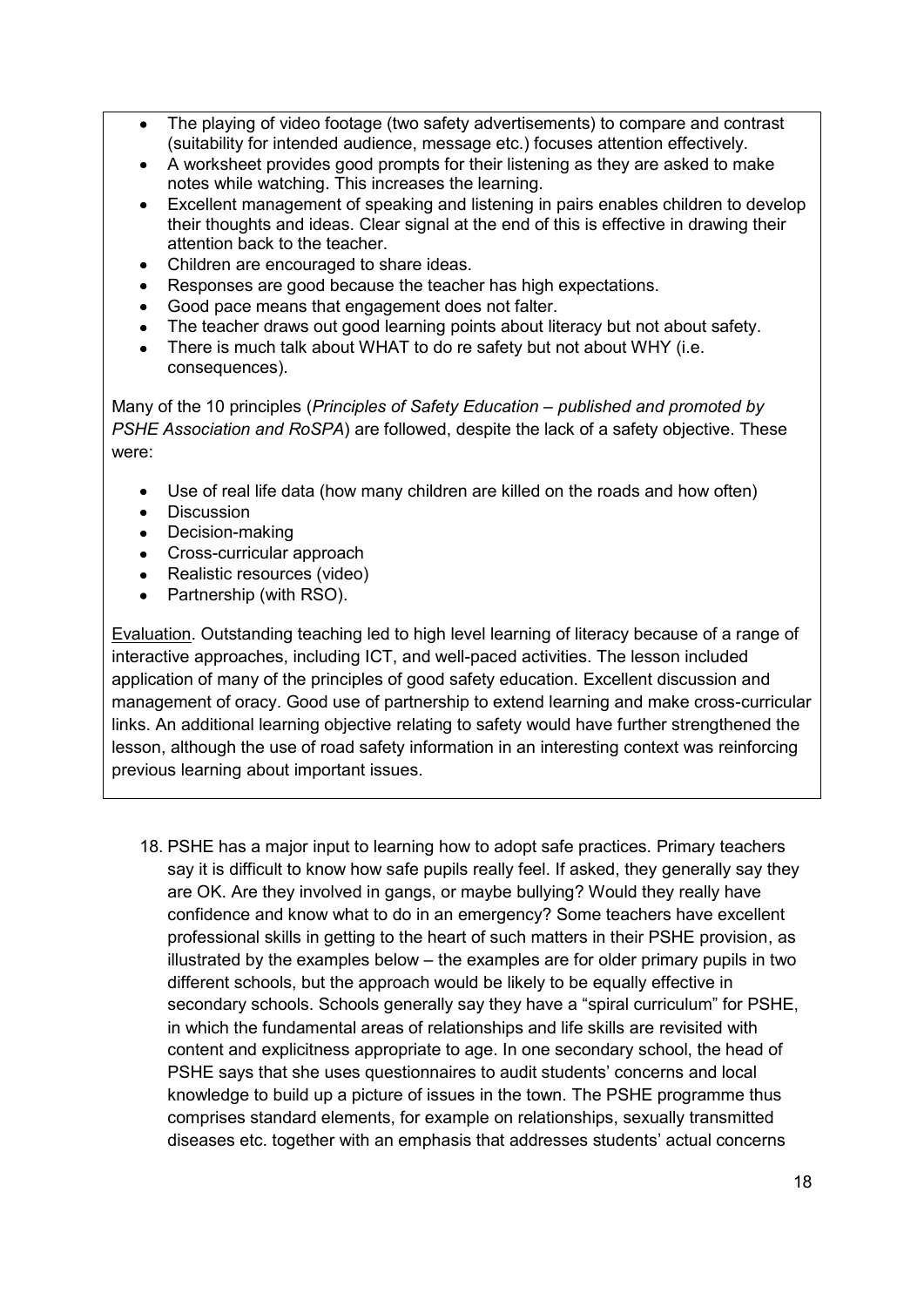and a response to particular issues in the town such as sixth formers and cars or cannabis. The staff see the role of PSHE as helping to minimise emotional and physical risk. Parents everywhere feel there should be strong input by schools on a wide range of points relating to welfare and adoption of safe practices that can best be tackled through PSHE. Where secondary schools have moved from PSHE teaching by tutor group staff (involving almost all teachers), to provision by a small team with specific expertise, marked improvement in quality has been noted by senior staff and by students. However, in some schools the time allocation (in one case, only one hour per fortnight) is far too limited. Elsewhere, PSHE is seen as a lesson from which students with learning difficulties can be withdrawn for additional support in literacy.

#### Year 5, 27 children, PSHCE (inc citizenship): "Community Champions", likes and dislikes in the community

This is a series of about a dozen lessons that address community cohesion. Pupils are encouraged to develop ideas about positive and negative elements in the community around them – i.e. in the areas around where they live or around the school. Pupils are positive and appreciate this as an important thing to be talking about and learning about. The lessons have guidance notes running to about 10 pages. There has been informal police advice in preparing some of the programme. The teacher who drafted the programme team-teaches with class teacher (also a support assistant present).

- Current lesson was planned with pupils last week. They have brought newspapers and magazines that help to produce a collage illustrating what they like and dislike in the community. This will usefully have involved parents in talking with children about the issues.
- Interpretations are very variable. (NB the school serves a mixed community; many live in the fairly leafy suburb that surrounds the school; some live in socially challenging areas near the town centre.) Some pupils draw a park or children"s playground where everything is "nice"; then one with broken down trees and graffiti... A boy draws a hoodie and knife and talks about things going on in some parts of town at night. A boy who lives just off the trunk road draws a raid on a pizza takeaway, with smashed windows and police arriving; he says that's what happens down his street. He has good awareness about spotting trouble from a distance: raised voices, breaking glass, people running. A boy who has recently moved from a better area to a down-town area draws his house with everything in good order; alongside he draws the house with broken windows. He explains that people have thrown stones through the windows on leaving the pub. He is worried that there is disturbance around his house at night.
- Teacher selects half-a-dozen pupils with drawings that represent the range of  $\bullet$  . situations described above to show off their pictures and talk about them...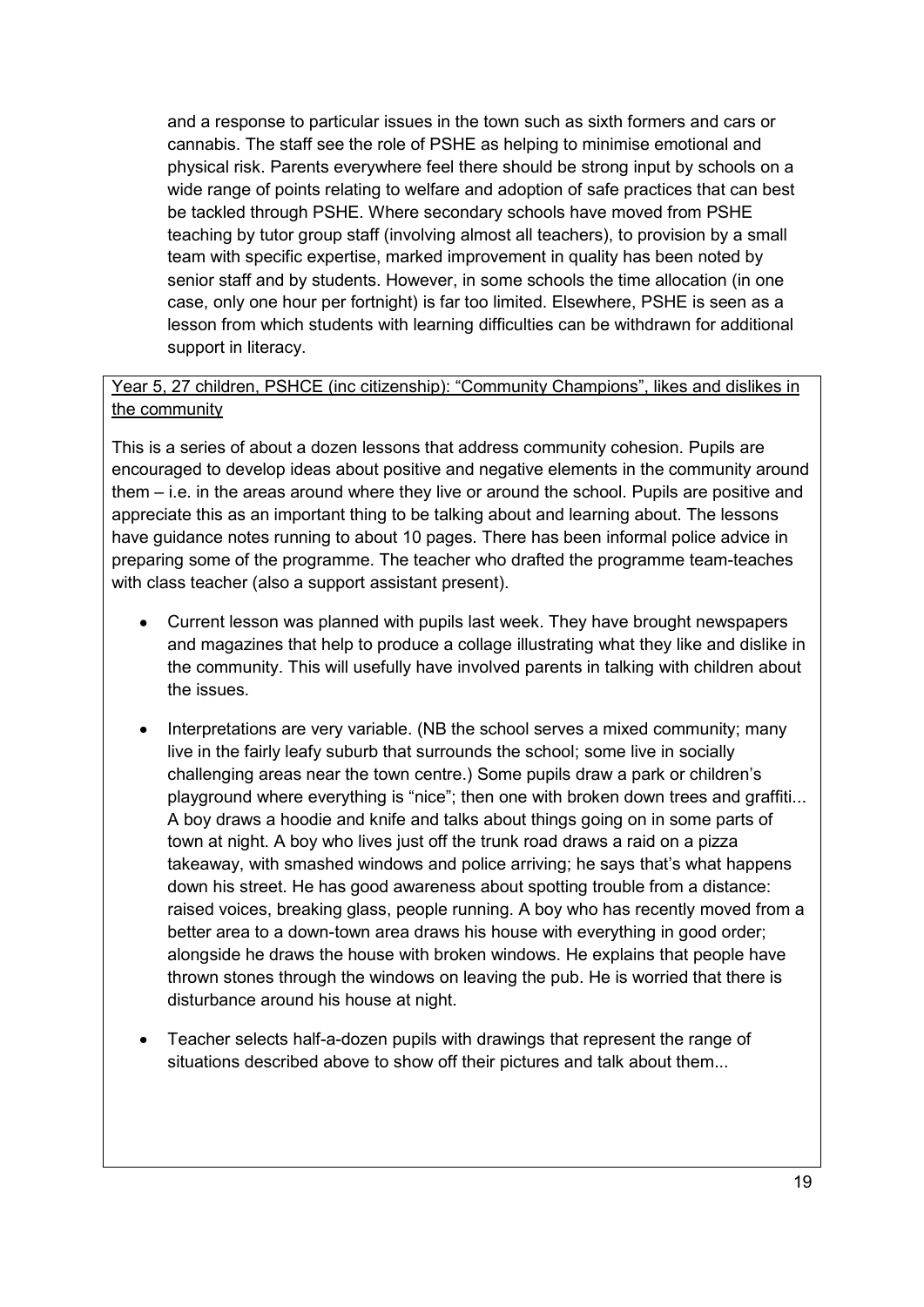Evaluation. This series of PSHCE lessons is imaginative and comes from a genuine desire to help children understand and develop the community, including its safety. The teacher agrees that some of the pictures are in effect disclosures about genuine concerns that are, literally, on the door step. Planning shows an intention to unpick issues about bother on the street: how to back off if you sense it from a distance, who to tell if you see, for example, stone throwing across the street. The lesson has been very effective in opening up discussion about things that worry pupils.

Year 6, 28 children, PSHE: class lesson, with introduction by a visitor (ex-staff) focused on a recent personal experience which tested the lesson's overall investigative question of "Is confidence enough?"

- An excellent beginning, subsequently developed well by the teacher. The incident was so well described that the pupils were not only totally captivated, but also were there, facing the decisions themselves. Simply, the visitor was on a normal journey, driving a route often taken on a quiet country road, when a car travelling in the opposite direction gradually veered across the road, hit a wall and overturned. The visitor took the pupils through the whole sequence of decisions, such as stopping her car in a safe place, finding the hazard lights, only 40p left on her mobile, dialling the emergency number but not knowing the name of the road or the post code despite using the route regularly; running to a cottage some distance away to get more information; not able to reach the driver when she returned; delegating roles to other helpers such as warning any oncoming traffic – and so on.
- As it was a true incident there was no happy ending as the driver had died at the wheel,  $\bullet$ and the visitor sensitively moved on to the emotional consequences of the tragedy for herself and others. Pupils were full of questions, almost every hand in the class was raised as they realised the importance of having knowledge as well as confidence to deal with such incidents, and the key fact of not making it any worse by good anticipation of other potential hazards.
- Pupils had ample time to discuss their own ideas with "talking partners" and the class teacher moved them on to explore the specific individual skills and knowledge that they considered would help them in different situations, including swimming and life saving skills; road user skills; cycling; dealing with emergencies; dealing with medicines and drugs; skills which would enable them to tell people how they feel, etc. Further time was allocated for pupils to write personal checklists to decide which skills and knowledge they have and which they would like to develop further.

Evaluation. A challenging presentation and task which promoted pupils" thinking about hazards and keeping safe beyond the basic facts – likely to reinforce understanding at a level appropriate to Y6, and in a variety of contexts. Effective way to introduce pupils to thinking about the positive consequences of actions without lecturing or blame – especially the focus on "the assessment and management of risks". The lesson motivated pupils across the ability range.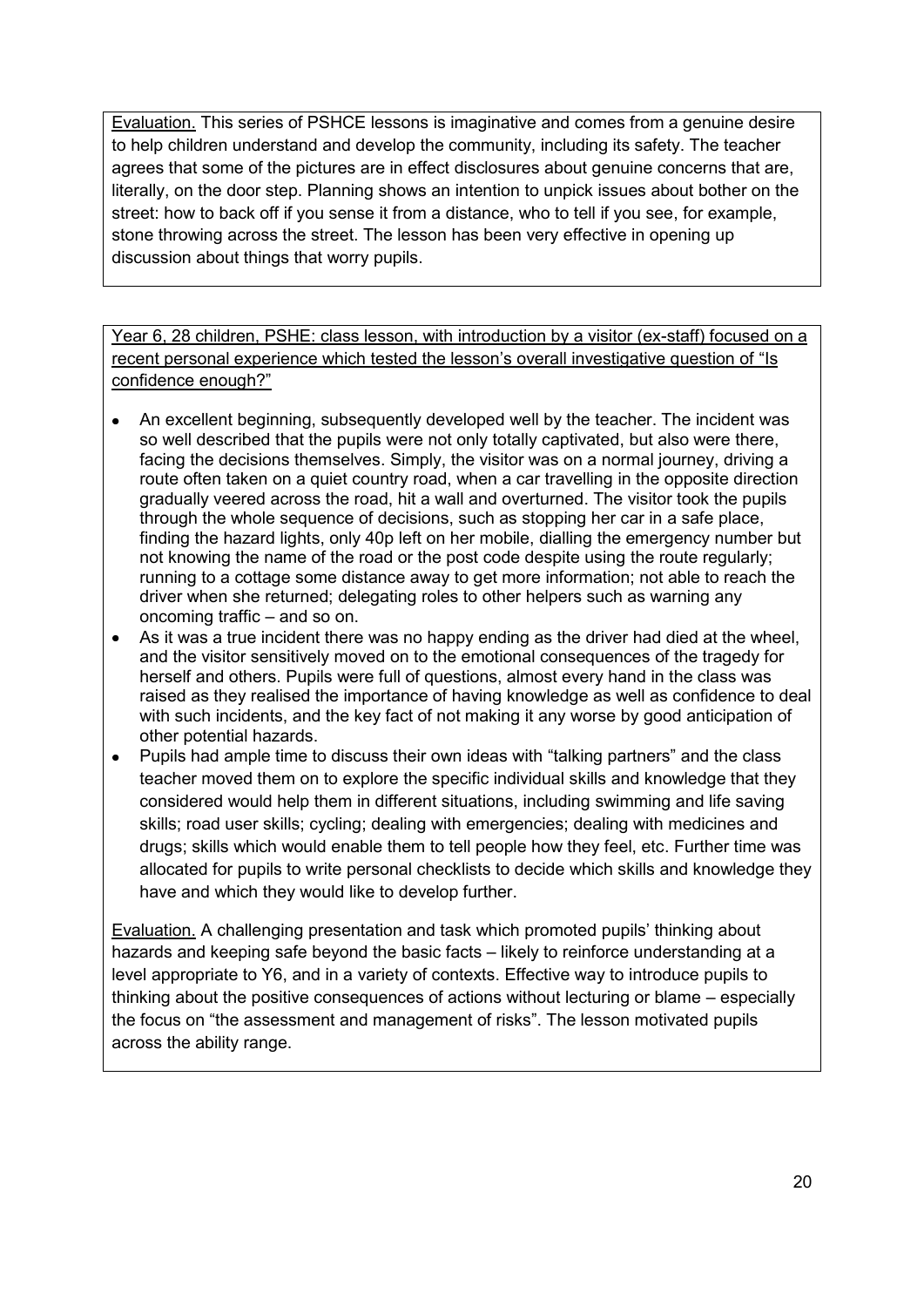19. In primary and secondary schools, staff know only too well that, though every effort is made to engender safe and co-operative attitudes, some pupils will deliberately adopt unsafe or challenging behaviours. Averting negative behaviour patterns can become a key focus of pastoral support and curriculum modification. Negative attitudes can have a corrosive effect on learning to adopt safe practices, not only for the alienated individual, but for a whole peer group. The problem is by no means confined to pupils of lower academic ability. In the most successful schools, the ethos encourages pupils themselves to rise proudly to high expectations of safe and sensible conduct – many would be embarrassed to feel they had fallen short of the highest standards: it is a matter of self-esteem.

#### Year 1 and 2 class

- Pupils settled quickly into their seats around the large table in the computer room. Even the younger pupils knew what to do, and not to do, in a room filled with electronic equipment and wires that need to be left unconcealed. They have good habits which help safety. They keep their books, pencils etc. tidily in front of them. They refer to guidance prompts on the wall to help their work – they know warnings or prompts are important. They listen carefully to instructions from adults.
- One pupil was the exception. The most able in the group by a considerable distance,  $\bullet$ her attention seeking strategies escalated until the point where she recognised they were not working and became more focused on work. Again, the other pupils were aware that they should not respond and behaved impeccably. However, the strategies included those she clearly knew were unacceptable or unsafe – "pinging" her headband like a catapult with a "test to destruction" approach; sliding books across the table until they fell on the floor or hit another object; tilting back her chair on to two legs, etc. In this case, the pupil clearly recognised hazards and adopted unsafe practices deliberately – although not enough to harm herself.

Evaluation. With this young age group, the school"s normal rules and routines appear to have created a safe environment and gained the co-operation of the majority of pupils. As a result they have few decisions to make about keeping themselves safe. However, this process seems to have helped them to recognise hazards – they know "Why". For example, they can clearly explain the reasons for not running in the corridors. The exceptional pupil took a perverse view of using this knowledge to attract attention – but not to harm others – and stopped before her actions became too dangerous. Interesting view of assessing and managing risks!

20. Cognition in learning how to adopt safe practices is much the same as in learning anything else. Pupils value the advice they receive in curriculum contexts and in other activities that might, for instance, have a first aid agenda. The extent to which they remember is variable. For instance, some Year 11 pupils had been told about chip pan oil fires, but some thought putting water on the fire would be appropriate; there were similar uncertainties in different schools about how to cope with minor or major cuts. The extents to which pupils remember specific points and the extents to which they build up generic skills of adopting safe practices in novel situations are similar to cognitive and experiential learning in other matters. The more able tend to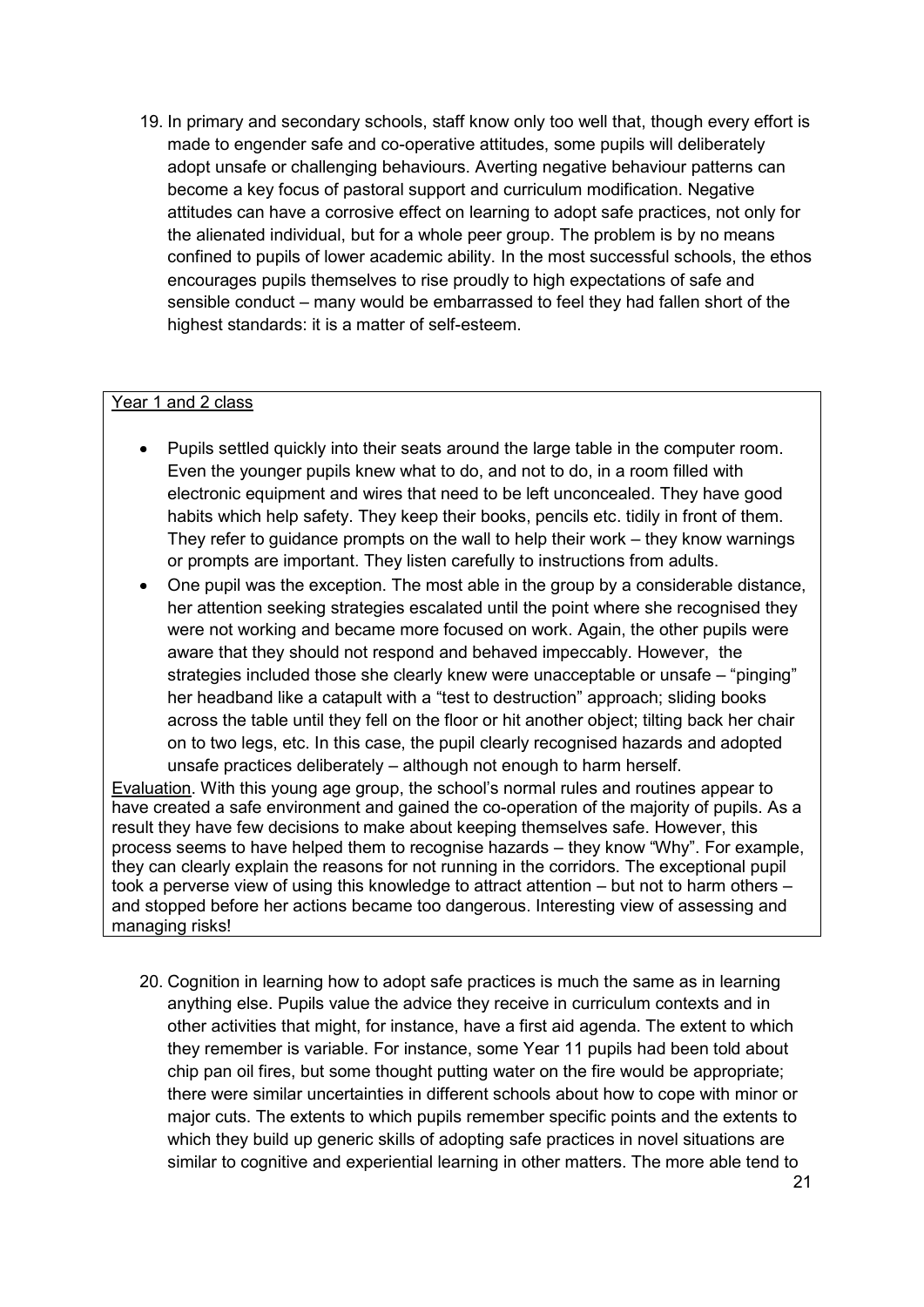retain and link information well. Increased opportunities to apply and extend skills consolidate and develop them.

This secondary school is characterised by exceptionally high academic achievement. It is matched by students" commendable self confidence. These attributes were evident in all discussions with students. Their refined skills of analysis, and capacity to pull together a broad spectrum of learning experiences, enable them to infer confidently how to adopt safe practices in new situations from the guidance on specific safety matters gained in school. These skills of inference and the generic skills of weighing up risks were found to be best cultivated where there was opportunity for students to articulate their impressions and concerns.

21. Secondary schools have effective strategies for inducting pupils into safe routines as they start to use specialist facilities in Year 7. Several PE lessons were seen at an early stage in Year 7. The main objective was to learn how to operate safely in a gym or sports hall: moving heavy equipment; giving others sufficient space; weighing up how many events in a sequence of rolls and balances could be managed safely in the available space. Pupils who showed mastery were used well as models for others. Praise was timely. Criticism was proportionate. Pupils became confident in their new environment. In a Year 7 textiles lesson pupils had lengthy opportunity to get the feel for operating sewing machines. They figured out what would be the most sensible machine speed in terms of safety and progress. Individuals responded positively to advice about posture. A well conceived booklet and quiz gave a rigorous grounding in safety and set the scene well for careful practical work. In an ambitious Year 7 science lesson, pupils were attentive and used mild acids and alkalis with respect. They used glassware carefully. Inevitably, a measuring cylinder of acid was knocked over by a trailing sleeve and spilt over the pupil"s book: a good learning point for the future.

Year 7, 19 pupils, Food technology: fruit preparation

The teacher demonstrates and explains the "claw and bridge" approach to use of a knife; photographs of safe use. Good discussion about transporting knives in the workplace. Emphasis on cleanliness of surfaces.

Pupils follow guidance and adopt safe practice. Productive assessment by peers. They use language effectively to describe how others should cut fruit.

Fire blanket explained. Pupils understand smothering effect.

Well focused praise builds confidence.

22. We all make mistakes. Pupils learn how to deal safely with things that are hot, sharp or corrosive; they learn how to avoid injury to themselves and others in PE. However, though pupils "know better" they still make "careless mistakes" in these situations. Sometimes they put two and two together; drawing on common sense and past experience about, for instance, things that fall over – but the outcome is not effective.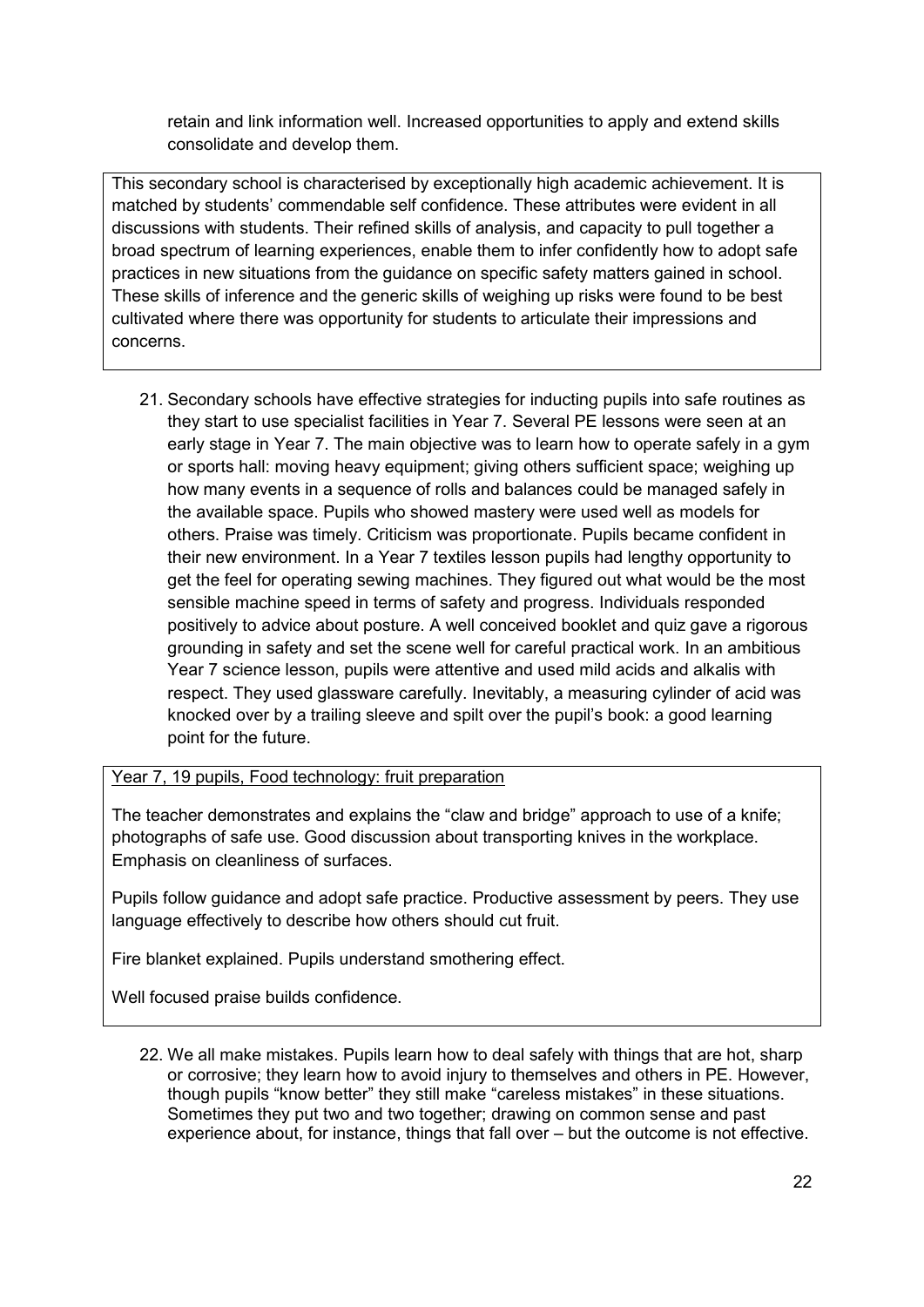Year 10, 23 pupils upper ability, Science: weight changes when magnesium is burnt and deduction of formula for the oxide

- Ambitious practical that calls for careful practice for both safety and precision in  $\bullet$ results.
- The teacher has been diligent in emphasising the need for safe practice. Two pairs of  $\bullet$ students have taken this to heart and have abandoned the fire clay triangle on which the crucibles tottered precariously. They have used gauze with a heat distributing mineral centre. Thus, there is less chance of a very hot crucible falling off and causing burns. However, the magnesium does not get sufficiently hot to ignite spontaneously when the crucible lid is removed: the experiment fails. The teacher says she was aware of what they had done, but as no harm would result, the students were allowed to get on with it as it was something from which they could learn. In this case, students were erring on the side of safety, but unwisely. General protocol should be for students to ask a teacher"s advice about significant variation from instructions.
- Students generally know how to deal with burnt fingers and that one starts with quick access to a cold water supply – but then it is better to use a dish of cold water rather than running water (so as not to rub up a blister). However, the visitor holds a hand 10cm above a hot crucible (feeling heat convection current) and asks the student how she would know whether it was cool enough to touch – she then immediately puts her finger on it!
- In the main, these students are very mindful of safety and keen to get the practical right (pretty good weighing results). However, they do make slips in judgement about what is safe. (Similarly, while most have a good grasp of the chemistry and atomic masses etc. a few have missed a trick on that too.)

Evaluation. A very effective lesson. Though students are generally conscientious and safety aware, there is occasional misjudgement, which could usefully be aired next lesson as a teaching point.

23. Learning about safety is cumulative. In secondary subjects, pupils often gain a feel for the subject as they progress. They assimilate knowledge about safety aspects and integrate their past understanding with current learning opportunities. In a Year 10 graphics lesson for mainly lower ability pupils designing "funky shoes", there was clear and helpful instruction, a good working atmosphere, and music playing. Students were aware of the need for shock absorbing heels in trainers and that pumps are more basic. They knew why football and hiking boots are as they are, and knew that shoes can hurt feet: heels, rubbing at back, rubbing on instep, ankle twist problems.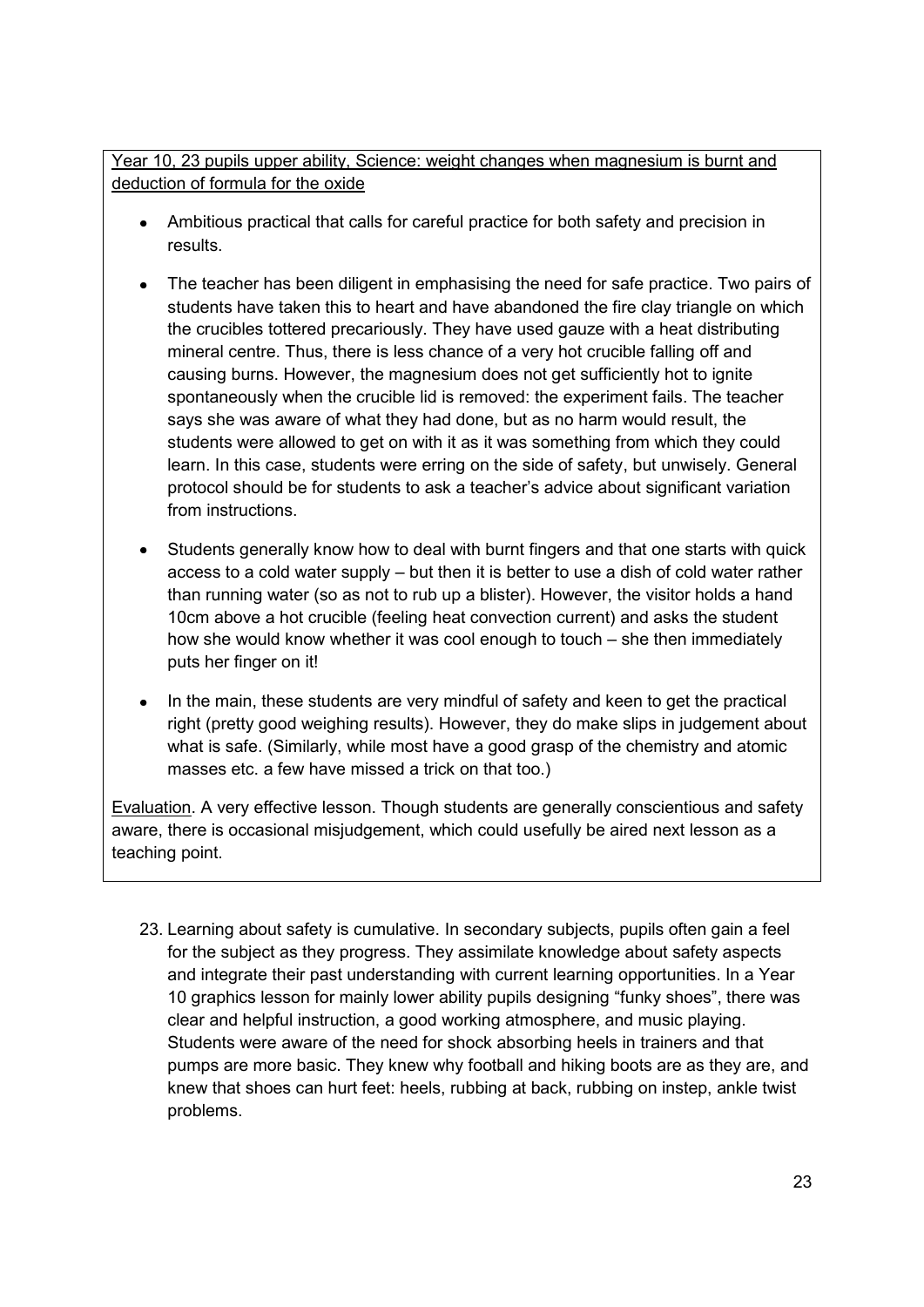Year 9, 20 pupils, Design and Technology: designing a memory stick; some models have been made (inc. in the shape of animals); graphics software in use

- Suitable project for Year 9. Working with interest and pace. Teacher checking  $\bullet$ progress. Some quite skilled in use of graphics isometric drawing package.
- Students have a good grasp of ergonomics. They know that additions to the work station must not push keyboard and mouse to an inconvenient position and that what can be plugged in and whether it is positioned at the side or the back of equipment depends on the available table space. They have a general understanding that working over long periods of time in cramped or awkward positions can result in posture problems and repetitive strain injury. They can generalise this from computer work stations to other situations. They also know that there is sometimes a case for making small things big or bright in colour, so that they do not get lost. Common sense about design criteria.
- Those using the graphics package are not able to do curved corners. However, they know that it is often sensible to make things with rounded corners, particularly if they are to be carried in a pocket or are something with which frequent hand contact is made.
- A boy has made a plaster model for his memory stick in the form of a red boxing glove. He says he does not box, but is a keen fan. He knows there are rules for the makeup of a boxing glove, that they deteriorate with time and that they are checked by the referee before a match. He knows that there are issues of damage to the wearer"s hand and unreasonable damage to the opponent. He knows that various materials could be used for the padding and can talk about the criteria for choice of what to use. General ideas about design and safety have been transferred from D&T work to his area of interest.

Evaluation. The D&T work has led to general awareness of design for safety – including on matters very different from the lesson in hand.

24. Parents, pupils and governors agree that schools should give advice on common sense safety matters as and when they are related to work that may go hand-in-hand with science, design and technology, PE, or any other subject. Primary schools largely address this expectation well. In secondary schools there is some good practice, but there are many missed opportunities. Teachers say they are under pressure to maximise results at GCSEs or in other examinations and that where safety points are not in the syllabus there is no incentive to consider them – indeed to "waste" time might limit examination results. Some syllabuses, such as those for Applied Science GCSE are commendably explicit in relating syllabus content to safety in the home or workplace. However, the national curriculum programme of study and most syllabuses simply have passing reference to "health and safety". This is generally separate from syllabus content and in broad terms such as "candidates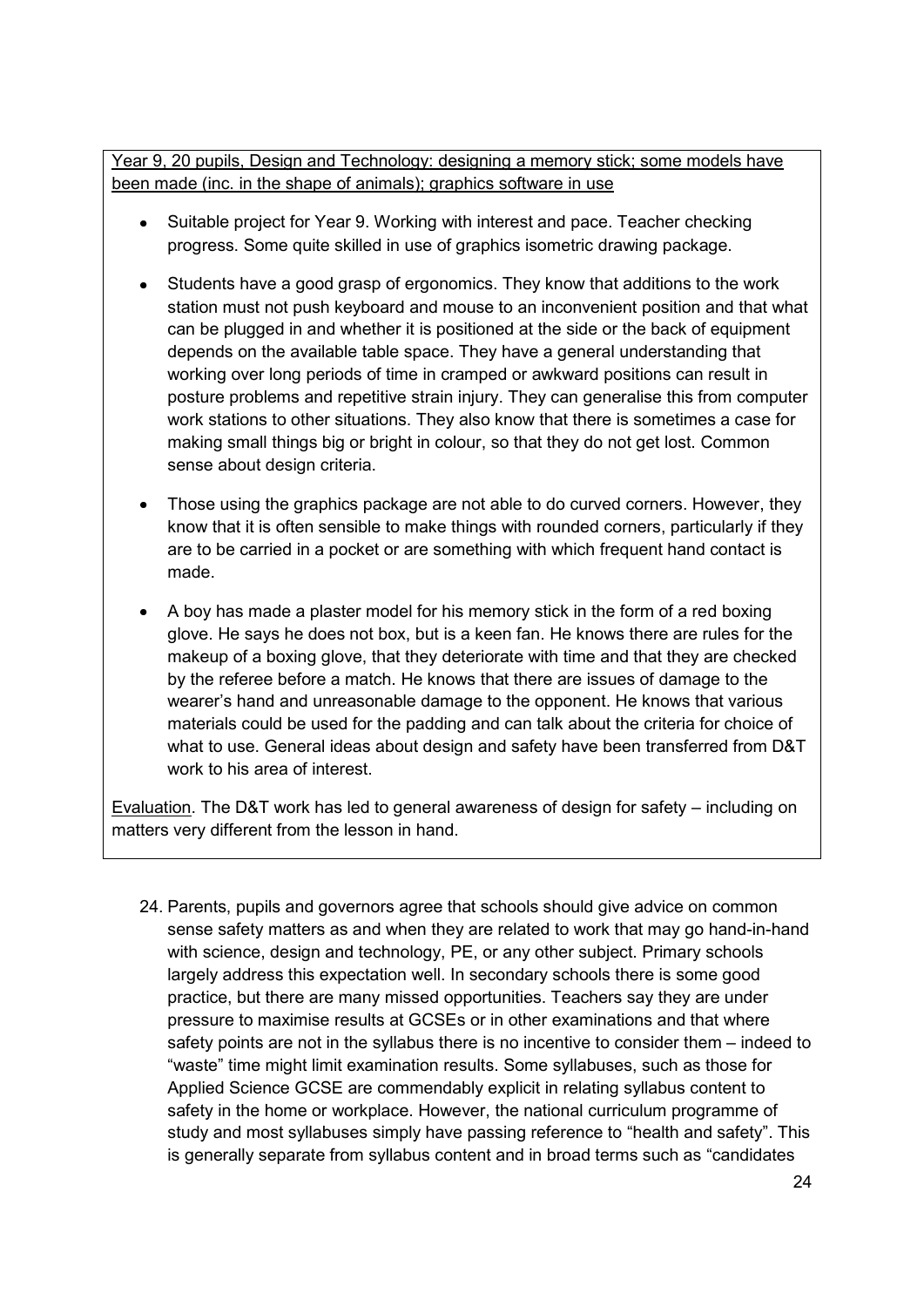should be taught about hazards, risks and risk control...manage their environment to ensure the health and safety of themselves and others". However, this does not translate into explicit learning on everyday points of safety. Consequently, Year 11 students who have learnt about blood circulation, platelets and clotting variously say that with a cut finger you should suck it, spit on it, squeeze it, apply a cold compress, or wrap it in a handkerchief. In a Year 7 lesson on neutralisation, a teacher helpfully expanded on the "old wives" tale" that a wasp sting can be neutralised with vinegar and a bee sting with sodium bicarbonate, explaining why such treatment may not be as effective as might be thought. On the other hand, an upper sixth lesson on photosynthesis, which was effective in the way it tackled syllabus requirements, showed limitations in students" knowledge. The students were aiming to pursue careers in medicine or the environment. While a student who kept a horse knew about the pernicious effects of bracken and ragwort (though not *why* they are toxic), students were generally unaware of plants that cause nettle rash or that have toxins; they had no idea what deadly nightshade might look like, nor what commonplace plants it is related to. As they move towards fully independent learning in higher education, they had not made it their business to find out. They were surprised to be asked.

Year 10, 13 students, Science: seeking information about alkanes and alkenes on websites

- This is a potentially challenging low ability group. The teacher is giving some helpful advice as he moves about the room. Relationships are satisfactory.
- Students know that when burnt in oxygen, hydrocarbons give carbon dioxide, less sure about water; students do not know about carbon monoxide resulting from incomplete burning.
- The visitor asks pupils (girl with younger siblings) about paraffin for domestic cleaning (paint brushes etc.). She says she would keep it next to bleach in kitchen rather than next to orange juice. Not aware of the need to try to keep flammables outside the house.
- The visitor asks another student how she might know if there was a gas leak at home – no idea (smell, low pressure etc?). What to do about it if adults were not at home – says she would wait till they got home. Ask a neighbour for help – no she wouldn"t. (Comment: expected to know to turn off main gas tap, especially after visitor had said that in the lab that had been done.) This girl does not seem to see any problem with not knowing what to do: attitude is "What's it got to do with me?"
- Boy who is quite keen and goes camping with parents. Aware of butane in camping gas as a hazard. Has never changed a gas canister and is unsure of protocols. Agrees that storing a lot of gas canisters under the bed at home may not be a good idea.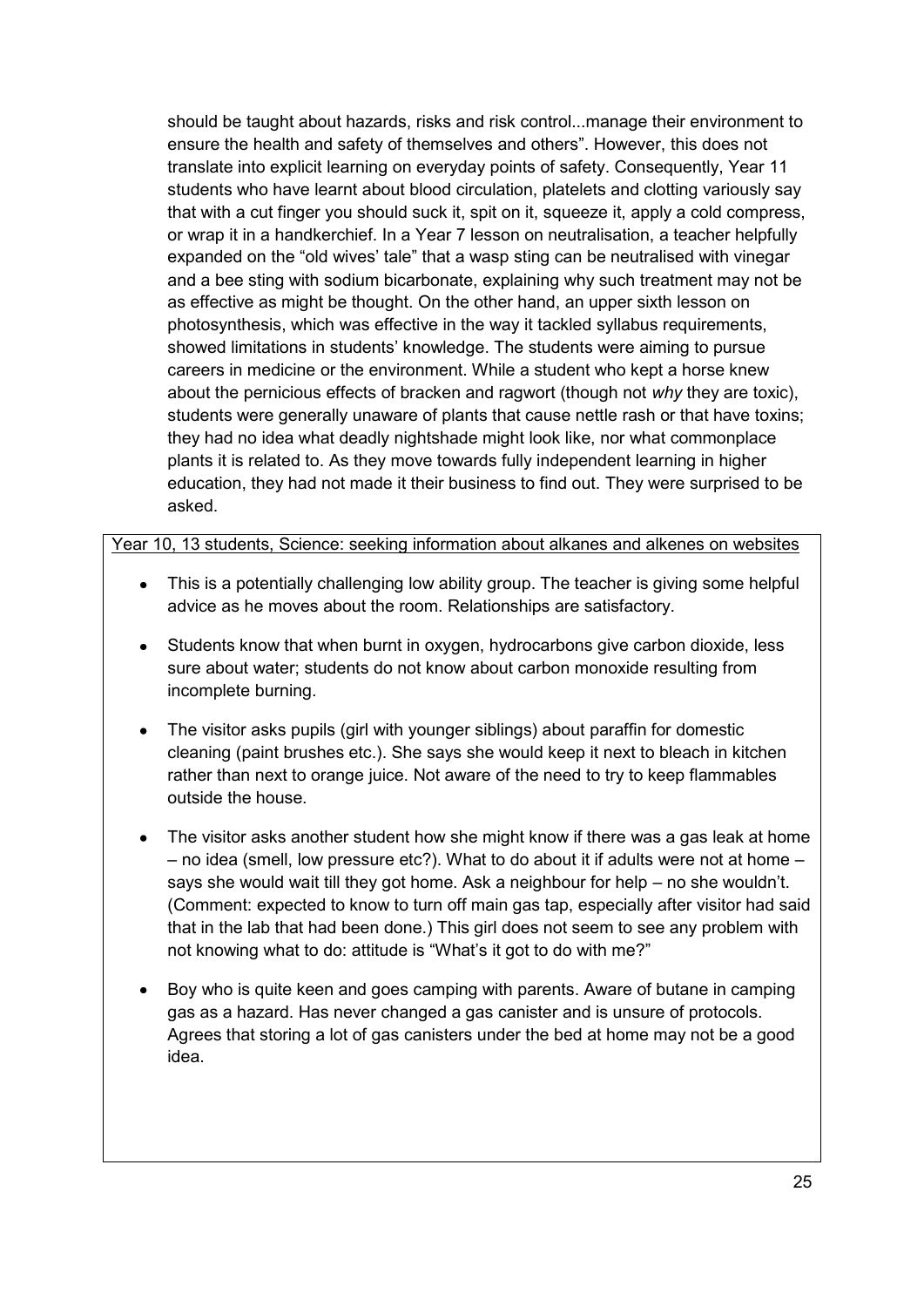Evaluation. A missed opportunity to cover risks and safety with fuels at home and in family situations – a serious omission. Gas leaks at home and paraffin under the sink are not in the syllabus, so are not taught. Attitudes to safety are variable, some are interested and recognise that the issue relates to their home situation; also "nothing to do with me" attitude with a generally disaffected pupil.

25. Additional activities can make a significant contribution to appreciation of risks and safe strategies. Many practical extracurricular activities provide very worthwhile opportunities for those who opt to take part. Schools take fire practices seriously. With some, staff in charge introduce deliberate contingencies, such as missing persons, to test the system. There are learning points from, for instance, a rush of pupils on stairs in high rise buildings. It is not common for schools to introduce hazard effects such as ersatz smoke, blocked doors or electricity failure from which more could be learnt, particularly where buildings are old, dark and rambling. Assembly is a potential opportunity for airing advice and aspirations about looking after oneself and others, though on this survey staff said little about specific instances of how they did that. Traditional games fixtures: rugby, hockey etc. give opportunities for learning in an environment of hard knocks and there is largely traditional tolerance of the inevitable mishaps with pupils across the age range. Most older primary pupils have a "residential" based for a few days at a centre for outdoor adventurous activities; the underlying objective is usually socialisation and team building. Activities there tend to be run by the centre's staff and are sometimes "sanitised", with, for instance "caving" in tunnels constructed in a shed. Secondary schools also have "residentials" and increasingly prefer to use hostels and centres where they have sole occupancy, to avoid issues of uncertain responsibility where pupils or adults from elsewhere are involved. These ventures can include activities such as surfing or skiing. Visits abroad have a mixture of objectives and may include adventurous activities; most secondary schools have at least one such trip and some primary schools offer them. The Duke of Edinburgh's Award, with its demanding expeditions, flourishes in a significant minority of schools, sometimes involving a large contingent of pupils, and staff are keen to take mountain leadership accreditation in order to lead the activity. In some schools there are field trips where, for instance, pupils measure the rate of flow of streams. Pre-driving courses are increasingly common, with the opportunity to learn useful skills such as wheel changing. There are many evening or Saturday extracurricular ventures such as sailing or canoeing. However, whereas traditionally many younger teachers of subjects other than PE would gladly come forward to initiate and lead these things, there is now less willingness. Staff put this down to risk aversion and a sense that it leads to a lot of hassle and little thanks.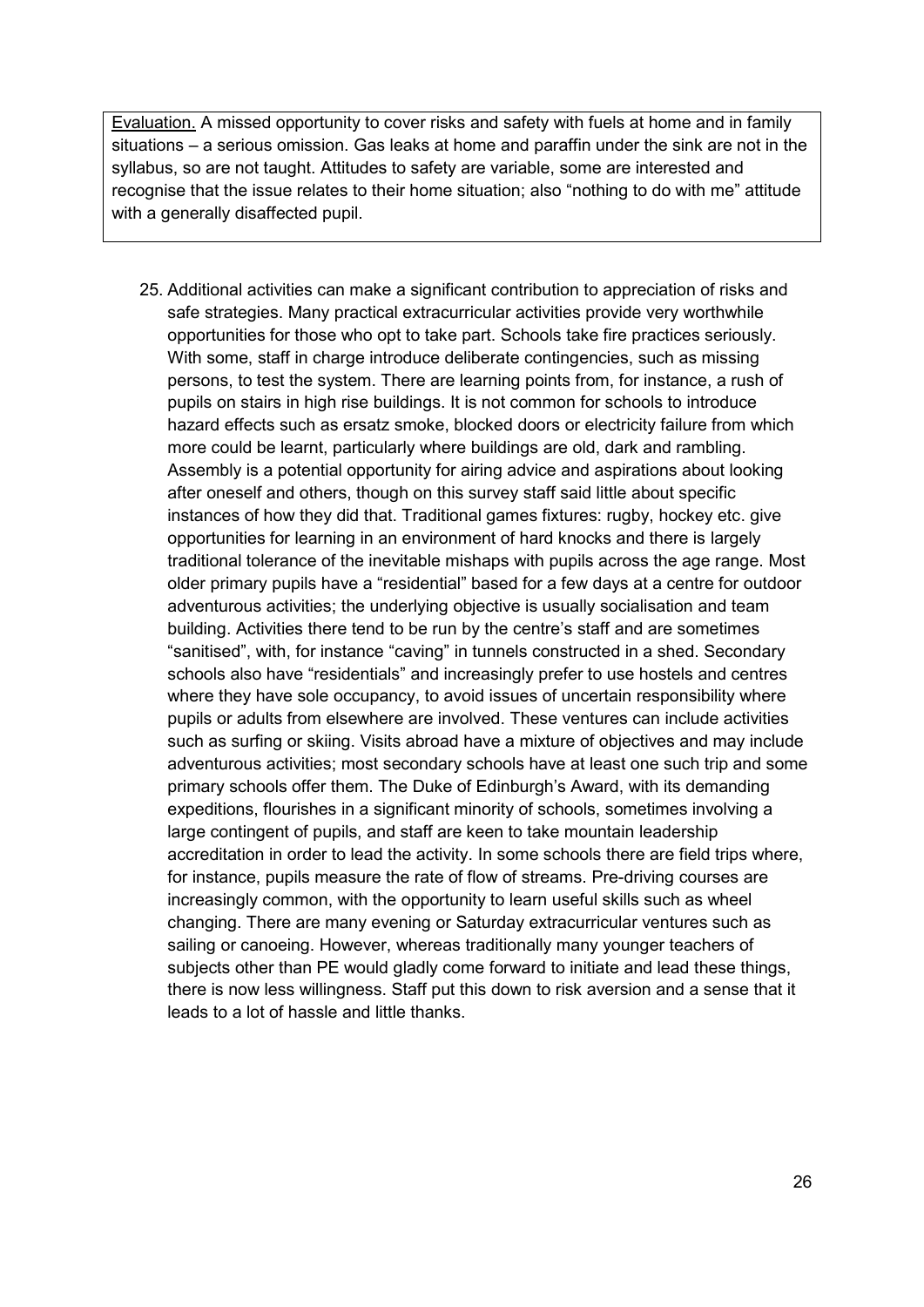#### **Teachers' aims and concerns**

26. In primary schools, teachers with long experience tend to have a clear focus on the long term goals of enabling boys and girls to grow up able to look after themselves. More recent recruits to the profession and support staff tend to be more focused on keeping children safe in the here and now. After their first few years of teaching, most class teachers tend to have a balanced approach. Within a school, some staff can be more reflective than others on the need to encourage children to be wary without making them fearful. Teachers find that rewards and stickers provide helpful reinforcement that consolidates and motivates learning. They say that conducting a "strengths, weaknesses, opportunities and threats" (SWOT) analysis before a trip usefully airs issues. They find role-play helpful to unpick points in peer pressure and bullying situations. Some primary teachers say that circle time gives opportunities to assess children"s awareness. Teachers in primary and secondary say that progression and evaluation of safety education tend to be ad hoc.

#### What some primary teachers said

- There is a clear view that most decisions that pupils make about safety have to be based on good knowledge of a wide range of other information, not just a safety rule. E.g. for older children a deterrent to incidents with electrical equipment is ensuring they know how electricity works. As most potential hazards have a positive side, just banning activities does not give the parameters which help pupils make good choices. Rules will only take them so far – use of alcohol being an example.
- Anti-drugs, smoking and alcohol education are considered to be the most contentious when teaching. This is because many pupils struggle to relate what their growing knowledge is telling them and the practices at home. This is not to indicate abuse of substances by parents, but that they make decisions which include factors the children don"t see – such as legitimately taking tablets regularly when they have spared the children knowing they have a health problem.
- Staff overall feel the most successful learning has been with the help of:  $\bullet$
- the fire service and the police because they bring authority, and imaginative resources – more memorable for pupils
- using real life examples of children being safe or in danger because these are actual experiences which can be discussed in curriculum time
- school and class rules, including fire drills, with rewards, prizes and golden time, because these develop good habits
- role-play such as showing pupils how to use equipment correctly and safely, crossing roads.
- Staff consider that pupils sometimes make poor decisions about keeping safe, leaving some of what they know about safety behind when they go home – a change of expectation, such as not wearing protection when riding bikes, no seat belts (a main concern in this school) and using social networking sites on the internet. However, staff see incidents where safety education is not working – they are not in a position to see incidents outside school where pupils have used what they know to make good decisions.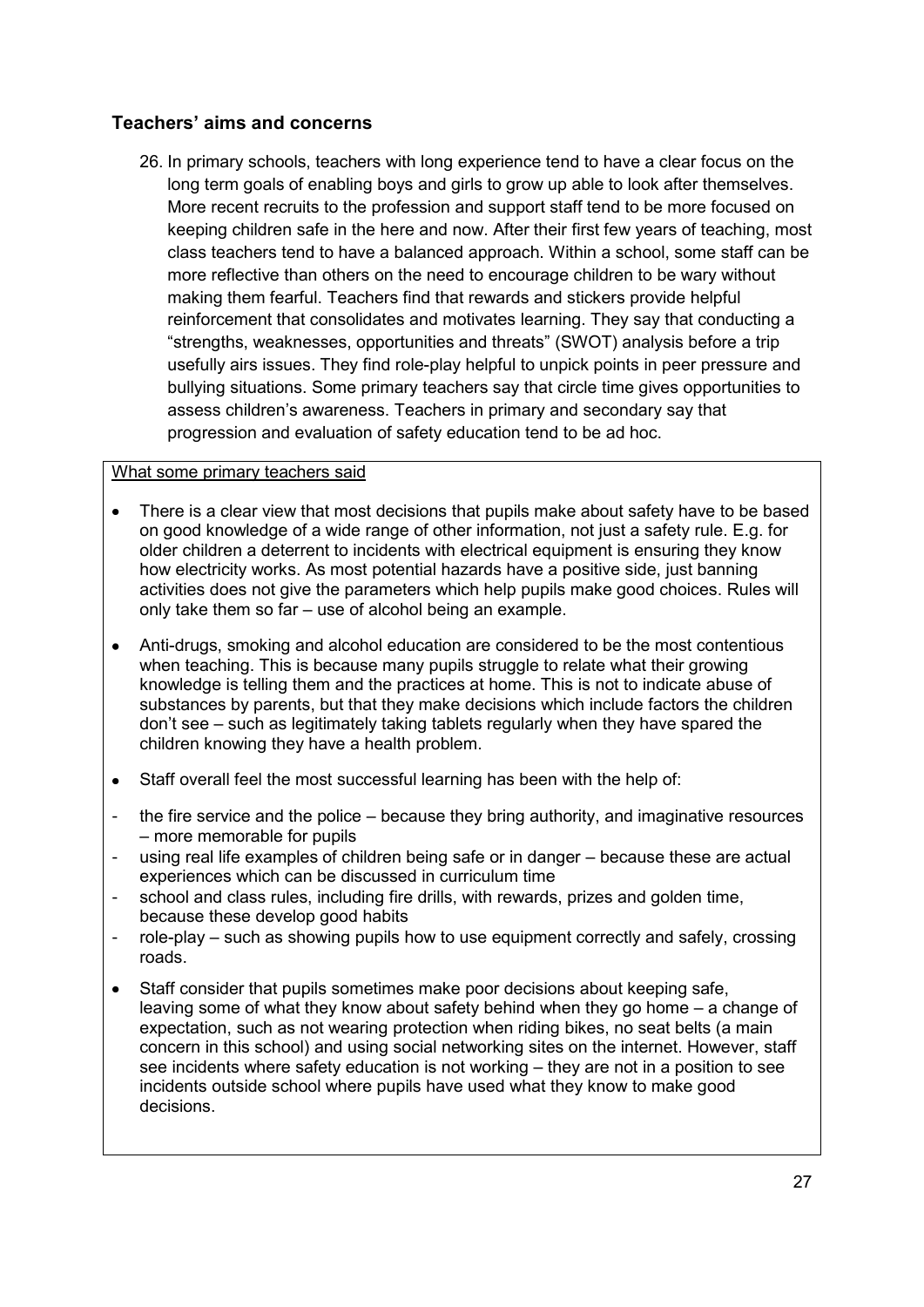27. Secondary subject departments value the advice available from subject associations, broad guidelines about avoidance of accidents are usually set out in departmental policy, and sometimes management extends to departmental lesson-by-lesson plans with safety tips and restrictions included. Heads of department are usually more conversant than junior staff with the advice offered by subject associations for subjects such as PE, science and design and technology; in best practice, schemes of work are cross referenced to sources of sound advice. However, the stance on matters such as wearing goggles, and on whether or not particular experiments should be conducted, varies greatly from school to school. Long serving staff acknowledge that there is a stronger "blame culture" than in the past. Yet they are confident of procedures they have used safely, and with good learning outcomes, for years – particularly where what they do is endorsed by current national professional guidelines. Those newly joining the profession as mature entrants from, for instance, engineering, medicine or the chemical industry, are often confident practitioners in their field with a profound appreciation of possible risks and also the benefits for pupils of seeing or doing things first hand. Occasionally, they have the confidence to question departmental policy. However, with some younger teachers, there is confusion about what is or is not allowed and a tendency to back off from practical work. Some heads of department encourage inexperienced colleagues to take the line "if in doubt, don't". The position is not helped by vacillation on the part of the senior leaders and governors. On the one hand they encourage bold risk taking and learning by doing, but on the other hesitate to clarify that staff who have supervised activities properly and followed all guidance can expect support. With this prevarication, some staff fear that if things were to go wrong they would be hung out to dry. So why have that hassle?

#### One science department

The head of this very successful department has been in post for 20 years and is an experienced chemistry specialist. The scheme of work covers risk assessment and advice. The safety aspects of practical procedures are reviewed, drawing on the guidance from e.g. CLEAPSS, Royal Society of Chemistry etc. However, increasingly, this leads to a decision not to do a practical: "now, tend not to do". Nonetheless, he says that personally he tends to carry on doing things that have been worthwhile learning experiences and that have presented no serious problems in the past. He says that teachers have become more risk averse due to the increase in litigation. Moreover, there is increased pressure for results and constant emphasis on assessment. "We don"t need any more worries".

#### Another science department

This is a conservatively managed department with evidence of risk aversion. Departmental policy states: "...goggles whenever there is the slightest chance of anything going into their eyes which means virtually all chemistry and biology investigations and all physics investigations involving wire...if there is the slightest doubt over whether they are required or not, then wear them to be on the safe side". The science scheme of work is very thorough and provides lesson-by-lesson notes. A mixed picture on practical work that some schools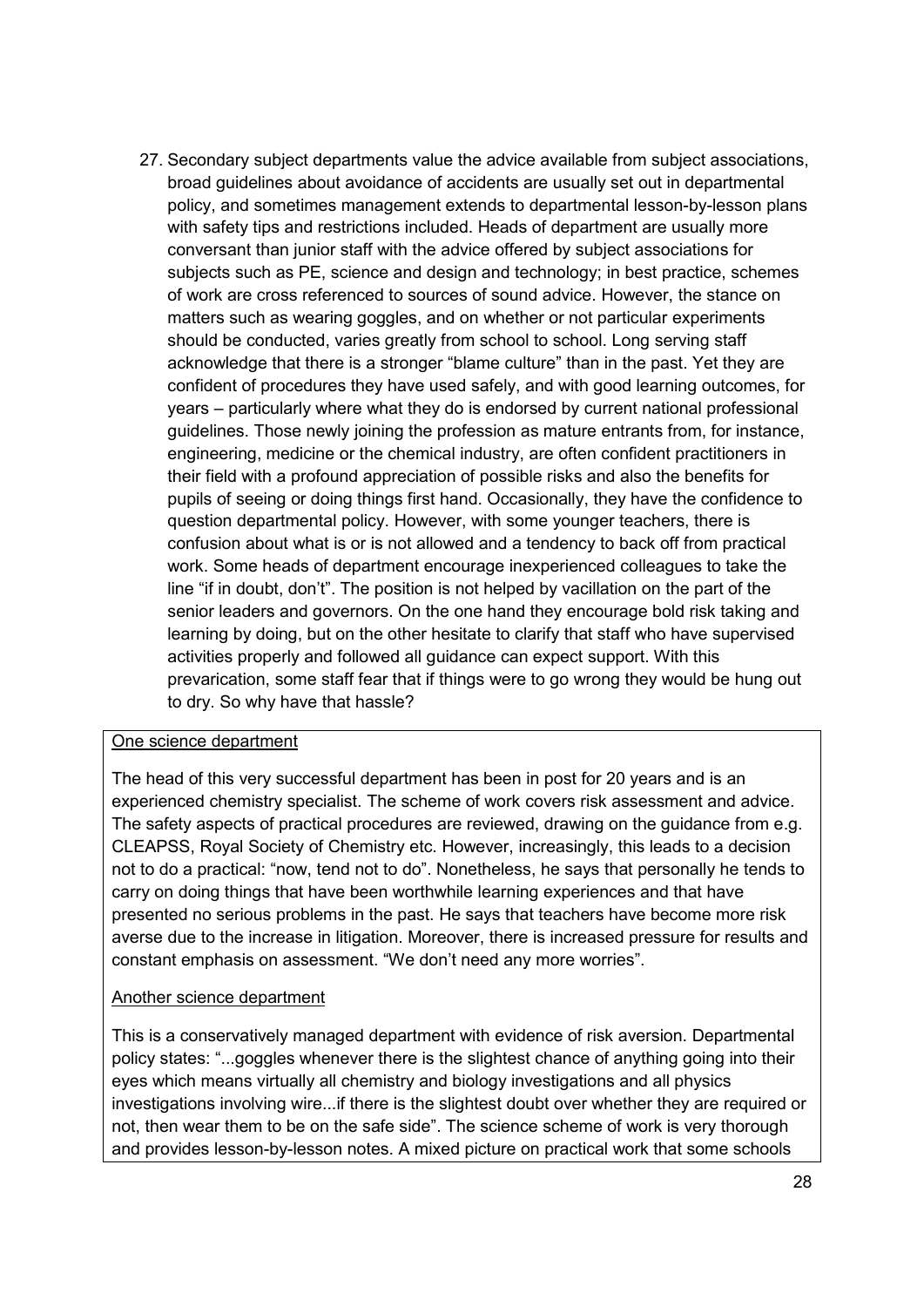might hesitate to do. For example, they do take cheek cells with a lolly stick. A young newly qualified teacher (NQT) is zealous in falling in with departmental policy and the implied conservative approach. She is keen to ensure there are no incidents that might suggest laxity regarding safety. With the iron and sulphur experiment, she has shown students a video. This was apparently after consultation with the head of department and concern about dangers and an asthmatic student (furiously hot exothermic reaction and irritating fumes). Surprisingly, with flame tests for cations, she plans to "throw alcohol at a roaring flame" which she saw done during her training (visitor emphasises need to rehearse with the actual equipment that will be used prior to the students coming into the lab). In general this NQT seems to be being well inducted.

#### A third science department

The head of this very successful department says the curriculum (GCSE and A level) has pressure on content, so may not do practical work on everything. However, may do things marginal to the syllabus to encourage thinking. She says deciding what practical opportunities and risks to engage students in "is a difficult balancing act: students have to learn for themselves what constitutes a risk". There is good appreciation of facilitating risk management. She says many who come into the sixth form from elsewhere have not done enough practical work.

#### **Pupils' knowledge and views**

28. Younger children remembered their learning from specific events such as visits and visitors. However, safety awareness is not always embedded as a mindset; on seeing a video of a road accident, a boy said the lad who got knocked down should have run faster to avoid the car. With bicycle safety, they can give a clear account of use of equipment (lights, helmets etc.); but understanding about turning at junctions is less secure. Most children can give an account of how they have learned from accidents, most of which have happened out of school. Several had accidents because their bicycle brakes were not working properly; they talked about adjusting brakes, but it was not clear whether they knew how to avoid making them so tight that they are thrown over the handlebars. They can say how they have helped others, for instance: "I told my brother to close the zip on the trampoline so that he wouldn"t fall out". Infants tend to be more conversant than junior children with safety precautions when actually using tools such as "real" hammers, scissors and saws; some drew on experience with tools at home. Juniors generally say they have confidence in a swimming pool, but many have little experience beyond basic opportunities with the school. In some schools a "worry box" is felt to be helpful; worries are picked up by staff and dealt with as appropriate, possibly in an assembly. In secondary schools, students say they value the advice and guidance they receive on how to use equipment safely in practical lessons and how to operate safely in PE. Some boys have sensible ideas about jumping or diving into water, and seem to have figured this out for themselves from experiences at the swimming pool. Many students can give a good account of how to use particular tools safely. In lessons in drama, older students can demonstrate how interpersonal relationships can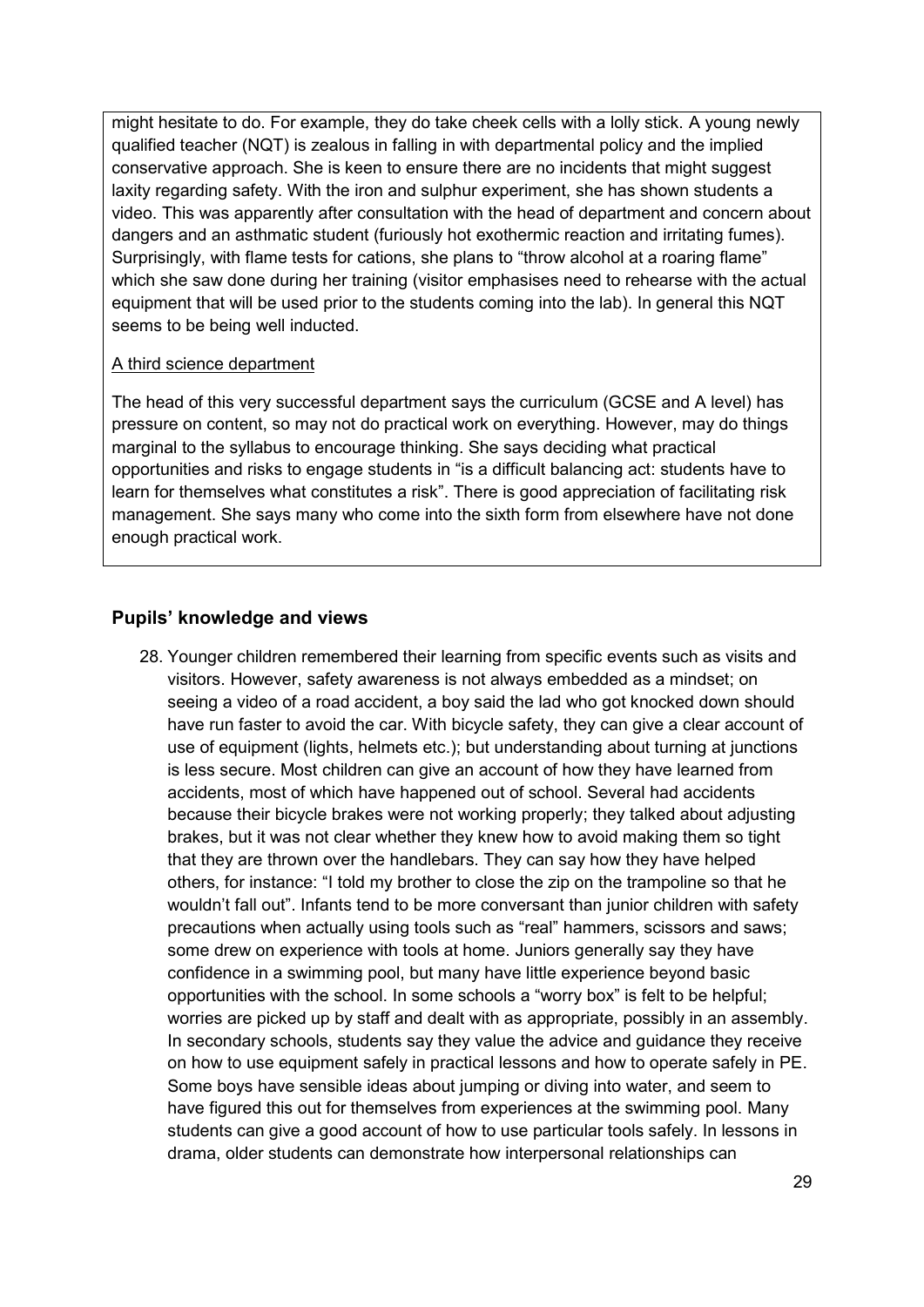degenerate into violence or compromising situations. In media lessons they have quite reasonable appreciation of persuasion and how advertisements or group pressures can turn the mind. Secondary students often regard PSHE opportunities highly, especially when they give hard facts about the risks of substances or imprudent sexual activity. They are glad of the chance to think through situations such as those involving threatening individuals or groups on the street. Yet many remain anxious about that; boys candidly say they are scared of getting beaten up. Older students do not commonly admit to direct involvement with excessive alcohol, with drugs, with reckless driving situations, or other behaviours that might be on the fringes of the law. They allude to "some people I know", "what some of our friends have on Facebook". Most could discuss situations realistically; they value greatly any constructive "adult" information or thinking that might be shared with them in an adult way.

#### A primary school

Discussions with pupils showed a clear picture of pupils knowing that dangers exist, that they can be managed and that lessons must be learned if things momentarily go awry. Older pupils appreciated the "massive" safety talk before the Ghyll walk, recognised the importance of wearing the correct equipment and learned several important lessons from the expedition: pushing past someone without consideration can cause an accident; it is important, and safer, to work as a team at all times; being patient is safe and sensible – "we all got there". These older pupils also talked of the important contribution they make in ensuring that the Early Years Foundation Stage children settle quickly and safely. The school provides these responsible pupils with good training so that they can spot dangers, say on ramps and steps, and provide the youngest children with information on what to do if someone falls or they find broken equipment. Year 2 pupils also showed a sensible approach to risk and could talk about hazards they have met at home, at school and in the community. In a brief role-play they could show the folly of inappropriate parking outside the school and the dangers this presented to themselves, their friends and their parents.

#### A secondary school

In discussion, students could identify streets in their area where they would need to watch out at night – on account of the folk likely to be found there and the closed-in nature of some streets. They explained how to spot trouble and how to take an alternative route. Nonetheless, they have some anxiety about how to deal with trouble on the street, particularly where hostile gangs with abusive or violent intent might be involved. There was some uncertainly about how to deal with first aid and commonplace hazards in the home.

#### Another secondary school

Students show consideration and respect for their peers and for adults, which creates a safe learning environment. The school operates a system of older students trained as peer mentors to support younger students who have issues they wish to discuss. This system with the mixed age tutor groups allows younger students to develop their responses to risk through discussion with older supportive students. Students indicate that they value the opportunities to learn about safety education through practical engagement. These occur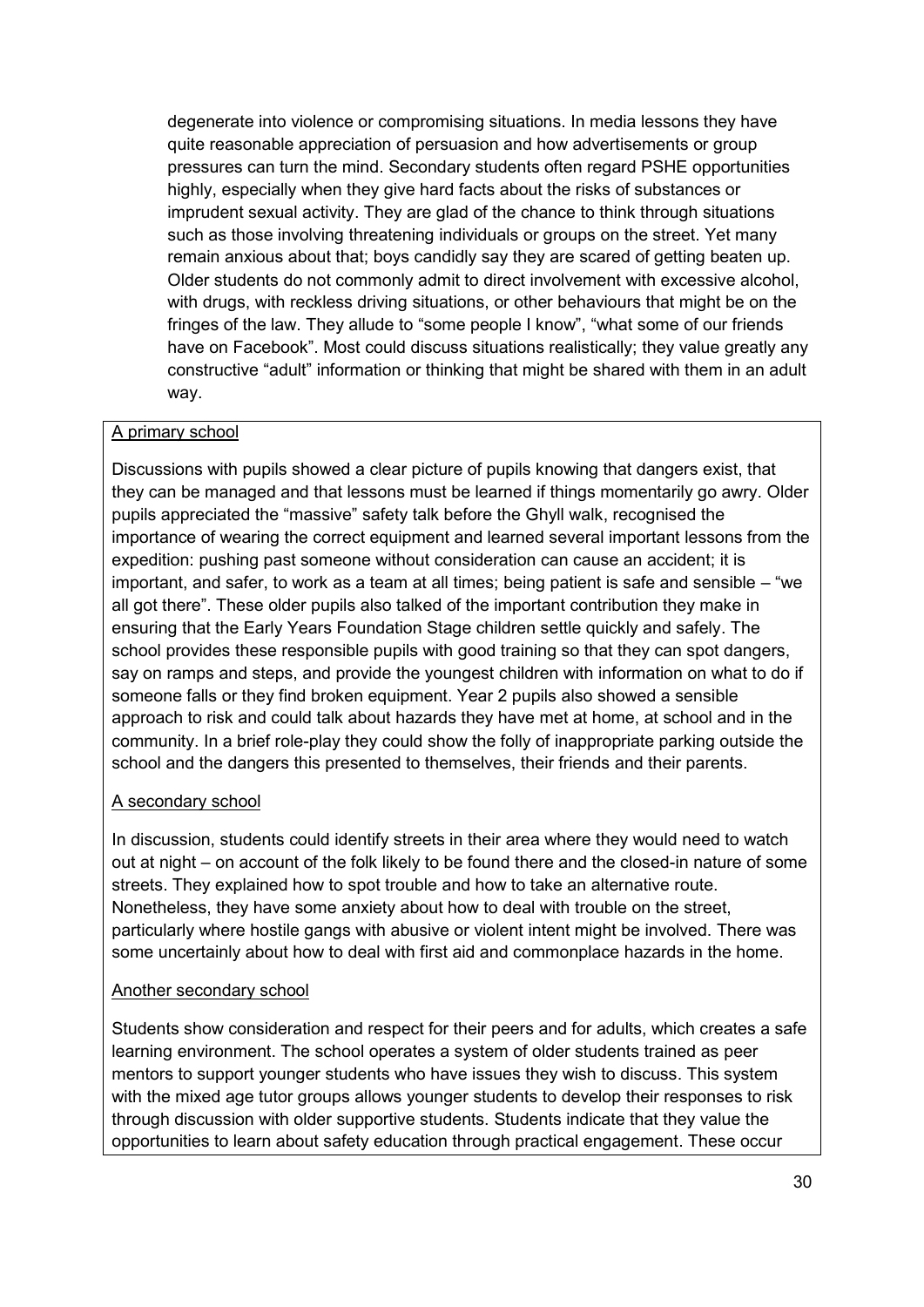most realistically with external partners such as the fire department, the local police and drama companies that focus on safety education including drug and alcohol abuse.

#### **Parents' expectations**

29. Parents want the best for their children. Parents see teaching children and young people about the adoption of safe practices as a shared responsibility between school and home. In the main, they expect the school to give some input across a wide front of issues, but they are unclear about what is covered or when it features. On some points the strength of concern varied with the location of the school; water safety was seen to be more important with schools near the seaside. A few parents who responded to a questionnaire, or who came along to express a view in person, had the paramount expectation that all hazards should be eradicated from the school and learning environment. However, the great majority, whilst setting out a range of interesting opinions, did not take this line. The concern to ensure that children are at all times as safe as possible tended to be more common among parents of younger children. Most parents expect children to be properly supervised, expect staff to be suitably qualified and experienced for the work they do and expect risks to have been assessed with appropriate recourse to reliable sources of guidance. They accept that there will be the occasional mishap – as on family outings or in the kitchen at home.

#### A primary school

Parents" questionnaires show that most parents think the school should be making a significant contribution to learning in many aspects of safety. They feel that some areas, such as use of kitchen equipment (tin opener and making a hot drink), are a matter for the home, and in any case would need to be appropriate for children"s ages. They are unenthusiastic about children being advised about climbing trees, even doing it safely. Whilst there is some strong concern about "stranger danger", there is recognition that it can be overstated. A parent wryly mentions being embarrassed on holiday when an adult said hello to their child, who refused to respond "because it is a stranger". They feel strongly that there should be school input on road, fire and water safety; they are very concerned to have a strong message on internet safety and what a child should do when lost. Parents are aware of the school"s work on road safety and recent activity on internet safety. On other matters, they are not very sure about what exactly the school does or when it is done.

#### Another primary school

Parents made it clear that encouraging an understanding of safety begins at home, and they had a variety of priorities and practices depending on personal circumstances. The expectation that the school does, and should, add to what they had started was a common factor. There was a high level of confidence in the school. However, there were varying views about exactly what they could expect the school to do, and how this would fit with their own practices, such as the use of seat belts and child seats in cars, and when children should be allowed out on their own. In addition, there was keen interest in the differences in their own ways of keeping their children safe while encouraging independence, and the reasons for these differences in the approach used by different families.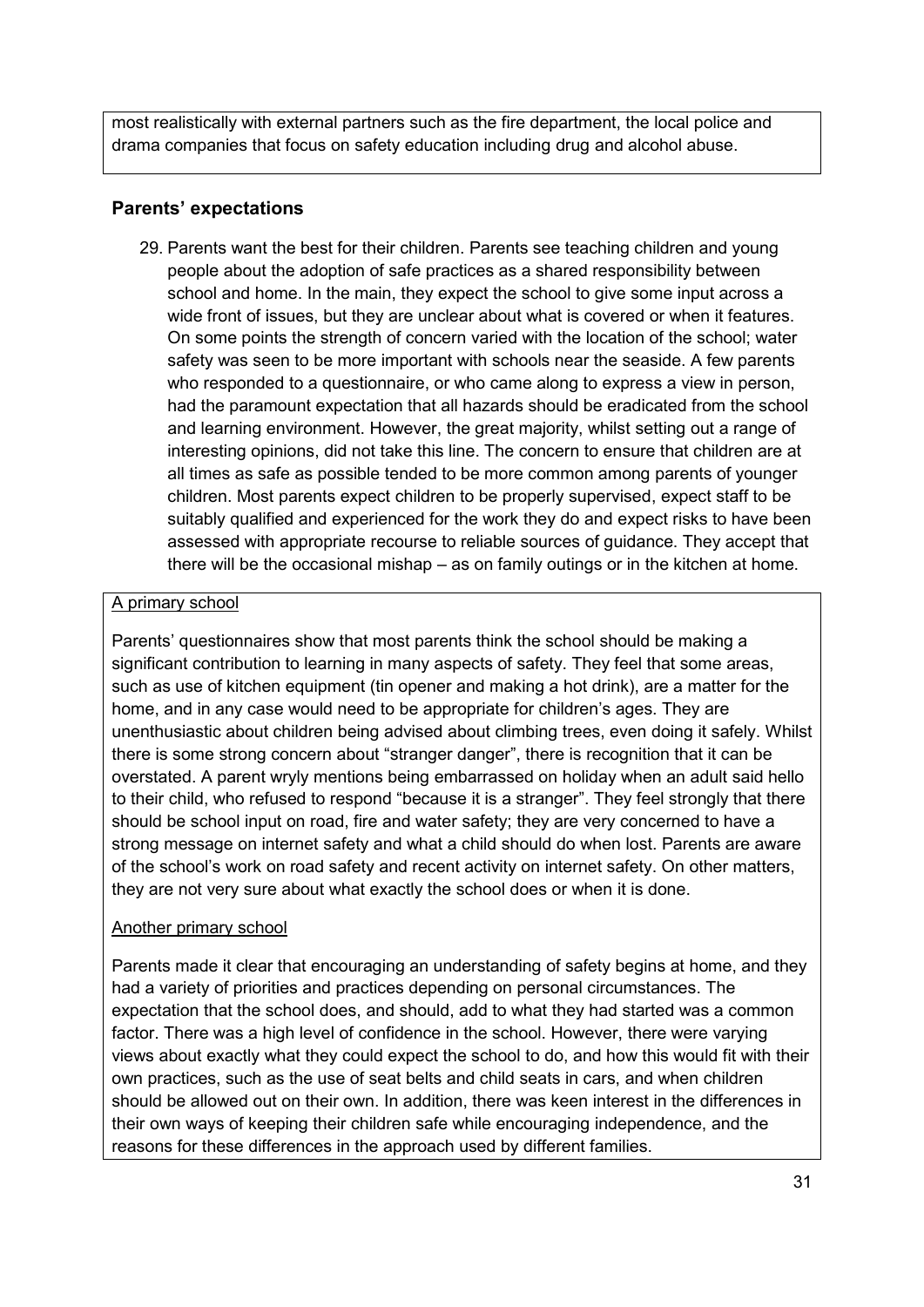#### A secondary school

Pupil planners provide some information for pupils and parents regarding bullying, drugs and alcohol abuse but do not indicate any other aspects of safety education for pupils. Parental responses to the inspector"s survey indicate that they believe the school should provide safety education, particularly relating to aspects of wellbeing outside of school such as safety in the community. Parents indicate that they are not fully aware of the work of the school relating to safety education and would appreciate some guidance from the school.

#### Another secondary school

Parents recognise that developing young people"s ability to adopt safe practices involves a balance of responsibility between home and school. Comments on questionnaires showed that they would expect the use of chisels and other tools to be dealt with in school, whereas matters connected with driving might be more for the home. A few felt that some "stupid" behaviours, such as jumping from a pier, were not to be addressed at all. However, the prevailing pattern in the 45 questionnaire responses is that parents think the school should be doing a wide range of things to develop safety skills; meanwhile, on many points they are not confident that the school is actually doing that. They are very concerned that students should be helped with internet safety and coping with gangs.

#### A third secondary school

Parents take the reasonable line that there may be mishaps on the sports field, in the lab or workshop in the course of worthwhile practical learning. However, they have confidence in the professionalism of staff in checking out procedures beforehand, and would expect proper supervision. Staff are zealous in these matters. The parents' questionnaires suggest that parents are confident that issues such as use of tools and internet safety are dealt with by the school. There is some confidence (and some uncertainty) in matters relating to road safety and flammables. On other matters, the general picture is that they think safety in a wide range of contexts should be considered, but they are unsure whether it is. This is particularly the case with avoiding involvement with threatening groups on the streets at night. Several parents added thoughtful points:

- o *The more frequently safety information is given in different forms, the more likely it is to be retained. This should be the responsibility of parents but also reinforced in school through relevant subjects and PSHE and citizenship.*
- o *I am sure some of these issues will be covered at school, but I have no idea whether my daughter knows and understands these areas as I have no feedback about this sort of thing being taught at the school.*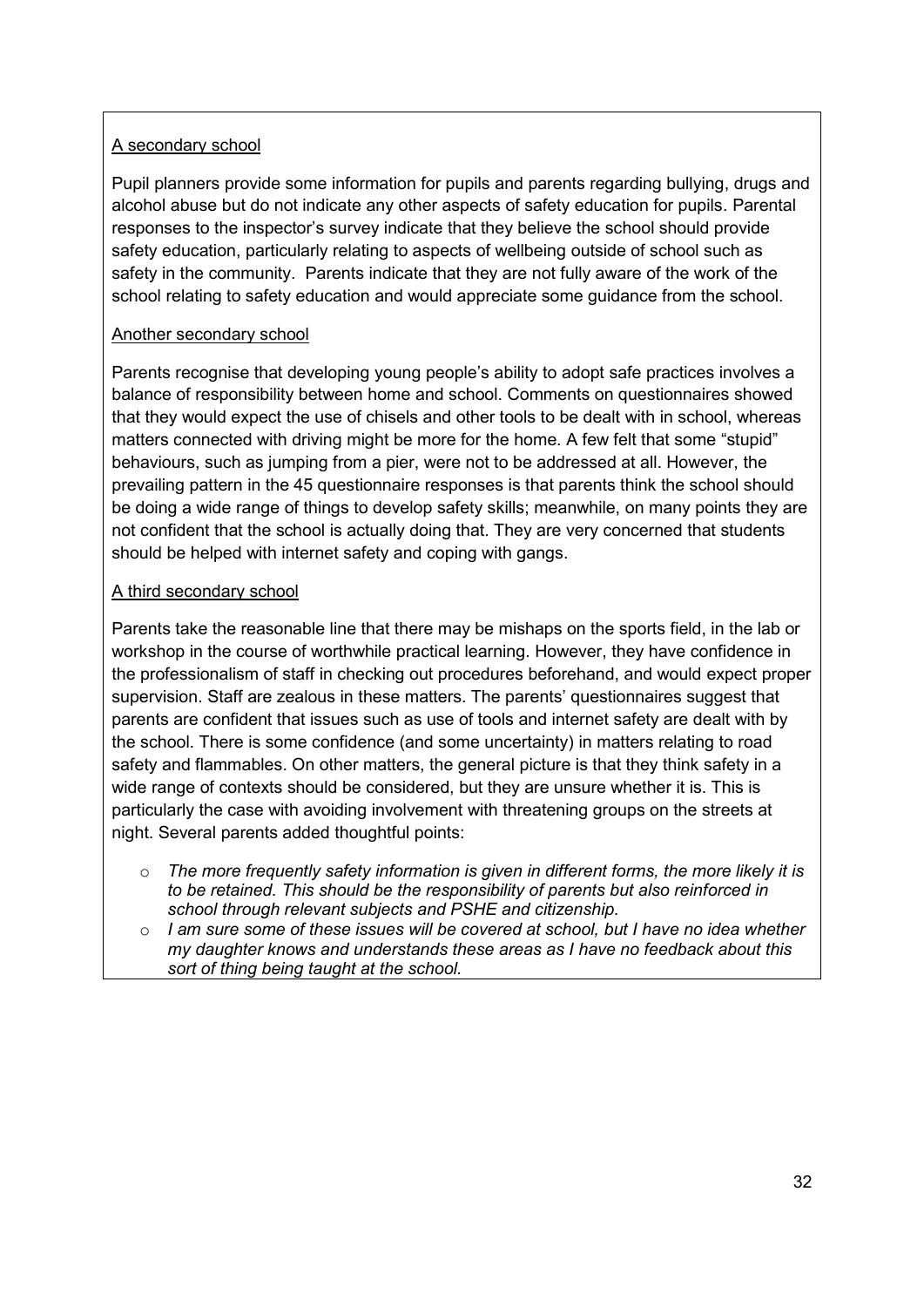#### **Managing provision**

30. Somehow, schools do a fairly good job with safety education. Intentions are generally laudable, and much good learning takes place. Schools (particularly primary schools) and individual teachers often bring great commitment to the endeavour. Yet the coherence, progression and quality assurance of safety education are mostly left to chance. The central dilemma of whether policy is "as safe as necessary" or "as safe as possible" generally remains unresolved and staff and parents are not as clear as they should be. Different staff take different approaches: a lack of clarity begets a lack of consistency. School leaders, governors and local authorities are not eager to grasp this nettle. Parents are often in the dark about a school"s overall philosophy and about the specifics of what is actually dealt with. If the approach is to provide a range of specific safety points, from which pupils are expected to build up a generic picture of how to figure out what risks there are in any situation and how to respond, this is not articulated within the school nor shared with stakeholders. Though there is some evidence of progression in primary schools and in PSHE in secondary schools, systematic increase in challenge and expectation is not assured. Nor is there systematic assessment of whether safety messages are understood and safe practices adopted. Teachers do not necessarily know whether their teaching about some aspects of safety is effective. Though health and safety (risk assessments, checks on electrical appliances etc.) is generally well co-ordinated in schools, there is usually no leadership of safety education. In primary schools it defaults to the headteacher – or it is Key Stage coordinators; in secondary schools, where the buck stops is less certain. Schools should assign leadership. They should clarify policy. They should establish dialogue and partnership with parents. They should bring coherence and progression to schemes of work. They should put quality assurance in place.

#### A primary school

The good start in balancing risk does not seem to include a view on what is acceptable progression as the pupils get older. Although visits out of school have specific risk assessments which have rigorous guidelines, less clearly defined is the extent to which activities in school build progressively pupils" skills in decision making about risks and hazards.

#### Another primary school

A wide range of carefully considered documentation provides at least a sound basis for the school"s teaching, learning and day to day practice on safety. However, the safety aspects are disparate and, because they are not co-ordinated, there is no clear view of the school"s overall provision and very little guidance and evaluation of progression through the age groups. The progression seems to rely too much on pupils bringing more insights to the provision as they get older. This limits the extent to which older pupils are moved on in developing independence in making decisions about keeping safe which is so evident with younger pupils. The leadership of safety education is not a designated responsibility in the school and is generally overseen by the headteacher and governors. This appears to work well in keeping pupils safe in school as almost all accidents are minor and typical for the age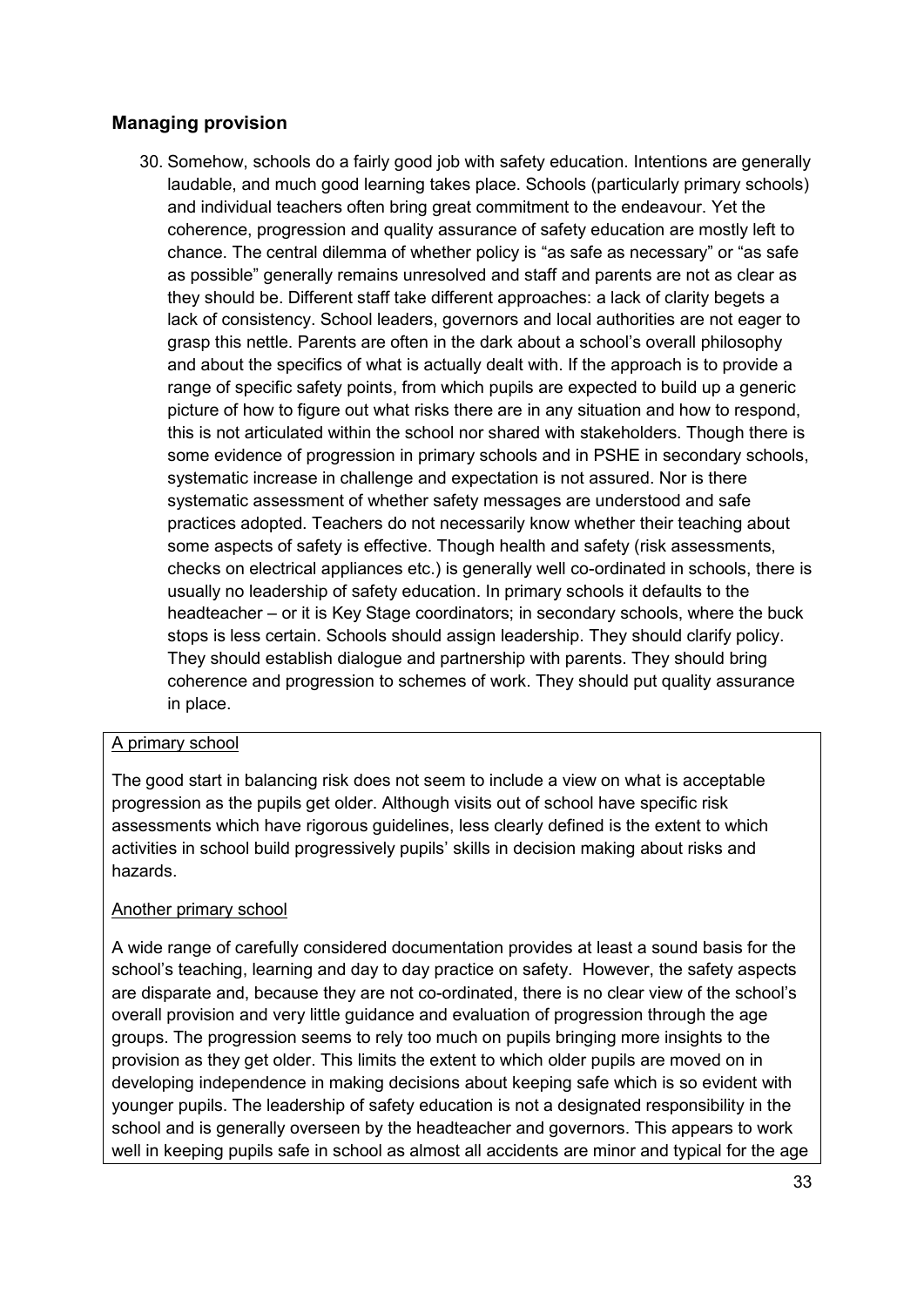group. Pupils say they feel safe and know who to go to if they need help. However, without a particular leadership responsibility, the arrangements for evaluation and development planning are not as systematic as is evident in other aspects of the school"s curriculum. This may be why the potential for improvements, such as being clear about expectations for the skills and knowledge of pupils in different year groups, has not yet been fully exploited.

#### A secondary school

It is evident that, overall, the school gives a great deal of valuable instruction and guidance on safety matters. However, it may be helpful to review what is done in which subjects and when, to address any obvious omissions, and bring greater coherence to provision.

#### Another secondary school

Governors are highly conscientious in encouraging the school to put in hand measures to ensure students" safety. They agree that practical activities, for instance in sport or science, involve an element of risk and they are keen to support staff in the event of a mishap so long as sound guidance has been followed and actions have been sensible. This view is endorsed by senior staff. In the leadership team, it is clear that health and safety (keeping students safe) is in safe hands'. However, CSEC visitors were left wondering "Where is leadership in safety education?" What are procedures for a head of department to get clearance for a possibly risky practical activity? How are "common sense' safety matters, such as gas leaks and climbing on garage roofs, accommodated in the scheme of work of appropriate subjects? Does someone brainstorm the range of safety points that should be covered somewhere in the curriculum? How is continuity and progression in the generic skills of safety education from Y7 to the sixth form ensured? Who takes charge of dialogue with parents about their expectations and the partnership between home and school? How does governors' stewardship link into all this?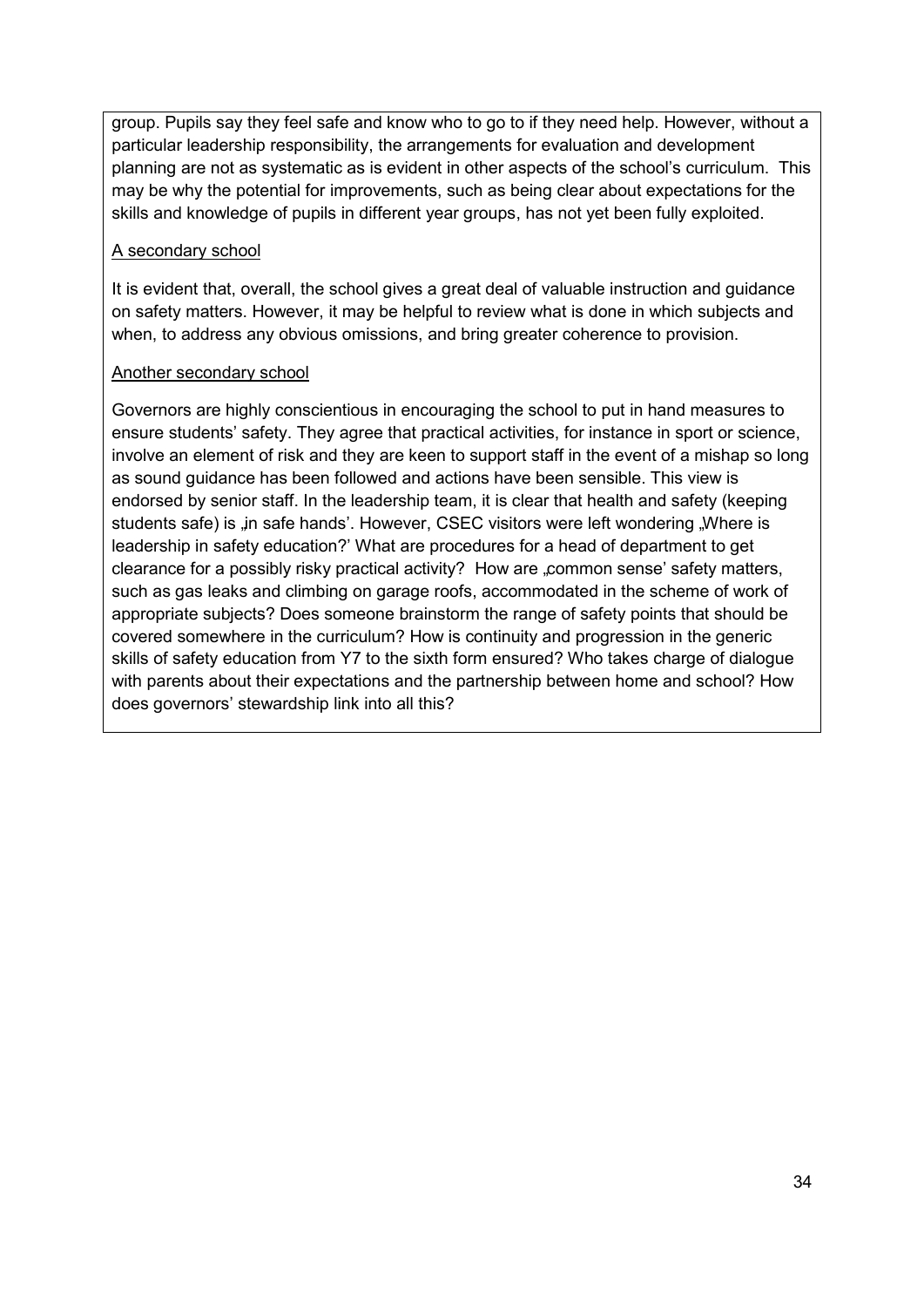#### **Notes**

#### **Schools in the survey**

#### **Primary**

Monkhouse Primary School, North Shields, North Tyneside (URN 108576)

St Patrick"s Catholic Primary School, Workington, Cumbria (URN 112340)

St Peter"s C of E Primary School, Preston, Lancashire (URN 119416)

St John Southworth R C Primary School, Nelson, Lancashire (URN 119655)

Wellfield Methodist and Anglican Church Primary School, Burnley, Lancashire (URN 119492)

#### **Secondary**

Goole High School, East Riding of Yorkshire (URN 118064)

Heysham High School Sports College, Morecambe, Lancashire (URN 119711)

Kendrick School, Reading (URN 110042)

Millfield Science and Performing Arts College, Thornton-Cleveleys, Lancashire (URN 119714)

Reading Girls" School, Reading (URN 110096)

St Bede"s Catholic School Mathematics and Computing College, Scunthorpe, North Lincolnshire (URN 118119)

#### **Research Team**

Jackie Barnes, formerly Her Majesty"s Inspector of Schools

Jim Bennetts (lead inspector), formerly Her Majesty"s Inspector of Schools

Suzi Clipson-Boyles, formerly Her Majesty"s Inspector of Schools

John Heap, formerly headteacher (primary)

Jim McGrath, formerly deputy headteacher (secondary)

(On occasion, RoSPA staff Cassius Francis and Jason Cole joined researchers on visits to schools.)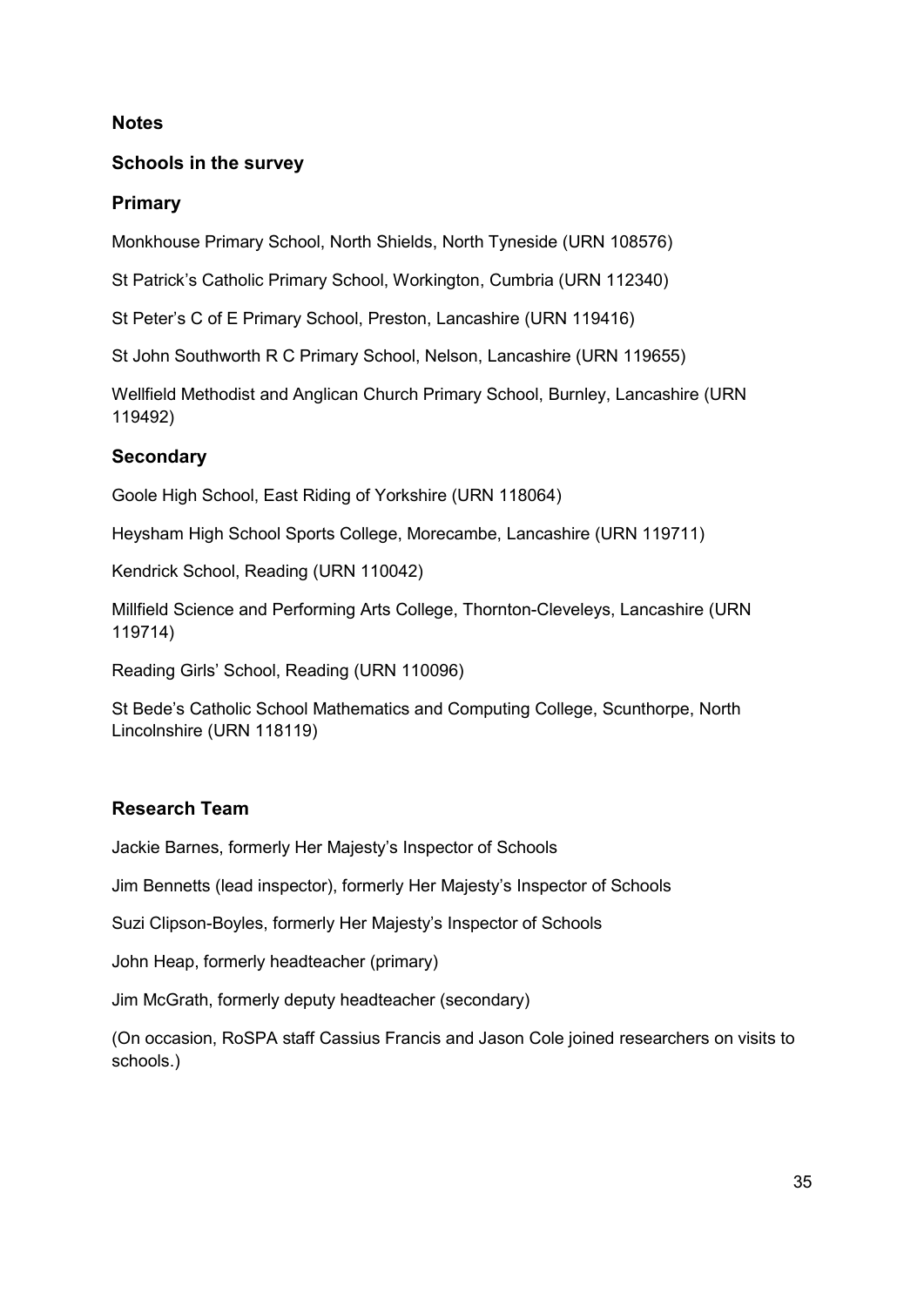## **Sample Parents' Questionnaires**

| <b>PRIMARY SCHOOL</b><br><b>29 PARENTAL</b><br><b>RESPONSES</b><br><b>Figures are percentages</b><br>Do you think the school<br>has enabled your<br>son/daughter to<br>understand: |                        |                      | Please rate your response to the<br>question: 1=school definitely<br>does, $3 =$ don't know, $5 =$ school<br>definitely does not |                      |             | not        |                      | Please indicate whether you think<br>the school SHOULD be doing<br>this.: $1 = \text{definitely}, 5 = \text{definitely}$ |                                  |            | Comments – for instance, how you<br>know whether the school does it, or<br>whose responsibility you think it<br>should be to teach it. |
|------------------------------------------------------------------------------------------------------------------------------------------------------------------------------------|------------------------|----------------------|----------------------------------------------------------------------------------------------------------------------------------|----------------------|-------------|------------|----------------------|--------------------------------------------------------------------------------------------------------------------------|----------------------------------|------------|----------------------------------------------------------------------------------------------------------------------------------------|
|                                                                                                                                                                                    |                        | 2                    | 3                                                                                                                                | 4                    | 5           |            | $\overline{2}$       | 3                                                                                                                        | 4                                | 5          |                                                                                                                                        |
| what to do when<br>crossing busy roads.                                                                                                                                            | 1(Y)                   | $\overline{2}$       | 3(DK)                                                                                                                            | $\overline{4}$       | 5(N)        | 1(Y)       | $\overline{2}$       | 3(DK)                                                                                                                    | $\overline{4}$                   | 5(N)       |                                                                                                                                        |
|                                                                                                                                                                                    | 72                     | 28                   | $\mathbf 0$                                                                                                                      | 0                    | $\mathbf 0$ | 83         | 10                   | $\overline{7}$                                                                                                           | $\mathbf{0}$                     | 0          |                                                                                                                                        |
| $\overline{2}$<br>how to handle a<br>variety of tools, so that,<br>for instance, they can<br>use a tin opener safely.                                                              | 1(Y)<br>$\overline{7}$ | $\overline{2}$<br>10 | 3(DK)<br>48                                                                                                                      | $\overline{4}$<br>17 | 5<br>17     | 1(Y)<br>17 | $\overline{2}$<br>28 | 3(DK)<br>34                                                                                                              | $\overline{4}$<br>$\overline{7}$ | 5(N)<br>14 |                                                                                                                                        |
| 3<br>how safe it is to drink<br>water from a tap or a<br>stream.                                                                                                                   | 1(Y)                   | $\overline{2}$       | 3(DK)                                                                                                                            | $\overline{4}$       | 5(N)        | 1(Y)       | $\overline{2}$       | 3(DK)                                                                                                                    | $\overline{4}$                   | 5(N)       |                                                                                                                                        |
|                                                                                                                                                                                    | 10                     | 41                   | 41                                                                                                                               | 3                    | 3           | 48         | 31                   | 10                                                                                                                       | 10                               | 0          |                                                                                                                                        |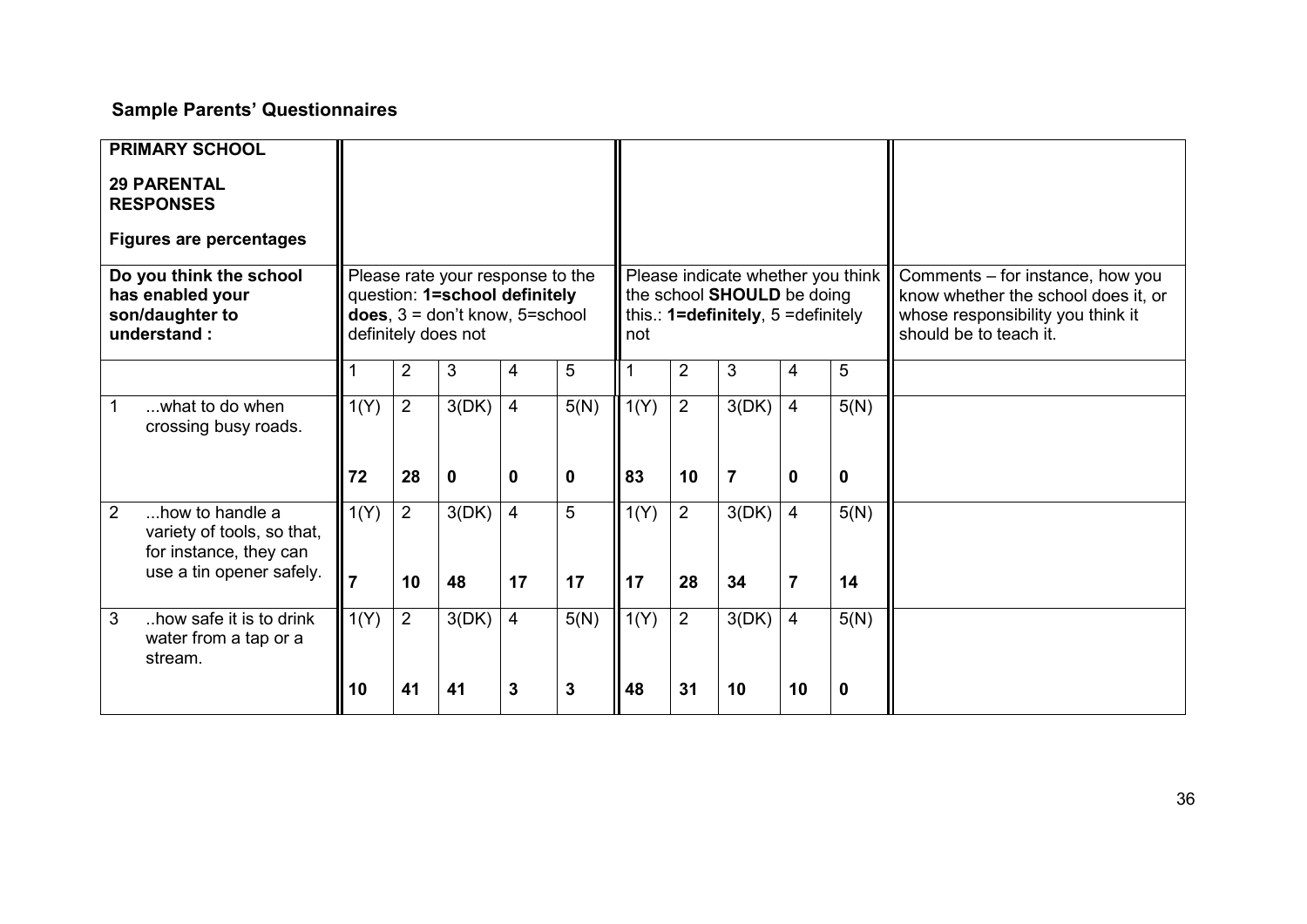| 4              | how to find a safe<br>place to play.                                                              | 1(Y) | $\overline{2}$ | 3(DK) | $\overline{4}$ | 5(N)                    | 1(Y) | 2              | 3(DK)          | $\overline{4}$ | 5(N)        |  |
|----------------|---------------------------------------------------------------------------------------------------|------|----------------|-------|----------------|-------------------------|------|----------------|----------------|----------------|-------------|--|
|                |                                                                                                   | 33   | 30             | 30    | $\overline{7}$ | $\mathbf 0$             | 60   | 23             | $\overline{7}$ | 10             | 0           |  |
| 5              | what kinds of person<br>to go to for help, for<br>example, if lost on a<br>beach or in a shopping | 1(Y) | $\overline{2}$ | 3(DK) | $\overline{4}$ | 5(N)                    | 1(Y) | $\overline{2}$ | 3(DK)          | $\overline{4}$ | 5(N)        |  |
|                | centre.                                                                                           | 41   | 38             | 14    | $\mathbf{3}$   | $\mathbf 3$             | 72   | 24             | $\mathbf 0$    | $\overline{3}$ | $\mathbf 0$ |  |
| 6              | whether it is OK to<br>jump into a river.                                                         | 1(Y) | $\overline{2}$ | 3(DK) | $\overline{4}$ | 5(N)                    | 1(Y) | $\overline{2}$ | 3(DK)          | $\overline{4}$ | 5(N)        |  |
|                |                                                                                                   | 29   | 18             | 39    | 11             | $\overline{\mathbf{4}}$ | 54   | 32             | $\overline{7}$ | $\overline{7}$ | $\mathbf 0$ |  |
| $\overline{7}$ | how to climb a tree<br>safely.                                                                    | 1(Y) | $\overline{2}$ | 3(DK) | $\overline{4}$ | 5(N)                    | 1(Y) | $\overline{2}$ | 3(DK)          | 417            | 5(N)        |  |
|                |                                                                                                   | 12   | 16             | 36    | 8              | 28                      | 21   | 25             | 17             | 17             | 21          |  |
| 8              | how to deal with hot or $\parallel$ 1(Y)<br>inflammable things like                               |      | $\overline{2}$ | 3(DK) | $\overline{4}$ | 5(N)                    | 1(Y) | $\overline{2}$ | 3(DK)          | $\overline{4}$ | 5(N)        |  |
|                | a camping stove.                                                                                  | 20   | 4              | 52    | 8              | 16                      | 38   | 17             | 29             | 13             | 4           |  |
| 9              | how to make a hot<br>drink.                                                                       | 1(Y) | $\overline{2}$ | 3(DK) | $\overline{4}$ | 5(N)                    | 1(Y) | $\overline{2}$ | 3(DK)          | $\overline{4}$ | 5(N)        |  |
|                |                                                                                                   | 8    | 16             | 36    | 16             | 24                      | 29   | 21             | 21             | 17             | 13          |  |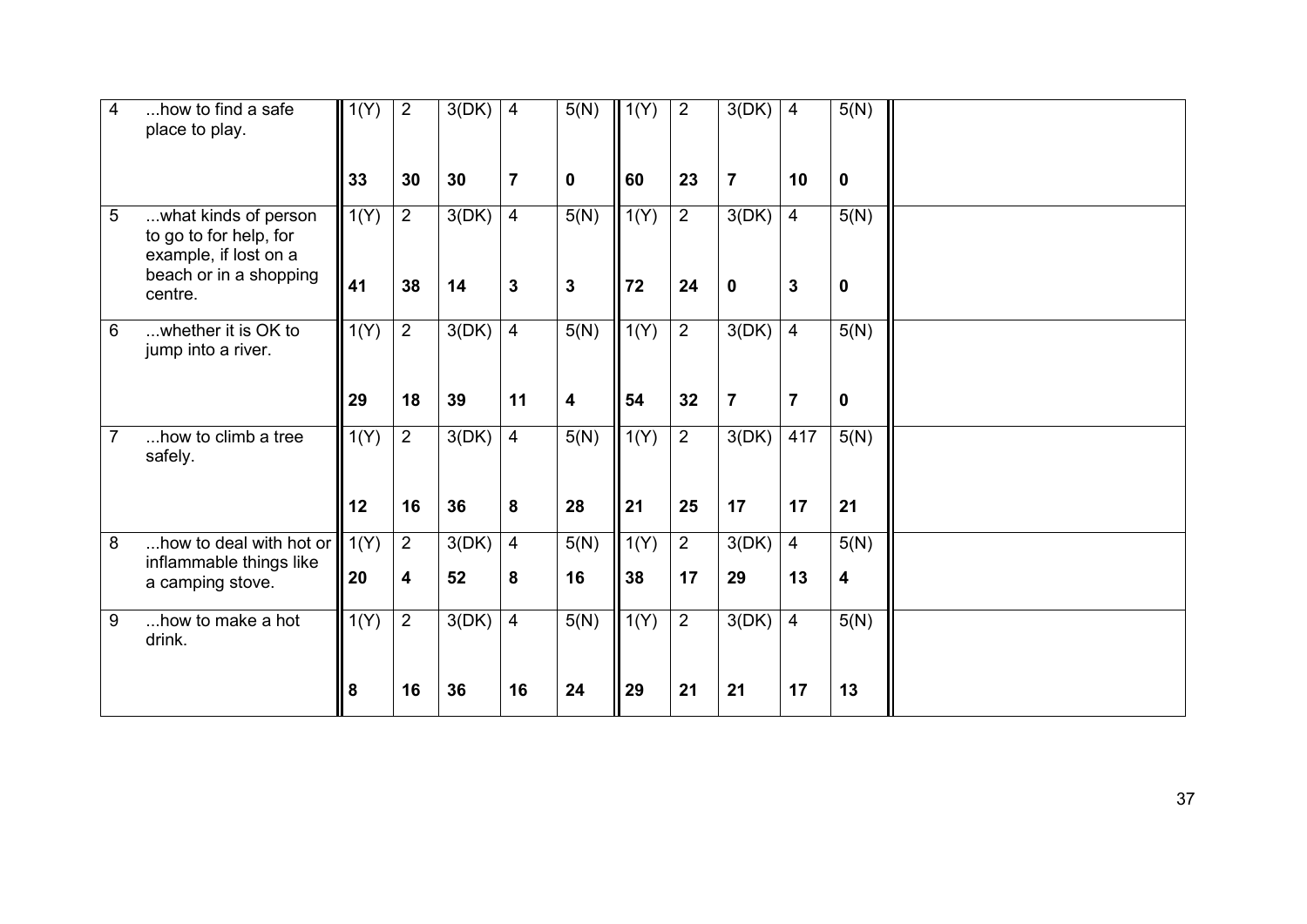| 10 | the risks of listening to<br>music through ear<br>phones when riding a<br>bike. | $\parallel$ 1(Y)<br>24 | 2<br>24              | 3(DK)<br>40 | 4<br>4                        | 5(N)<br>8                       | $\vert$ 1(Y)<br>42 | $\overline{2}$<br>38 | 3(DK)<br>4  | $\overline{4}$<br>8           | 5(N)<br>8 |  |
|----|---------------------------------------------------------------------------------|------------------------|----------------------|-------------|-------------------------------|---------------------------------|--------------------|----------------------|-------------|-------------------------------|-----------|--|
| 11 | what to do if clothing<br>catches fire.                                         | 1(Y)<br>28             | $\overline{2}$<br>8  | 3(DK)<br>36 | $\overline{4}$<br>4           | 5(N)<br>24                      | 1(Y)<br>50         | $\overline{2}$<br>29 | 3(DK)<br>17 | $\overline{4}$<br>$\mathbf 0$ | 5(N)<br>4 |  |
| 12 | why booster seats and<br>seat belts are needed<br>for children in cars.         | 1(Y)<br>48             | $\overline{2}$<br>16 | 3(DK)<br>24 | 4<br>8                        | 5(N)<br>$\overline{\mathbf{4}}$ | 1(Y)<br>50         | $\overline{2}$<br>29 | 3(DK)<br>8  | $\overline{4}$<br>8           | 5(N)<br>4 |  |
| 13 | how to avoid risk<br>when using the internet.                                   | 1(Y)<br>64             | $\overline{2}$<br>16 | 3(DK)<br>12 | $\overline{4}$<br>$\mathbf 0$ | 5(N)<br>8                       | 1(Y)<br>79         | $\overline{2}$<br>13 | 3(DK)<br>8  | $\overline{4}$<br>$\mathbf 0$ | 5(N)<br>0 |  |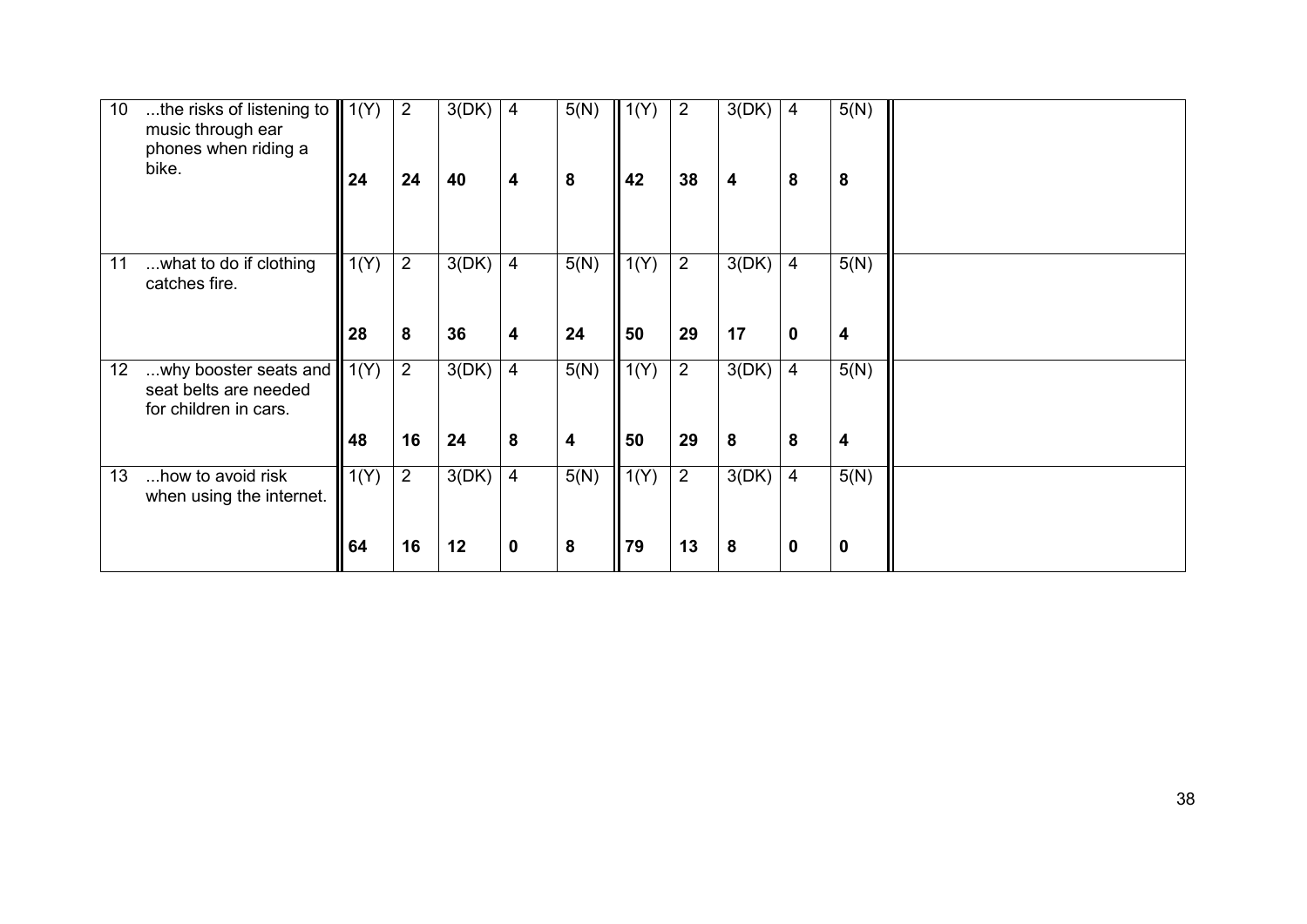| <b>SECONDARY SCHOOL 1</b><br><b>45 PARENTAL</b><br><b>RESPONSES</b><br><b>Figures are percentages</b><br>Do you think the school<br>has enabled your<br>son/daughter to<br>understand:         |            |                                           | Please rate your response to the<br>question: 1=school definitely<br>does, $3 =$ don't know, $5 =$ school<br>definitely does not |                                  |                        | not                     |                                | Please indicate whether you think<br>the school SHOULD be doing<br>this.: $1 =$ definitely, $5 =$ definitely |                                |            | Comments - for instance, how you<br>know whether the school does it, or<br>whose responsibility you think it<br>should be to teach it. |
|------------------------------------------------------------------------------------------------------------------------------------------------------------------------------------------------|------------|-------------------------------------------|----------------------------------------------------------------------------------------------------------------------------------|----------------------------------|------------------------|-------------------------|--------------------------------|--------------------------------------------------------------------------------------------------------------|--------------------------------|------------|----------------------------------------------------------------------------------------------------------------------------------------|
|                                                                                                                                                                                                |            | $\overline{2}$                            | 3                                                                                                                                | $\overline{4}$                   | 5                      | 1                       | $\overline{2}$                 | 3                                                                                                            | 4                              | 5          |                                                                                                                                        |
| the risks associated<br>with the use of internet<br>"chat rooms' and social<br>websites.                                                                                                       | 1(Y)<br>51 | $\overline{2}$<br>14                      | 3(DK)<br>19                                                                                                                      | $\overline{4}$<br>$\mathbf{2}$   | 5(N)<br>14             | $\overline{1(Y)}$<br>93 | $\overline{2}$<br>$\mathbf{3}$ | 3(DK)<br>5                                                                                                   | $\overline{4}$<br>$\mathbf{0}$ | 5(N)<br>0  |                                                                                                                                        |
| $\overline{2}$<br>what to do when<br>handling tools like<br>chisels and soldering<br>irons.                                                                                                    | 1(Y)<br>63 | $2^{\circ}$<br>14                         | 3(DK)<br>21                                                                                                                      | $\overline{4}$<br>$\mathbf{0}$   | 5(N)<br>$\overline{2}$ | 1(Y)<br>95              | $\overline{2}$<br>5            | 3(DK)<br>$\bf{0}$                                                                                            | $\overline{4}$<br>$\mathbf{0}$ | 5(N)<br>0  |                                                                                                                                        |
| 3<br>that if a lot of<br>passengers double the<br>weight of a car, the<br>stopping (braking)<br>distance doublesand<br>that at double speed the<br>stopping distance is four<br>times greater. | 1(Y)<br>13 | $\overline{2}$<br>$\overline{\mathbf{4}}$ | 3(DK)<br>56                                                                                                                      | $\overline{4}$<br>$\overline{7}$ | 5<br>20                | 1(Y)<br>32              | 2<br>17                        | 3(DK)<br>40                                                                                                  | $\overline{4}$<br>$\mathbf 0$  | 5(N)<br>10 |                                                                                                                                        |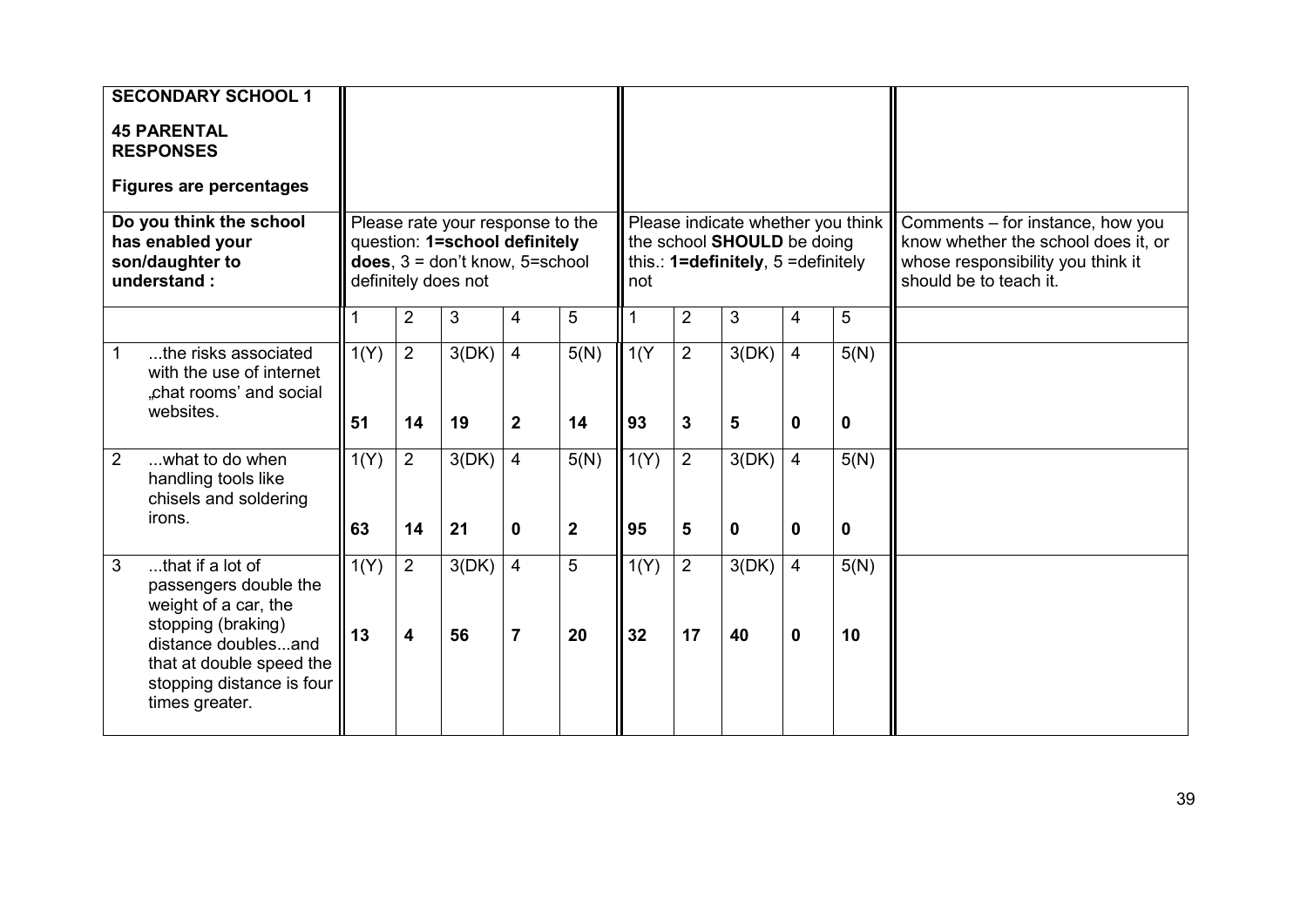| 4              | how to avoid<br>involvement with<br>threatening groups of<br>people when out on the<br>streets at night.                                                                                                 | 1(Y)<br>34 | $\overline{2}$<br>23             | 3(DK)<br>23 | 4<br>5                             | 5(N)<br>16 | 1(Y)<br>81 | $\overline{2}$<br>5  | 3(DK)<br>12 | 4<br>$\overline{2}$              | 5(N)<br>0           |  |
|----------------|----------------------------------------------------------------------------------------------------------------------------------------------------------------------------------------------------------|------------|----------------------------------|-------------|------------------------------------|------------|------------|----------------------|-------------|----------------------------------|---------------------|--|
| 5              | that, for biological<br>reasons, alcohol<br>generally affects<br>females more than<br>males, small individuals<br>more than larger ones<br>and has more impact<br>during the day than in<br>the evening. | 1(Y)<br>31 | $\overline{2}$<br>11             | 3(DK)<br>38 | $\overline{4}$<br>$\boldsymbol{2}$ | 5(N)<br>18 | 1(Y)<br>61 | $\overline{2}$<br>17 | 3(DK)<br>20 | $\overline{4}$<br>$\overline{2}$ | 5(N)<br>$\mathbf 0$ |  |
| 6              | whether it is OK to<br>jump from a bridge into<br>a canal or into the sea<br>from a pier.                                                                                                                | 1(Y)<br>24 | $\overline{2}$<br>$\overline{7}$ | 3(DK)<br>27 | $\overline{4}$<br>4                | 5(N)<br>38 | 1(Y)<br>49 | $\overline{2}$<br>14 | 3(DK)<br>14 | $\overline{4}$<br>$\mathbf{3}$   | 5(N)<br>20          |  |
| $\overline{7}$ | that if in quicksand on<br>a beach and dry sand<br>can be seen, it is best to<br>lie down and crawl to<br>the dry sand.                                                                                  | 1(Y)<br>15 | $\overline{2}$<br>$\overline{7}$ | 3(DK)<br>41 | $\overline{4}$<br>$\mathbf{0}$     | 5(N)<br>37 | 1(Y)<br>54 | $\overline{2}$<br>15 | 3(DK)<br>21 | $\overline{4}$<br>5              | 5(N)<br>5           |  |
| 8              | how to deal with hot or<br>inflammable things like<br>chip pan oil or a<br>camping stove.                                                                                                                | 1(Y)<br>38 | $\overline{2}$<br>16             | 3(DK)<br>29 | $\overline{4}$<br>$\mathbf 0$      | 5(N)<br>18 | 1(Y)<br>77 | $\overline{2}$<br>3  | 3(DK)<br>13 | $\overline{4}$<br>3              | 5(N)<br>5           |  |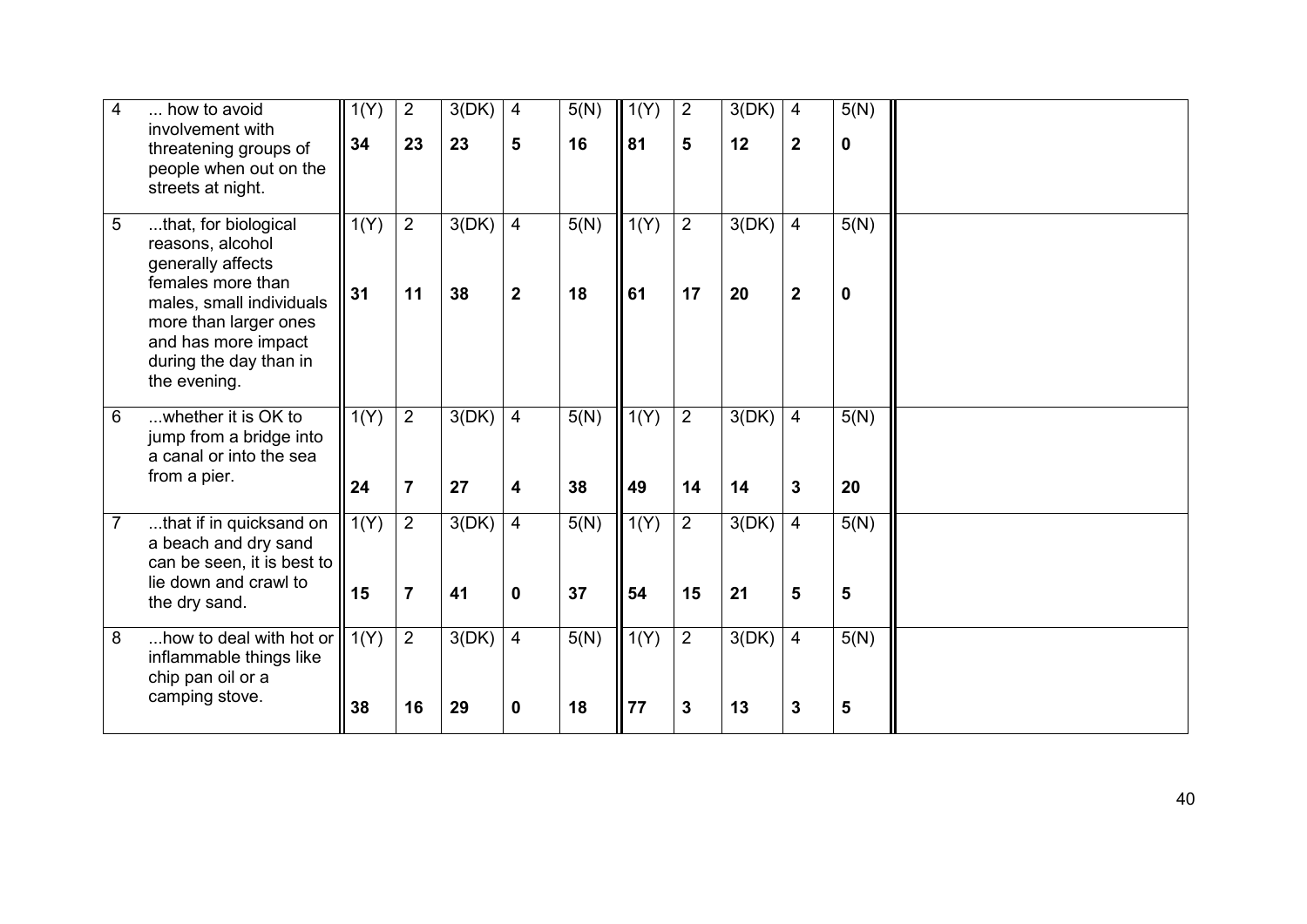| the risks if listening to $\parallel$ 1(Y) |       | 3(DK) | 5(N) | $\parallel$ 1(Y) |    | 3(DK) | 5(N) |  |
|--------------------------------------------|-------|-------|------|------------------|----|-------|------|--|
| music through ear                          |       |       |      |                  |    |       |      |  |
| phones when running or                     |       |       |      |                  |    |       |      |  |
| riding a bike.                             | II 36 | 31    | 27   | 55               | 18 | 15    |      |  |
|                                            |       |       |      |                  |    |       |      |  |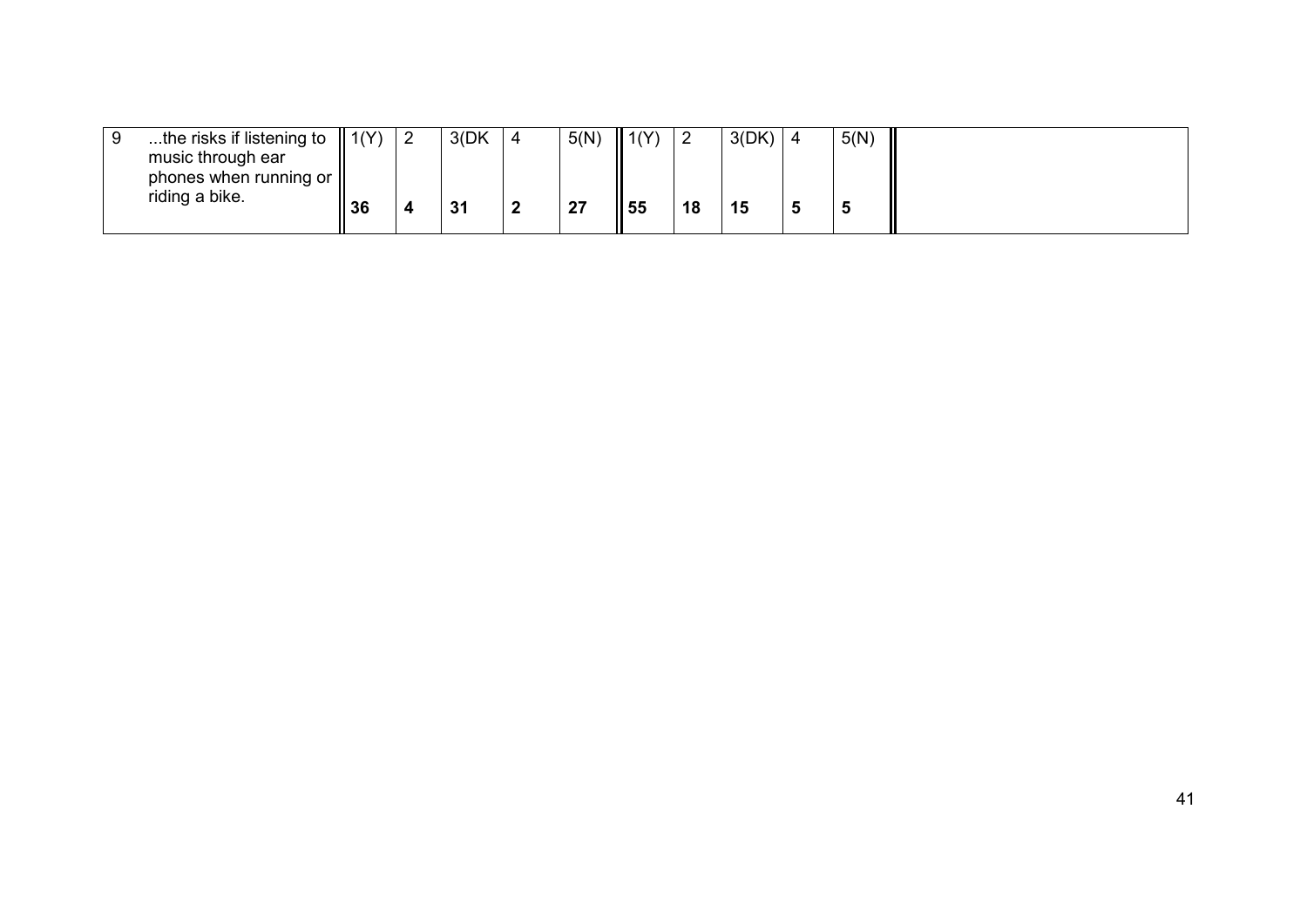|   | <b>SECONDARY SCHOOL 2</b><br><b>26 PARENTAL</b><br><b>RESPONSES</b><br><b>Figures are percentages</b><br>Do you think the school<br>has enabled your<br>son/daughter to<br>understand:    |            |                      | Please rate your response to the<br>question: 1=school definitely<br>does, $3 =$ don't know, $5 =$ school<br>definitely does not |                                           |           | not        |                      | Please indicate whether you think<br>the school SHOULD be doing<br>this.: $1 = \text{definitely}, 5 = \text{definitely}$ |                                |                      | Comments - for instance, how you<br>know whether the school does it, or<br>whose responsibility you think it<br>should be to teach it. |
|---|-------------------------------------------------------------------------------------------------------------------------------------------------------------------------------------------|------------|----------------------|----------------------------------------------------------------------------------------------------------------------------------|-------------------------------------------|-----------|------------|----------------------|--------------------------------------------------------------------------------------------------------------------------|--------------------------------|----------------------|----------------------------------------------------------------------------------------------------------------------------------------|
|   |                                                                                                                                                                                           |            | $\overline{2}$       | 3                                                                                                                                | $\overline{4}$                            | 5         | 1          | $\overline{2}$       | 3                                                                                                                        | $\overline{4}$                 | 5                    |                                                                                                                                        |
|   | the risks associated<br>with the use of internet<br>"chat rooms' and social<br>websites.                                                                                                  | 1(Y)<br>68 | $\overline{2}$<br>20 | 3(DK)<br>12                                                                                                                      | $\overline{4}$<br>$\mathbf 0$             | 5(N)<br>0 | 1(Y)<br>91 | $\overline{2}$<br>9  | 3(DK)<br>$\mathbf 0$                                                                                                     | $\overline{4}$<br>$\mathbf{0}$ | 5(N)<br>$\mathbf{0}$ |                                                                                                                                        |
| 2 | what to do when<br>handling tools like<br>chisels and soldering<br>irons.                                                                                                                 | 1(Y)<br>54 | $\overline{2}$<br>31 | 3(DK)<br>15                                                                                                                      | $\overline{4}$<br>0                       | 5(N)<br>0 | 1(Y)<br>74 | $\overline{2}$<br>26 | 3(DK)<br>$\mathbf 0$                                                                                                     | $\overline{4}$<br>$\mathbf 0$  | 5(N)<br>$\mathbf 0$  |                                                                                                                                        |
| 3 | that if a lot of<br>passengers double the<br>weight of a car, the<br>stopping (braking)<br>distance doublesand<br>that at double speed the<br>stopping distance is four<br>times greater. | 1(Y)<br>23 | $\overline{2}$<br>27 | 3(DK)<br>46                                                                                                                      | $\overline{4}$<br>$\overline{\mathbf{4}}$ | 5<br>0    | 1(Y)<br>32 | $\overline{2}$<br>36 | 3(DK)<br>23                                                                                                              | $\overline{4}$<br>5            | 5(N)<br>5            |                                                                                                                                        |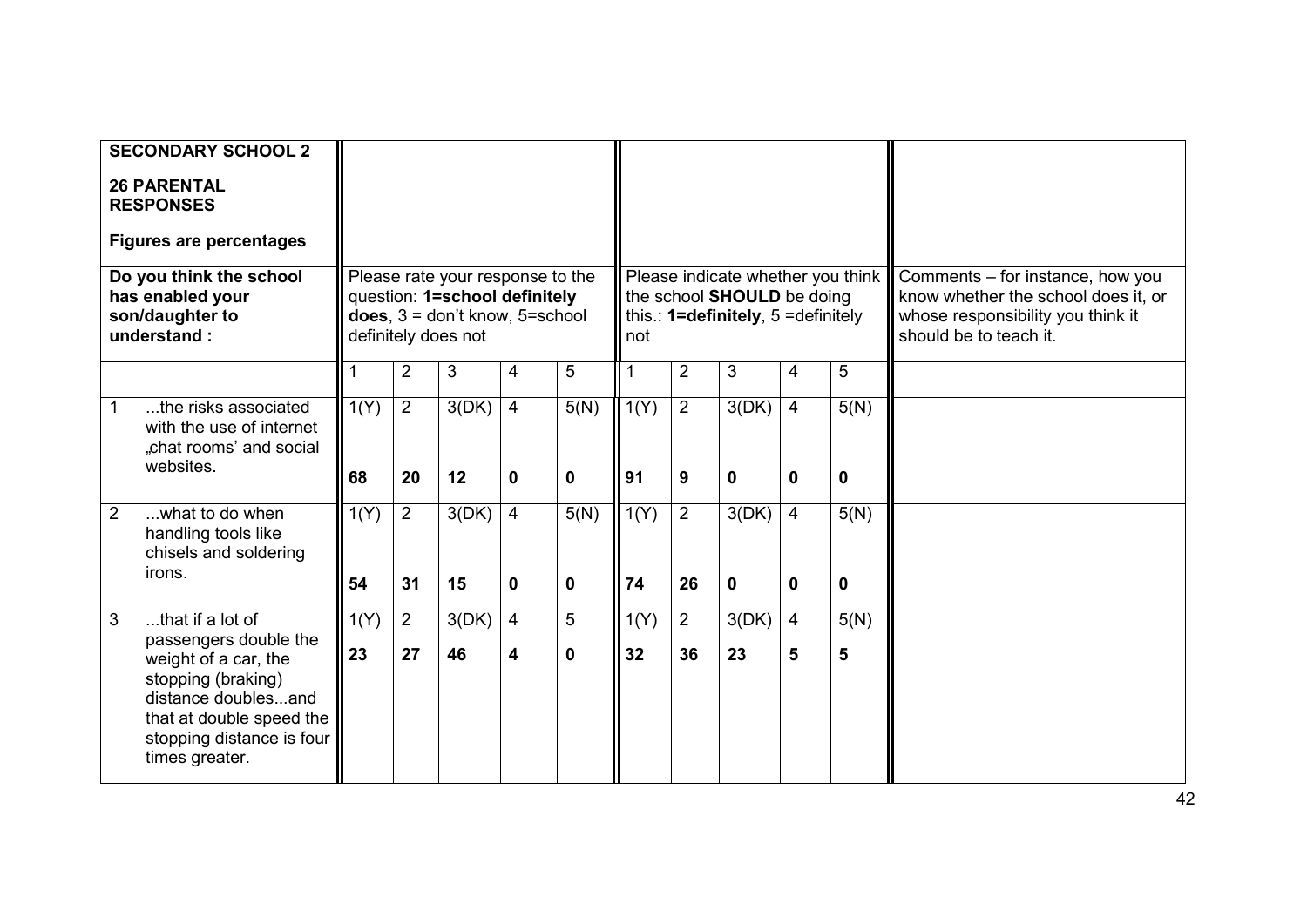| $\overline{\mathbf{4}}$ | how to avoid<br>involvement with<br>threatening groups of<br>people when out on the<br>streets at night.                                                                                                 | 1(Y)<br>12           | $\overline{2}$<br>19 | 3(DK)<br>46 | $\overline{4}$<br>4                       | 5(N)<br>19          | 1(Y)<br>70 | $\overline{2}$<br>17 | 3(DK)<br>13 | 4<br>0                        | 5(N)<br>0  |  |
|-------------------------|----------------------------------------------------------------------------------------------------------------------------------------------------------------------------------------------------------|----------------------|----------------------|-------------|-------------------------------------------|---------------------|------------|----------------------|-------------|-------------------------------|------------|--|
| 5                       | that, for biological<br>reasons, alcohol<br>generally affects<br>females more than<br>males, small individuals<br>more than larger ones<br>and has more impact<br>during the day than in<br>the evening. | 1(Y)<br>38           | $\overline{2}$<br>35 | 3(DK)<br>15 | $\overline{4}$<br>12                      | 5(N)<br>$\mathbf 0$ | 1(Y)<br>63 | $\overline{2}$<br>33 | 3(DK)<br>4  | $\overline{4}$<br>$\mathbf 0$ | 5(N)<br>0  |  |
| 6                       | whether it is OK to<br>jump from a bridge into<br>a canal or into the sea<br>from a pier.                                                                                                                | 1(Y)<br>12           | $\overline{2}$<br>15 | 3(DK)<br>35 | $\overline{4}$<br>8                       | 5(N)<br>31          | 1(Y)<br>38 | $\overline{2}$<br>29 | 3(DK)<br>21 | 4<br>4                        | 5(N)<br>8  |  |
| $\overline{7}$          | that if in quicksand on<br>a beach and dry sand<br>can be seen, it is best to<br>lie down and crawl to<br>the dry sand.                                                                                  | 1(Y)<br>$\mathbf{0}$ | 2<br>15              | 3(DK)<br>42 | $\overline{4}$<br>$\overline{\mathbf{4}}$ | 5(N)<br>38          | 1(Y)<br>48 | $\overline{2}$<br>5  | 3(DK)<br>29 | $\overline{4}$<br>$\mathbf 0$ | 5(N)<br>19 |  |
| 8                       | how to deal with hot or<br>inflammable things like<br>chip pan oil or a<br>camping stove.                                                                                                                | 1(Y)<br>46           | $\overline{2}$<br>12 | 3(DK)<br>27 | $\overline{4}$<br>4                       | 5(N)<br>12          | 1(Y)<br>58 | $\overline{2}$<br>25 | 3(DK)<br>17 | $\overline{4}$<br>0           | 5(N)<br>0  |  |